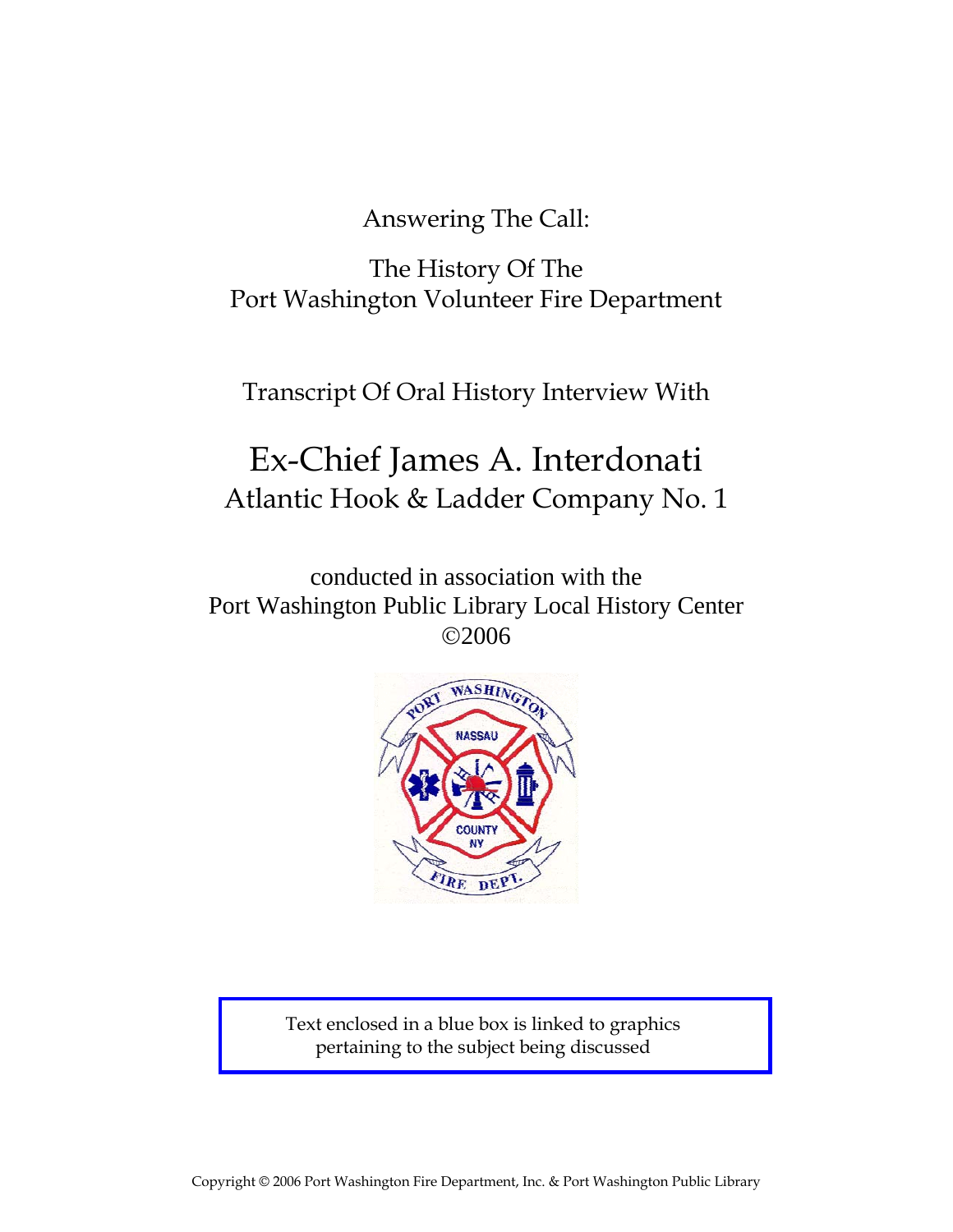Interview with James A. Interdonati by Sally Olds pk April 24, 2006

Q: Today is April 24th, 2006. This is an interview with James A. Interdonati. My name is Sally Olds. The interview is taking place at the Port Washington Public Library. Can you please state your name.

James A. Interdonati: James Interdonati.

- Q: And which fire company are you a member of?
- JAI: Atlantic Hook and Ladder Company on Carlton Avenue.
- Q: How long have you lived in Port Washington?
- JAI: Fifty-one years.
- Q: What was it like growing up here?
- JAI: What was it like? Well, the town was a lot smaller. Not as many people. You know, there wasn't as much--as many houses as there is today. Even the roads were smalle- you know, they weren't as wide as they are today. I remember Main Street, when it was concrete--before they even paved it over with asphalt, going back. As far as growing up, also, we had a pretty good time as a young kid here. We used to have a bowling alley,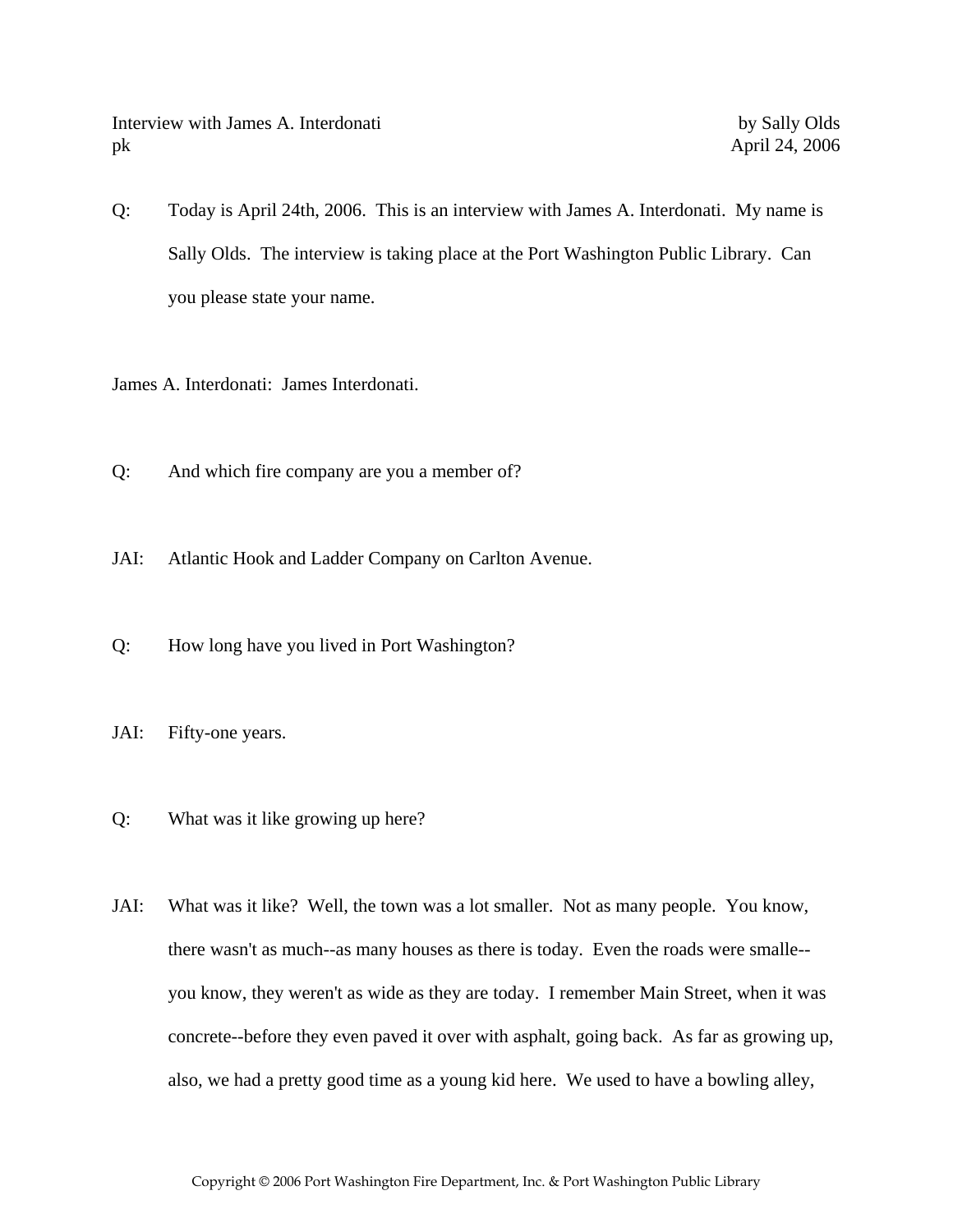you know, which there isn't--really, today, there isn't really too much for young kids to do in this town. But, at least, back in those days, I went roller skating, ice skating, went out of town. We had the bowling here, so I kept myself pretty busy.

- Q: Do you have any childhood memories of fires?
- JAI: Well, I had a fire in my house (laughs) when I was a child.
- Q: Oh. Oh, what do you remember about that?
- JAI: Well, my parents, in their bedroom, they had the only air conditioner in the house, at the time. It was a big window air conditioner. And I used to go in there at night sometimes in the summer and sleep on the floor. And my mother had floor-to-ceiling drapes that went from the ceiling to the floor. And the air conditioner, the cord wasn't long enough, so there was an extension cord. And that extension cord really wasn't heavy enough for the load that the air conditioner was pulling. So, one night, the connection overheated, caught fire, and caught the drapes on fire. Now, in the middle of the night, I'm dead asleep. My mother--I hear my mother screaming. And there's a wall of flame (laughs) from the ceiling to the floor. And I--my father's bed was right next to the drapes. And he pulled the drapes down. He dragged it off into the bathroom and put the fire out. So, I had a little experience.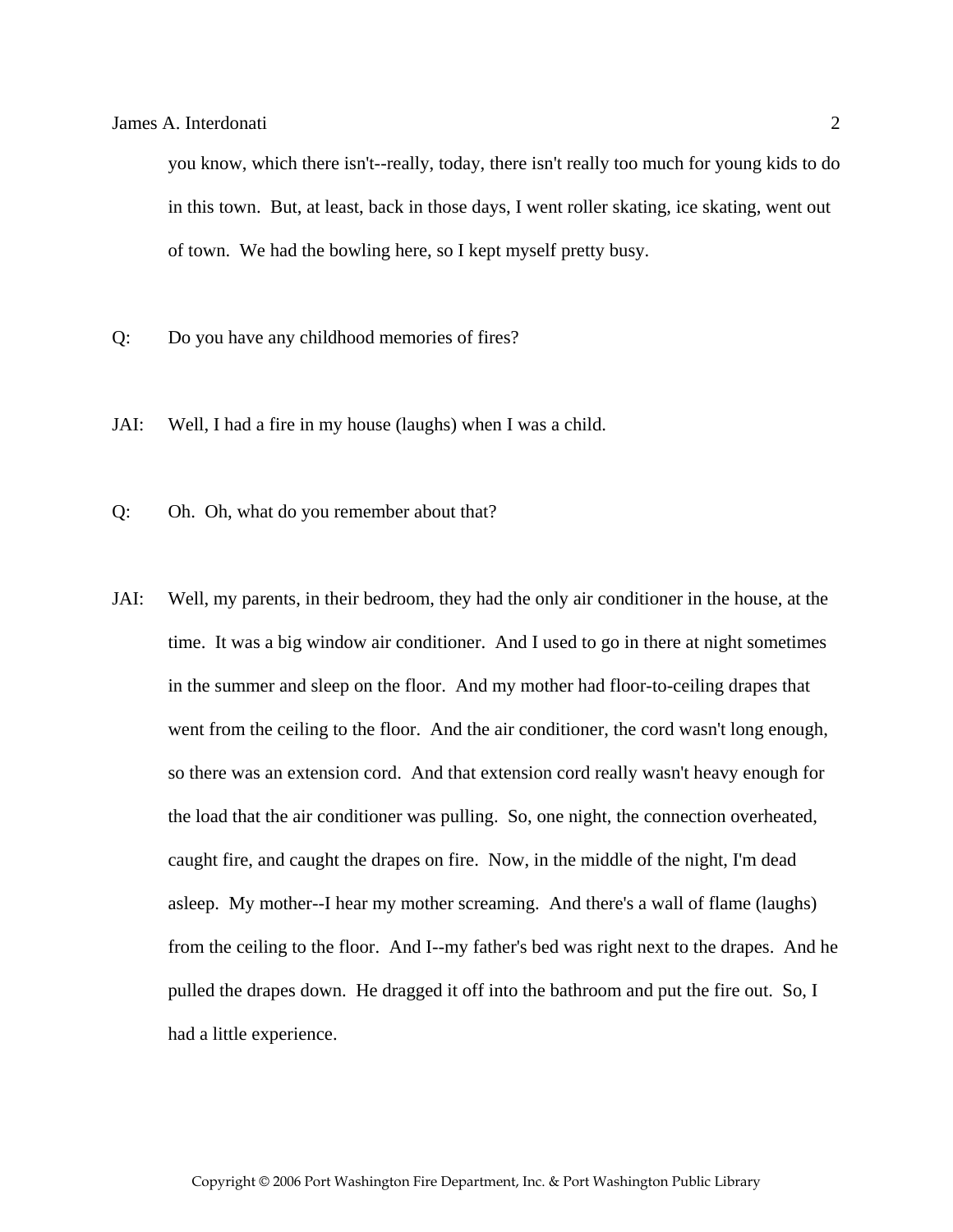#### Q: Did any of the firemen come?

- JAI: No, we didn't--we didn't--no, my father didn't call the fire department. No, he didn't. And then, later on in your training, I mean it really wasn't that good of an idea to be dragging things burning through the house, but he had --my parents had their own bathroom, so he really didn't have to go out of the bedroom, just took it and threw them ...
- Q: So, if that, the same kind of thing, would happen today, what would you advise somebody to do?
- JAI: I would just try to put it out, you know, smother the fire where it is--have a fire extinguisher. I wouldn't drag burning things through the house. We had a fire in Sands Point, where a mattress fire, and the guy dragged the mattress through the house, and that made the fire worse. And another--when I was, I guess I was around maybe seven or eight years old--there was a house fire on Port Boulevard and where the dry cleaners is [now--Port and Bernard Street or Maple, where that cleaners is across from--and that kind](http://www.pwfdhistory.com/trans/interdonatij_trans/pwfd_news047.pdf)  of like always stuck in my mind, because it was a pretty big fire. It was a big old house, and that was one of the early fires in my childhood that I remember, here in Port Washington.
- Q: [There was another fire on Bernard Street not too long ago. Were you involved in fighting](http://www.pwfdhistory.com/trans/interdonatij_trans/news_bernardst04_960208_hw.pdf)  that one?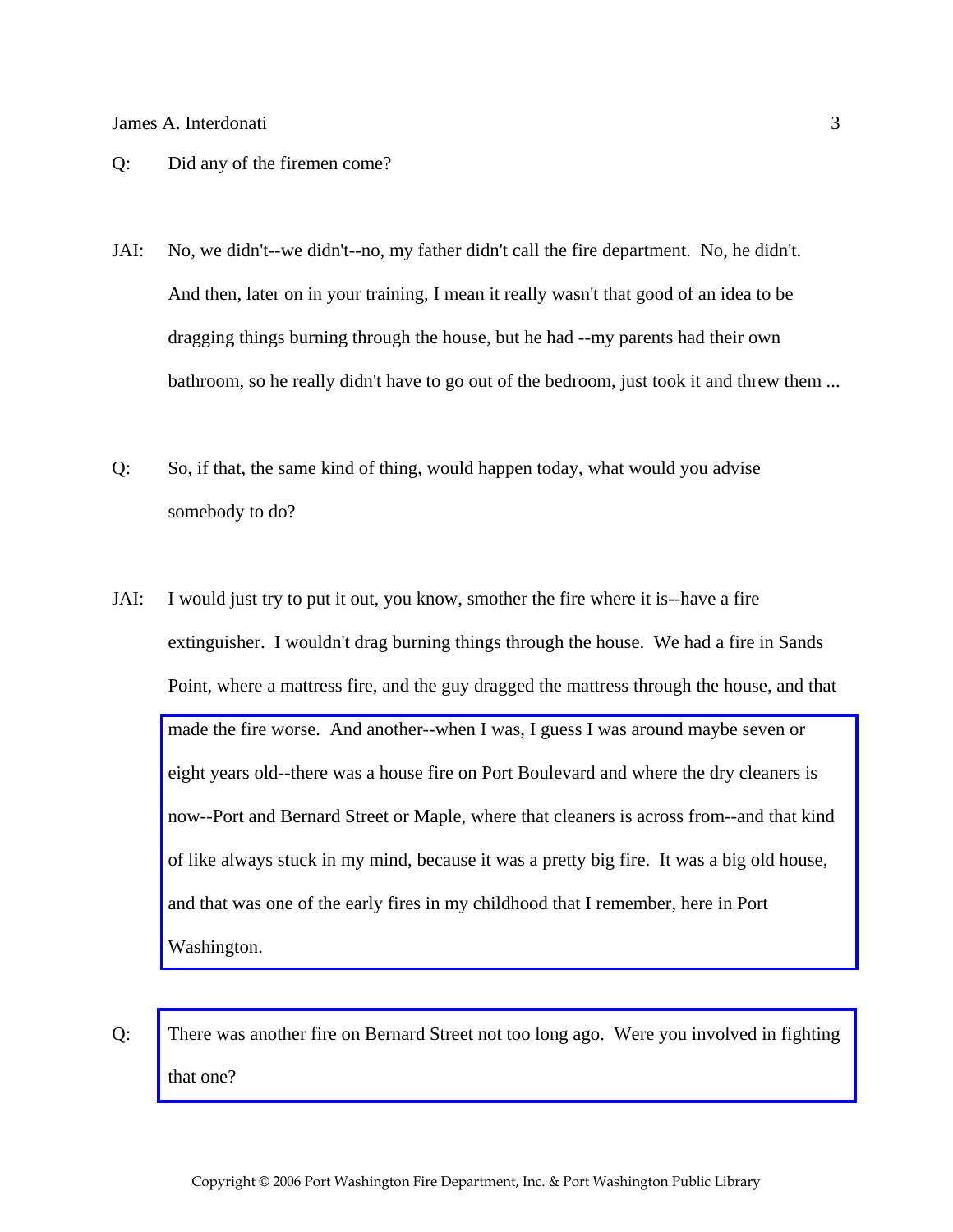- JAI: Yes, but the fire that I'm referring to was--that was on the corner of Maple and Port Boulevard. The fire that you're referring to was on Bernard Street. I was Chief then-- Assistant Chief. Where a couple--one or two people died in that. Yes, yes.
- Q: What made you decide to become a firefighter?
- JAI: Well, one of the friends that I--growing up, that I was hanging out with, became a member of Flower Hill, and I guess I just wanted to do it, you know, also. I really--I didn't join the fire department till I was like two years out of high school. But a lot of people, a lot of firemen today had joined when they were still in high school, as it is today. We have a lot of young kids in the fire department today that are still in high school. And, back then, it was common practice while the kid's still in high school.
- Q: So what year did you join?
- JAI: 1968, February.
- Q: And, oh, so you were nineteen.
- JAI: Yes.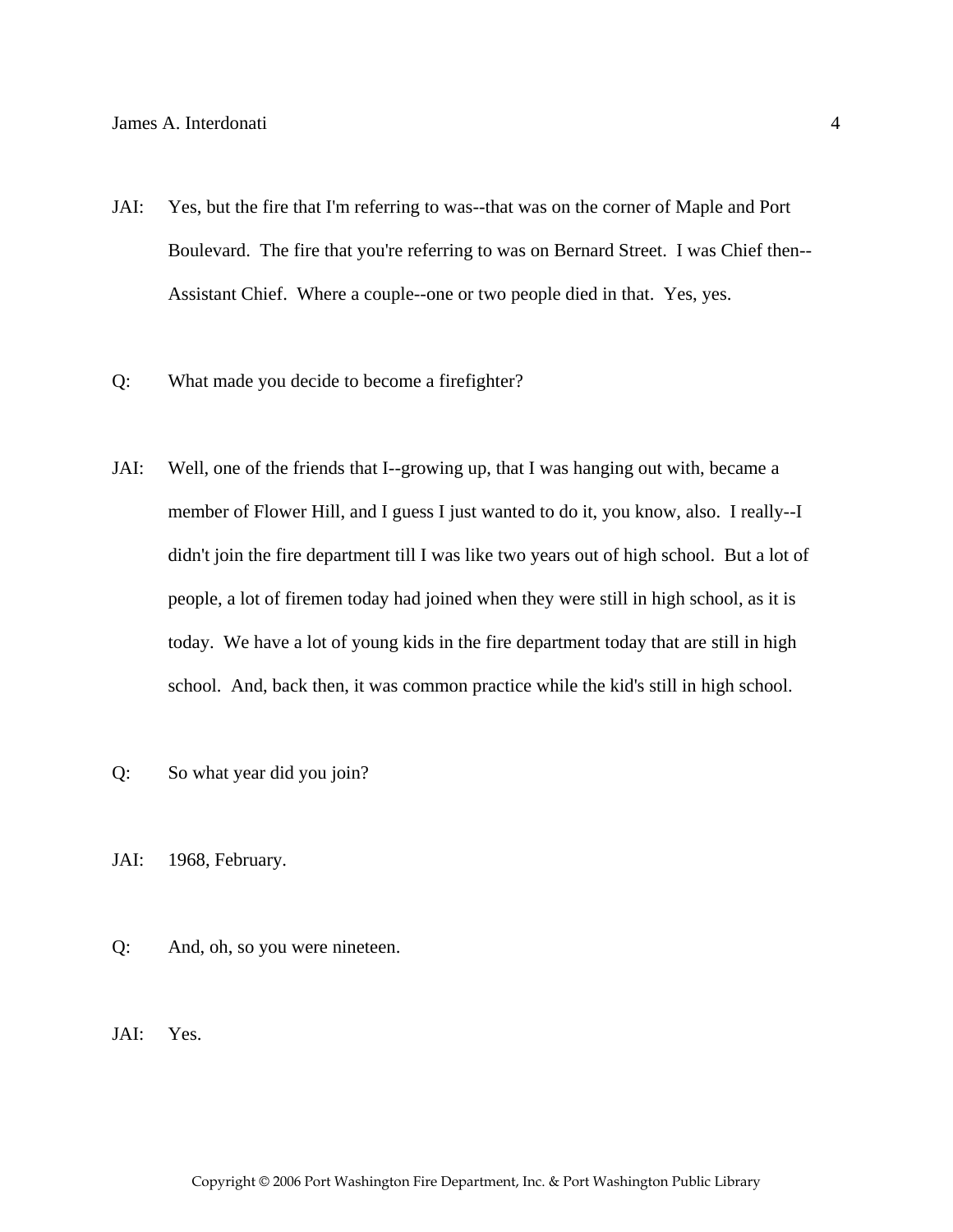- Q: What made you pick Flower Hill?
- JAI: No, no. I'm Atlantics.
- Q: Atlantics. I'm sorry.
- JAI: Oh, gee, I don't know. The bus drivers that I knew belonged to Atlantics that I rode on their bus. A couple--the other was a landscaper that was a long-time member who worked for my father.
- Q: Do you remember his name?
- JAI: He signed--Fico, yes. Joe Fico, Senior. He signed my app. He was one of the guys who signed my application, as a sponsor.
- Q: And how did you feel when you were first elected to membership?
- JAI: Oh, it was great. It's a great feeling.
- Q: Did you have to wait a while?
- JAI: You know, I don't remember how long it took me to get in. Years ago, there was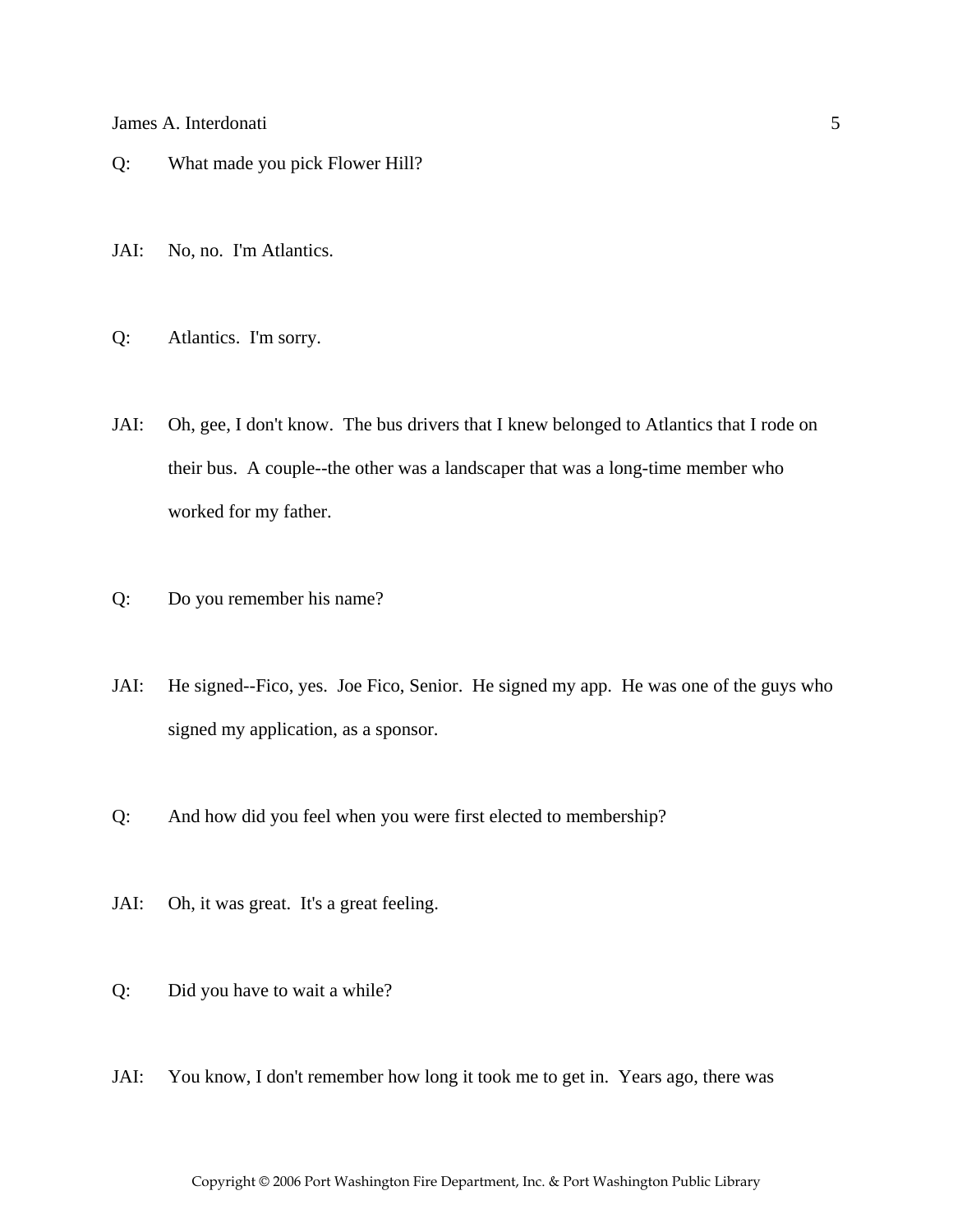definitely, there was waiting lists, and you had to wait till either somebody passed away or somebody moved out of town or they dropped. Because the companies have limits of their membership. They're chartered for--we have the largest, a hundred and twenty-five. We're chartered for a hundred and twenty-five. The other companies--the other three companies -- have less in their charter. So, there were times when you did have to wait.

Q: Do you remember who the Captain was when you joined?

- JAI: The Captain was Joe Fico, Senior. Yes. He was the Captain.
- Q: And do you remember who the Chief of the Department was?
- JAI: Oh, my gosh.
- Q: It's okay. We're going back ...
- JAI: It's okay. It's thirty-eight years.
- Q: Yes, right (laughs), right. So, what year was that again? It was ...
- JAI: February of 1968. Yes.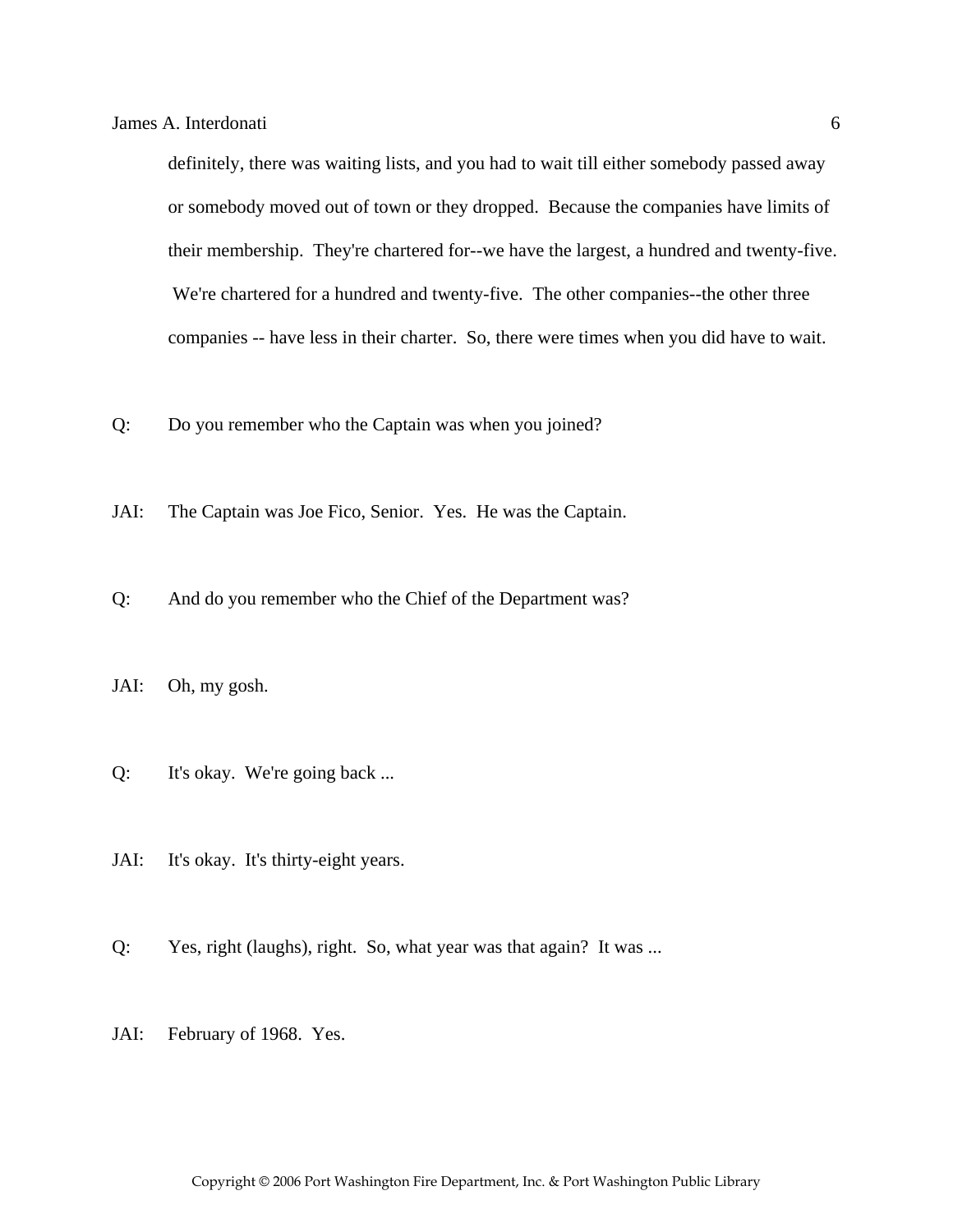- Q: What do you remember about your first days in the Department?
- JAI: Oh, boy. Well, it was like what most people go through today. You had to clean the apparatus, clean the firehouse. You know, you were the probie, and the probie gets stuck with doing all the dirty work, which is expected.
- Q: Did any of the more experienced members take you under their wing?
- JAI: Oh, sure. There were guys there that helped you, as it is today.
- Q: And what do you remember about the training?
- JAI: Training. Well, you had classroom, and then you went out to Bethpage where they did the live training, which they still do today. But there's a lot more training, because it's a lot more complicated as far as hazardous materials and all this other-all this other extra training they have today. So it's a lot more today than what we went through, or I went through thirty-eight years ago.
- Q: Was there anything that surprised you about the training?
- JAI: No, not really. Not really.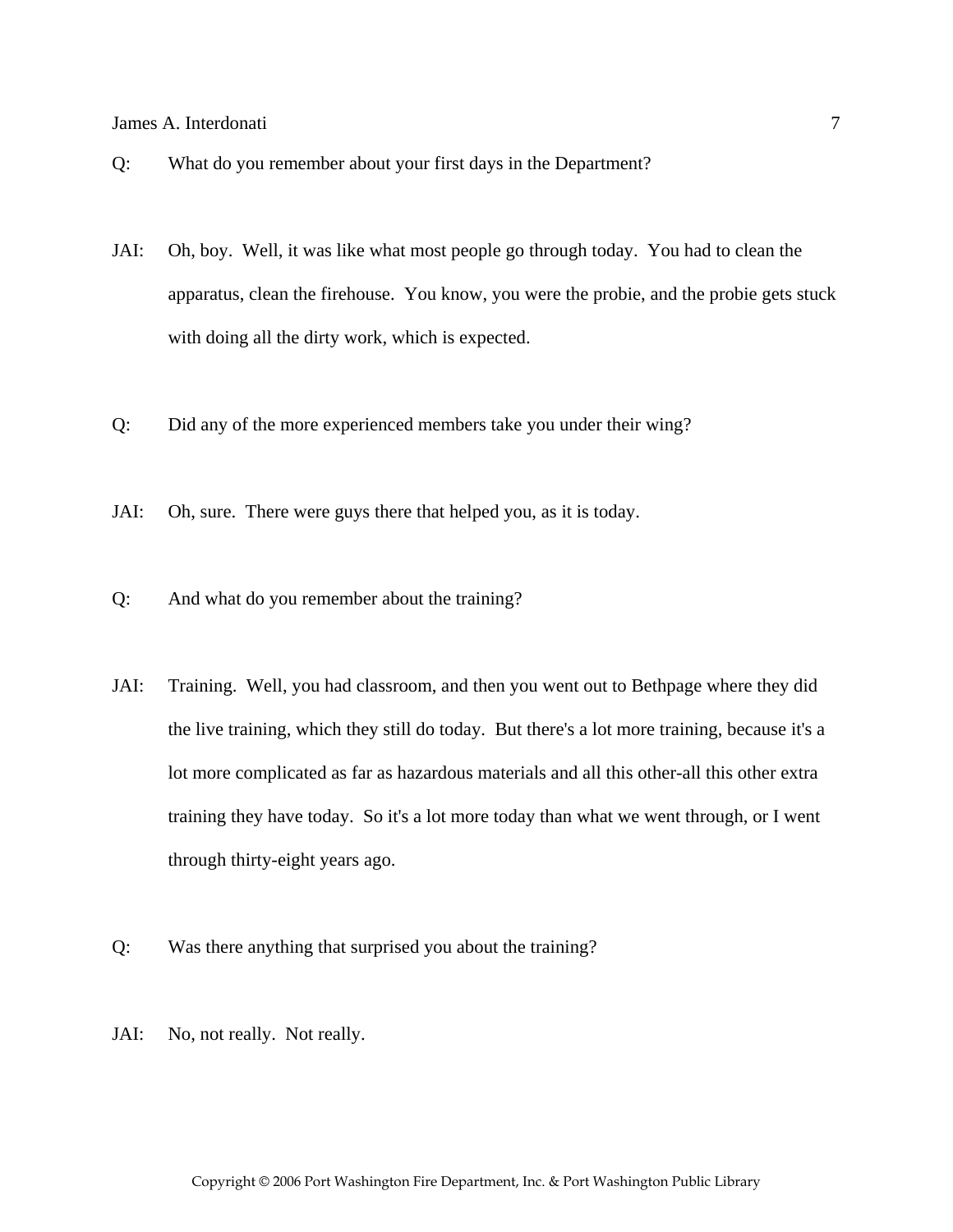- Q: Yes. Did you find it hard?
- JAI: No. No, I got through it all right (laughs).
- Q: Yes. What was the first major fire that you responded to, or one of the first? It doesn't need to be the very first one.
- JAI: I'm trying to think. I'll be honest with you; I can't remember. There's been so many of them.
- Q: Well, which ones stand out in your mind?
- JAI: When I first--when I first joined?
- Q: Or even, if you don't remember the ones when you first joined ...
- JAI: [We've had the lumberyard fire.](http://www.pwfdhistory.com/trans/interdonatij_trans/peco_fires034_web.jpg) [We've had boatyards.](http://www.pwfdhistory.com/trans/interdonatij_trans/fhh_fires004a.jpg) We had a couple of boatyards go up in the early '70s. When I was in the service, and I missed--I did miss some big fires, too. [The Sands Point Golf Course,](http://www.pwfdhistory.com/trans/interdonatij_trans/pwfd_news048_web.jpg) [Manhattan Meat Market.](http://www.pwfdhistory.com/trans/interdonatij_trans/pwfd_news046_web.jpg) That was on Main Street. That was in 1969; I was away at the time. Let's see. What other ones? There've been so many. [Well, Shields. That was a pretty big fire.](http://www.pwfdhistory.com/trans/interdonatij_trans/nday900131_pz_web.jpg) [Sands Point Bath & Tennis.](http://www.pwfdhistory.com/trans/interdonatij_trans/nday860319_pz_web.pdf) That was a pretty big fire.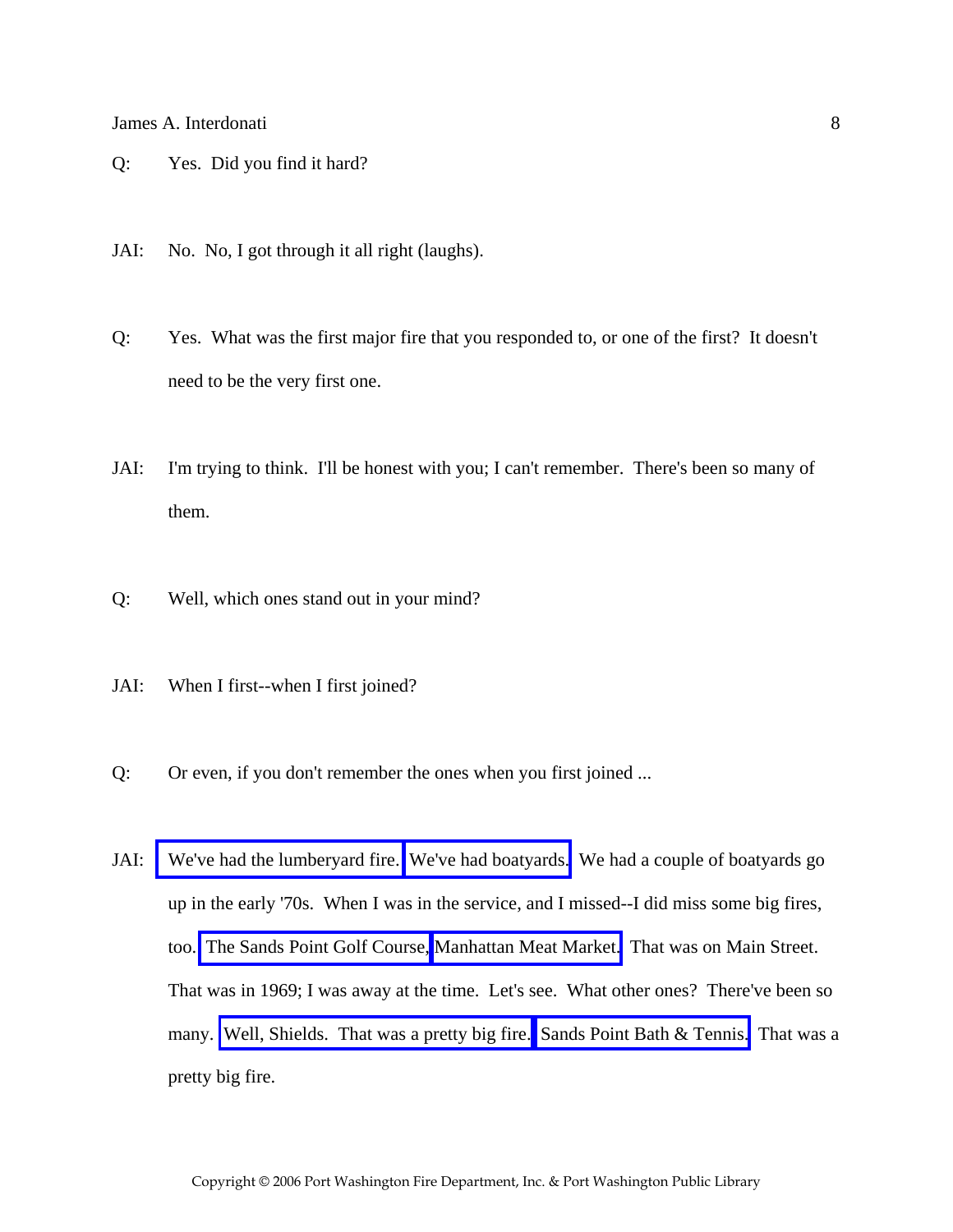- Q: You were away in the service. You know, when did you join?
- JAI: I went into the service in June of '68. I was done in July of '71. I only served for three years.
- Q: Yes. And where did you serve?
- JAI: Well, I went to basic--I had basic training in Fort Gordon, Georgia, and my advanced training at Fort Gordon, and then I went to Vietnam in April of '69, and I came back--my father passed away in November of '69 on Thanksgiving, and I got reassigned to- compassionate reassignment--to Fort Monmouth, New Jersey, and that's where I finished up my Army career.
- Q: How do you feel your military service impacted your service as a firefighter?
- JAI: Well, the fire service is a quasi-military organization. You know, there's structure, you have officers, and you're expected to listen to their commands and pay attention to what they're doing. So, it's similar to what the Army is, and that kind of like gave me a basis for the fire service.
- Q: And, all right, let's see. What were your early jobs in the company?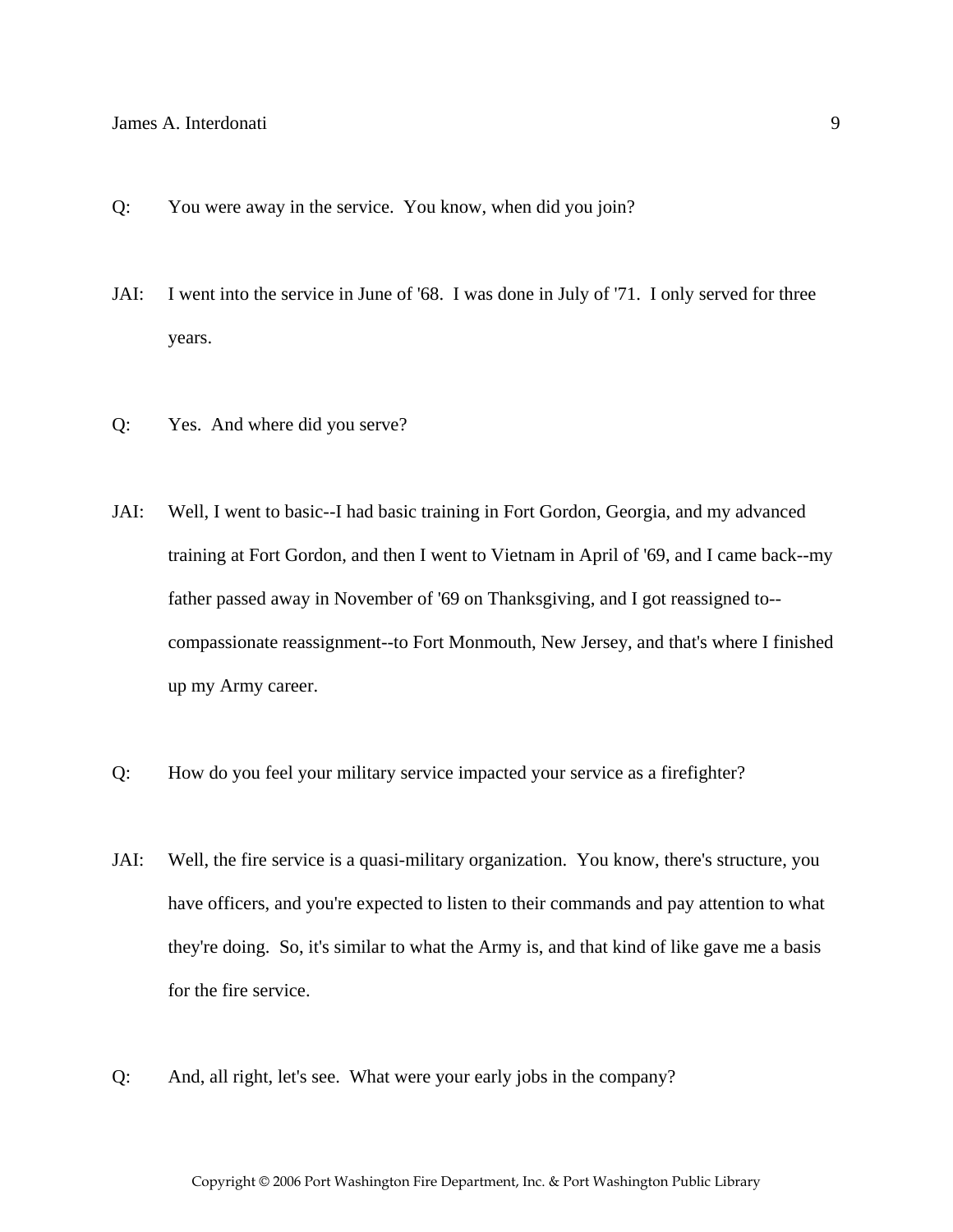- JAI: Well, early jobs were just, you know, when you first get in, you're only allowed to do as much of your training as you've been given. So, like, you might be the gofer at a fire, so you get certain tools. They want this; they want that. That's why, when you first get in, they want you to learn all the equipment and where it is on all the apparatus, so when someone tells you, "I want this particular tool," you know where it is right away. And then, as your training progressed, then you were allowed to do other things a little more serious, a little more difficult tasks.
- Q: Did you have any like specialty? Like any part of the equipment or ...
- JAI: No, we just learned everything. No, you learn everything. You learn all the facets and all the operations and how all the tools work and what they are, where they are, and what they're used for. Power tools, saws, hand tools.
- Q: And then at a fire, I mean, what--would you be, say, assigned to the hydrant or a nozzle?
- JAI: Well, I wouldn't be assigned to do that unless I was riding on an Engine Company apparatus. I'm in a ladder company, so it's all--the ladder company is putting up ladders, rescue, ventilation, salvage.
- Q: And, even there, would you tend to do one particular thing or just whatever ...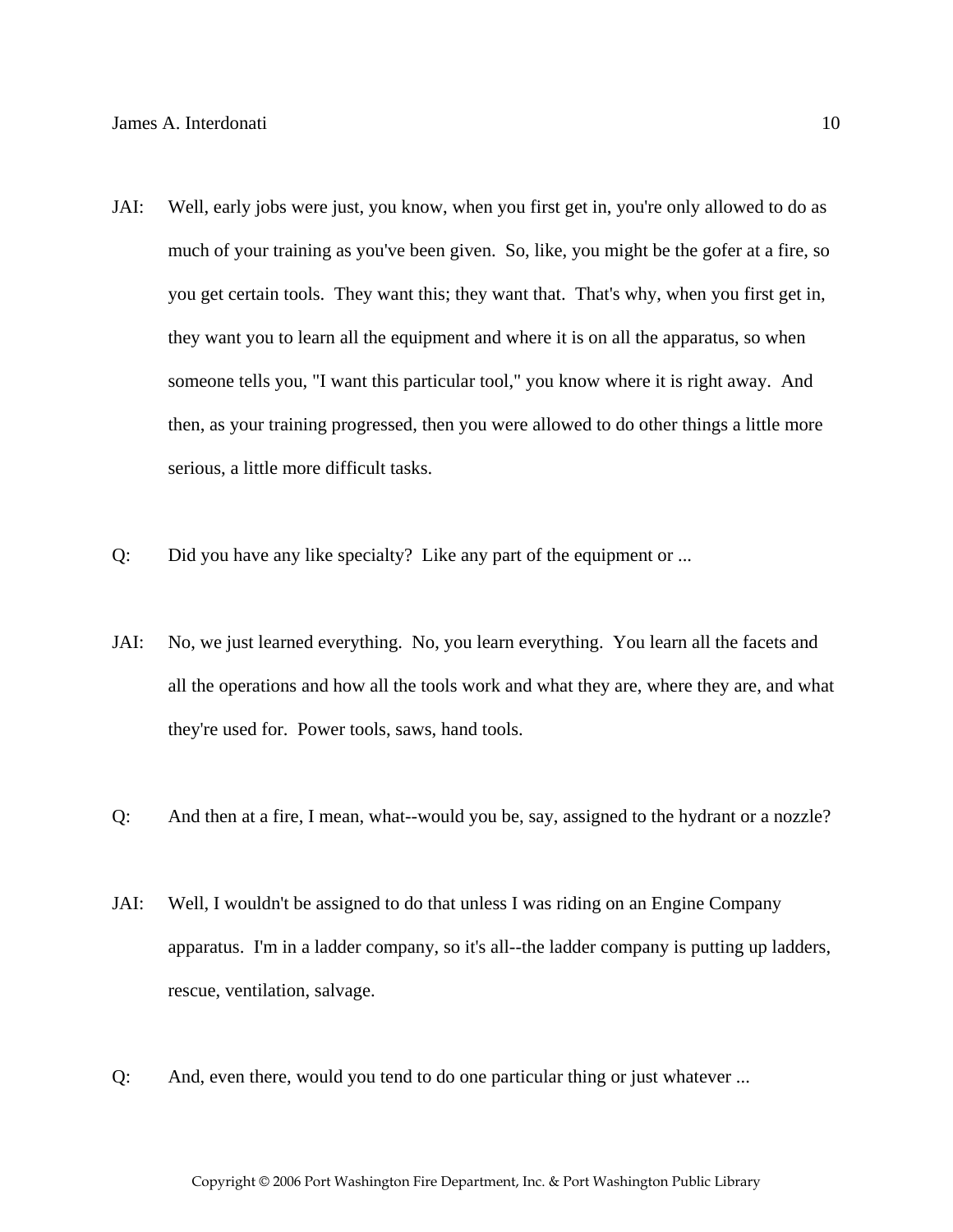#### James A. Interdonati and the set of the set of the set of the set of the set of the set of the set of the set of the set of the set of the set of the set of the set of the set of the set of the set of the set of the set of

- JAI: It all depends what you are assigned to do at the time.
- Q: And who makes that assignment?
- JAI: There was no--there was no--you--nobody had a real specialty. You were supposed to know--at a point, you had to know everything about the operation of a ladder company and expected to perform if someone told you to do something. When you went to the call, whoever the officer was, they would assign you tasks to do.
- Q: And the officer would be the Captain?
- JAI: Could be the Captain or a Lieutenant.
- Q: And is it still that way?
- JAI: Basically, yes. Yes, yes.
- Q: What offices ... [INTERRUPTION] ... What offices have you held?
- JAI: Just about all of them (laughs).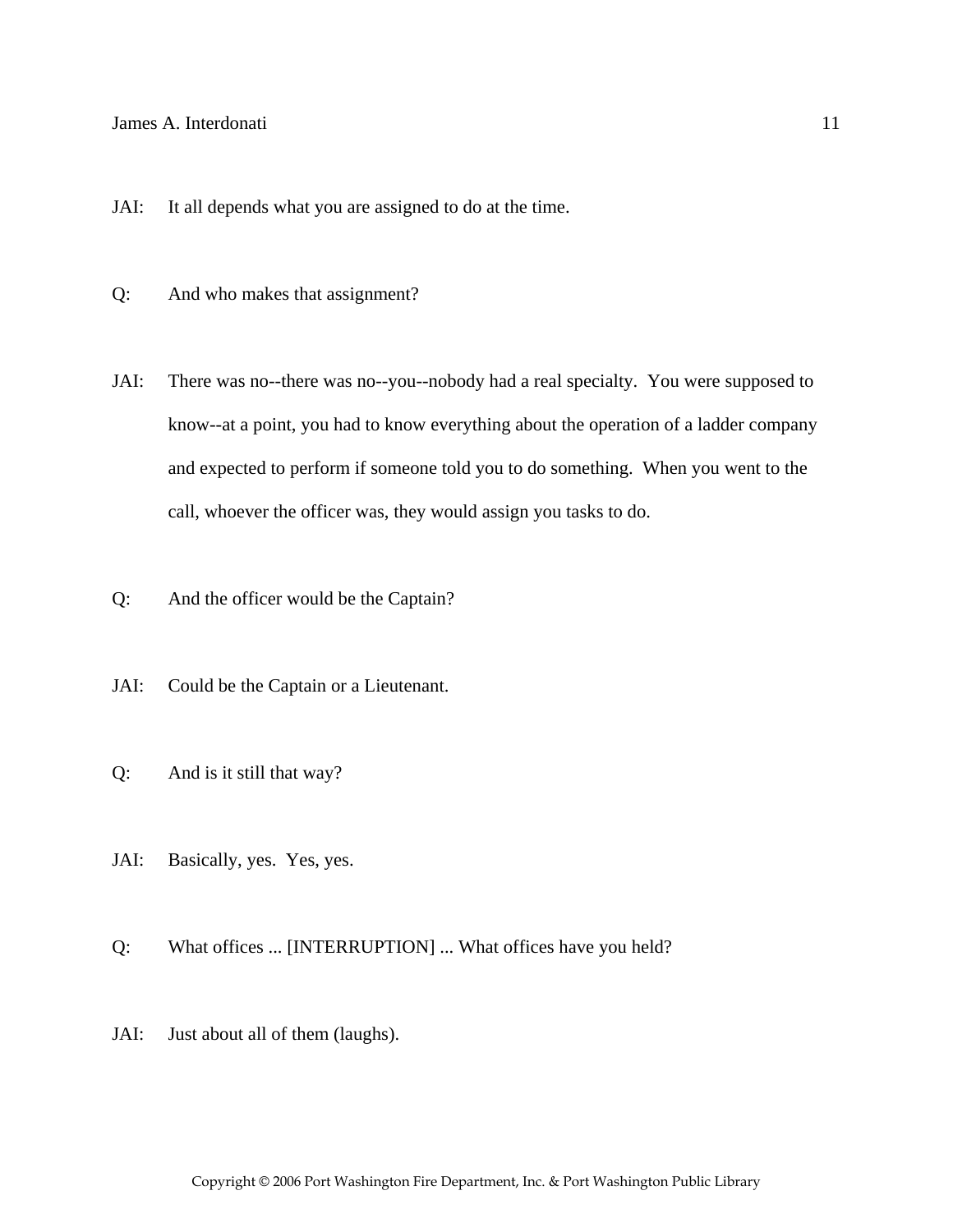- Q: So, you started out ...
- JAI: Well, I started out as an engineer. I was never *the* engineer. In the company, you have an engineer and assistants. I was Third Assistant, First Assistant Engineer. I didn't hold the position of the Head Engineer job. First Lieutenant, Captain. I was also Fire Marshal for the Fire Department, a Chief. I was the company Secretary. I just went out as President of the company. I was Financial Secretary at one time. So I held almost all of them, yes.
- Q: What kind of training did you get for those particular jobs? Say--let's say for ...
- JAI: You mean for line officer positions?
- Q: Yes.
- JAI: Well, engineering is like OJT. Like most of it's all on-the-job training, you know, for Engineer. You've got to know the equipment. You're expected to learn how to drive and to operate it. Know where everything is. You're expected to spend more time there than anybody else, making sure everything is running correctly. So, it's a learning experience, on-the-job training. As far as being a line officer, a Lieutenant, you have schools that you have to go to--officers' school. And, again, it's just--and also experience that you've had going to fires.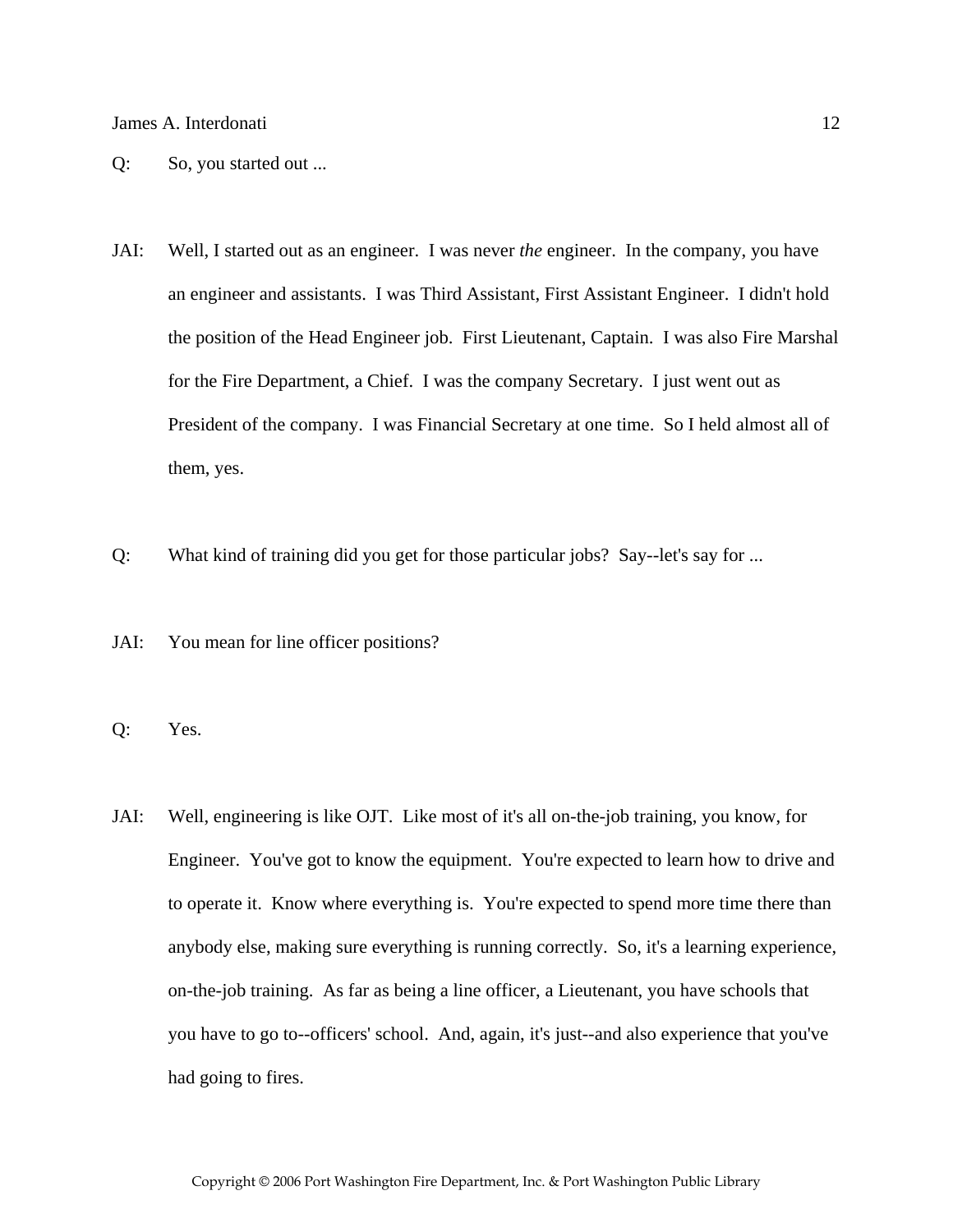Q: And do you get elected as Lieutenant?

JAI: Yes.

Q: And as a Captain and then, of course, as Chief.

- JAI: Right, uh huh, right.
- Q: How do you think the responsibilities of Chief have changed over the years?
- JAI: A lot more regulation from the state and federal governments, and a lot more schools that they have to go to--seminars. And, as well as having the membership attend all this, too. A lot more than the early days, when it was really *fun*; it was enjoyable to be Chief. Now it's--I don't think it's as enjoyable as it was thirty years ago.
- Q: Why? What ...
- JAI: It's just--there's just too much--the Chief has got really a lot to do. A lot of meetings and being more involved with the villages and the towns as far as when the contract time comes up, they want to talk to the Chiefs, and so it's a lot more involved. Thirty years ago, the Chief didn't have as much to do--didn't have a lot to worry about. Now, it's time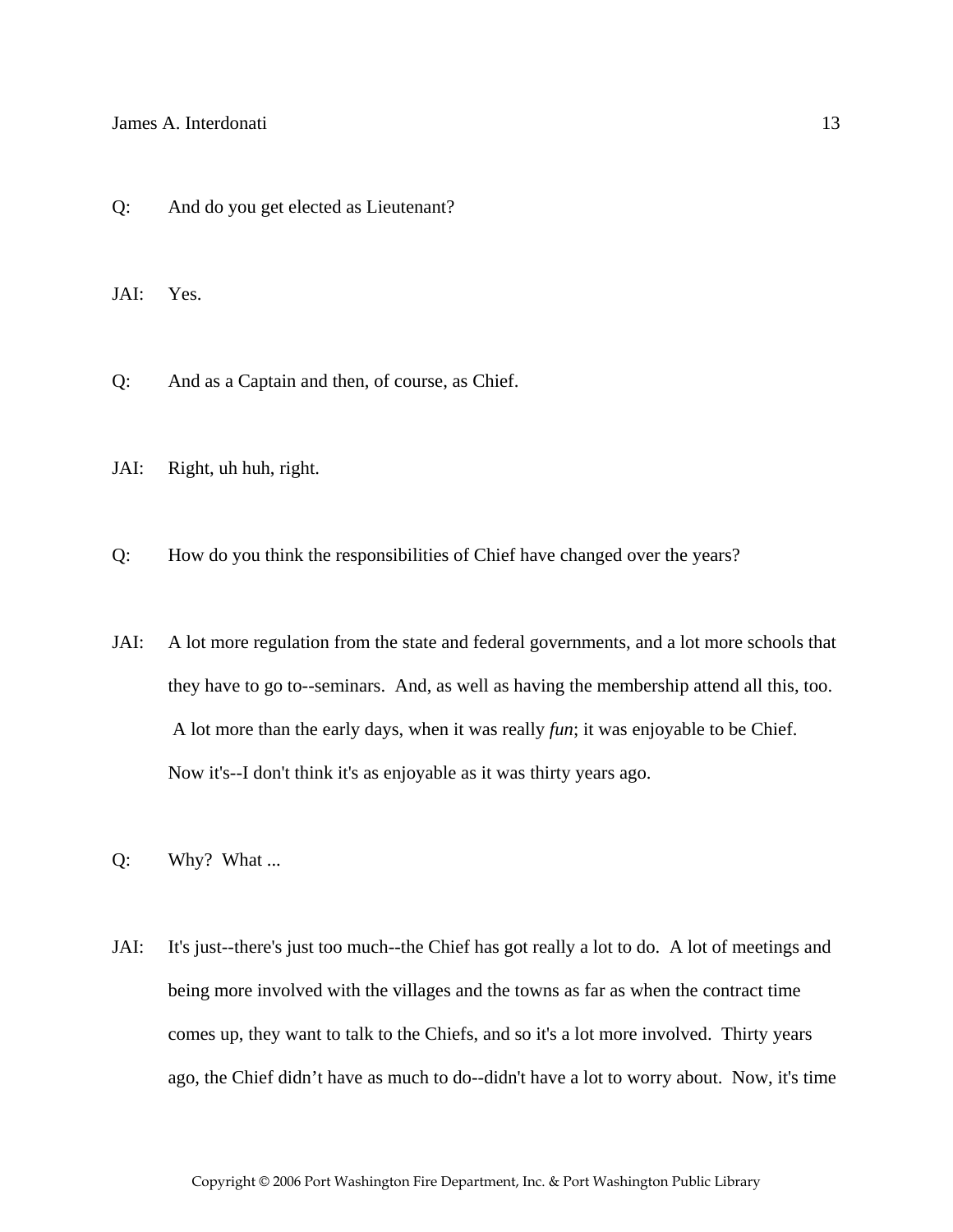consuming. Really time--a lot more time involved than it was thirty years ago.

- Q: And speaking of time, how did you find, you know, being able to integrate your responsibilities as a firefighter with, say, your paying work that you did?
- JAI: Well, I was a firefighter in New York City for almost twenty-one years. So, I was getting paid to do one and volunteering in another.
- Q: Yes. And what differences did you see between your paid firefighting stint and your volunteer work?
- JAI: Well, you know, you had to be there. Well, it's a big difference. There's a lot of difference in the officers and the discipline. And maybe things out here might be a little bit more looser. You know, it's not as regimented. Your paid service, it's really a lot more militaristic than it is out here. Even all the fire service, like I said before, is like a semi-military organization, but, in a paid department, it's a lot more.
- Q: But in terms of the actual firefighting ...
- JAI: Well, when you go to respond to a alarm in the City, or any paid fire department, you basically know the position that you're going to--what you're going to do before you get there. Here, it's a little bit different. You're like assigned on the way. Your officer will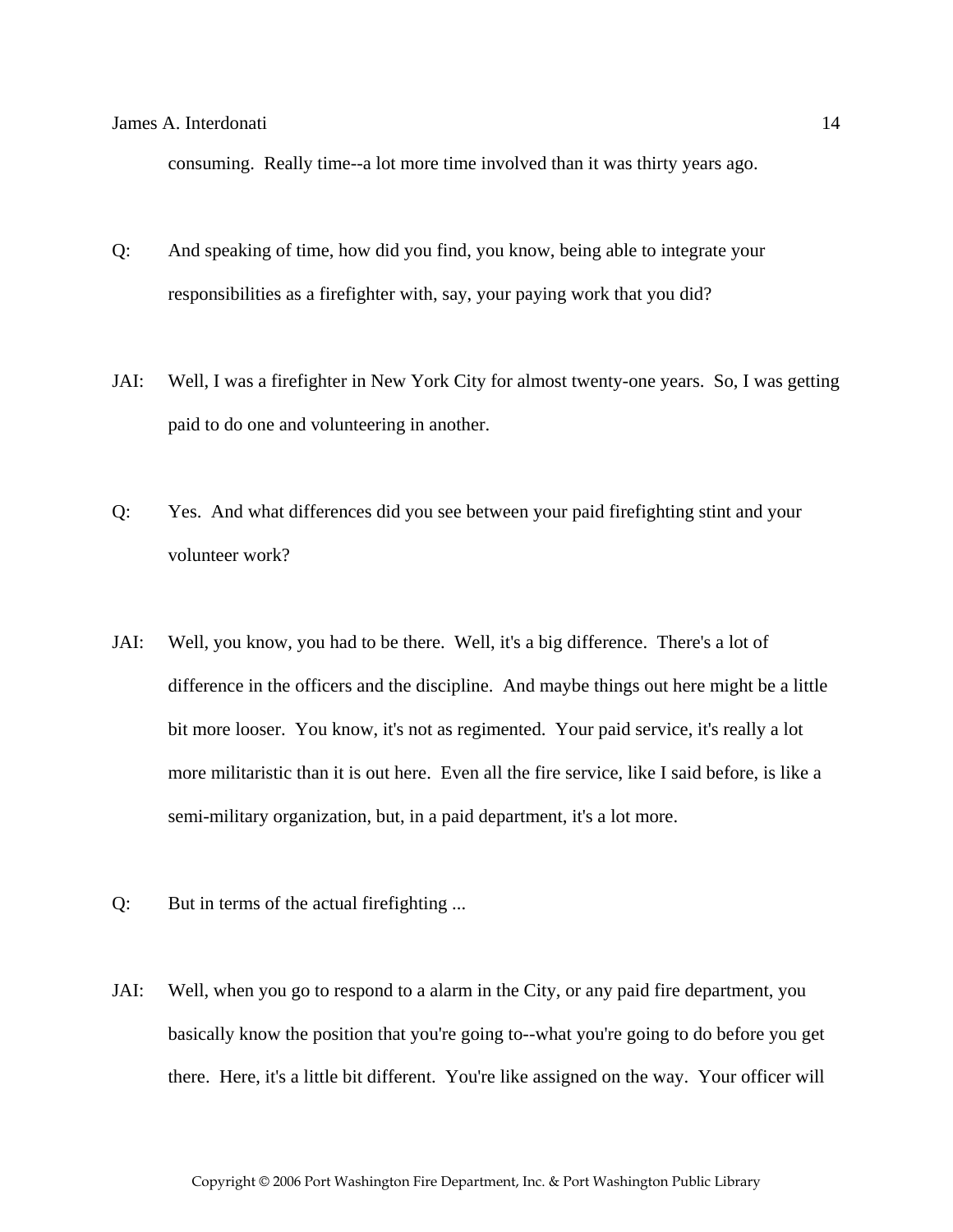see who's riding, and the most experienced guys will get the most dangerous positions to take care of. And that's--it should run that way. But in the city, you are assigned position at the start of each tour. You walk in the firehouse, the officer has a riding position, and that's your position for the tour.

- Q: What do you mean, each tour?
- JAI: Well, tour of duty. A tour is--let's see, in the city, the day tour is from nine o'clock until six. And the night tour is from six to nine. It's a tour of duty.
- Q: Oh, so it's a shift.
- JAI: Correct. But they don't call it a shift; they call it a tour. Right.
- Q: Okay.
- JAI: So, you know right off the bat what your position is. The tools that you're going to carry and use.
- Q: And ...
- JAI: Another thing that's changed is the equipment the firemen have today. We didn't have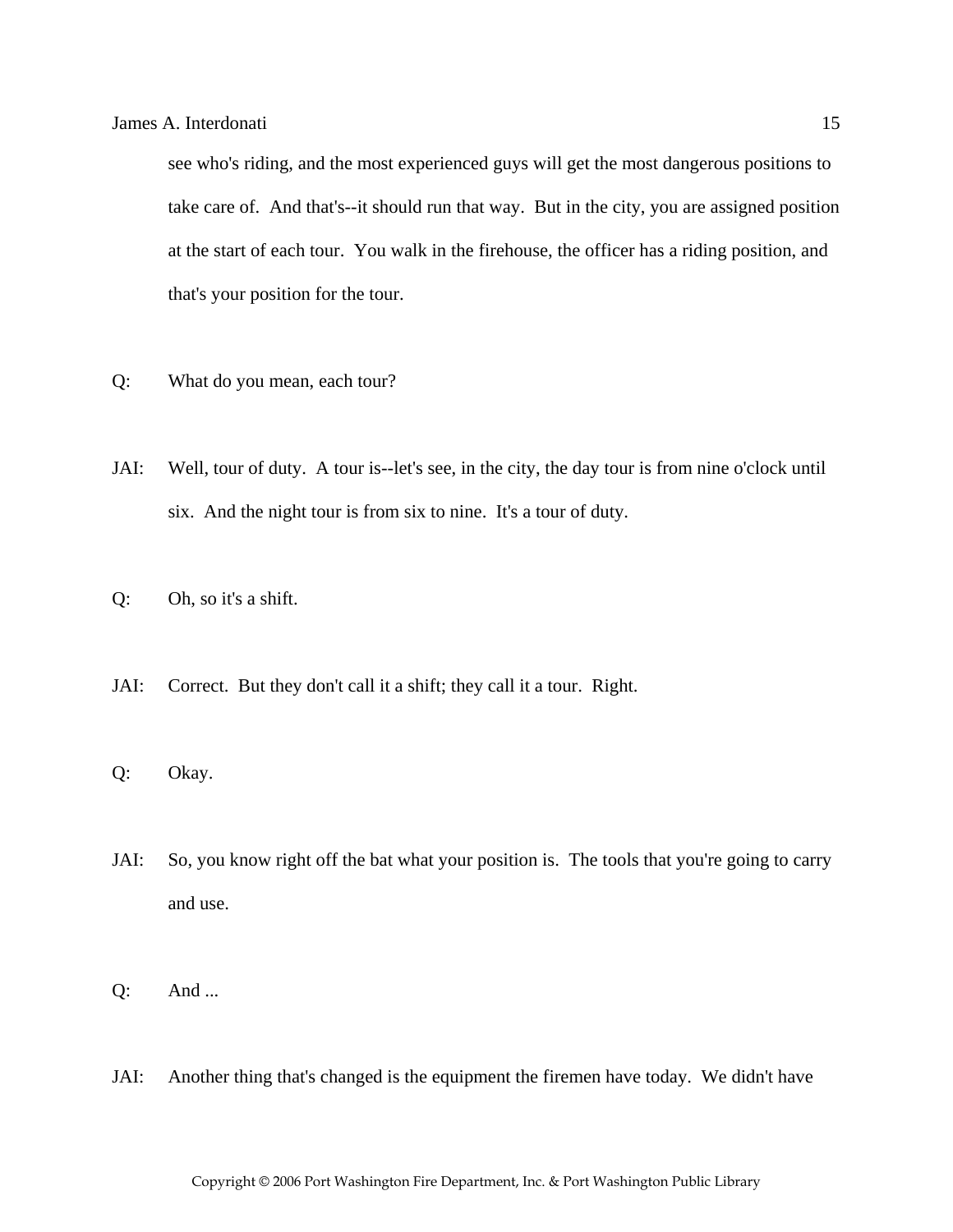the power saws to make our job a lot easier when we have to open up a roof or walls. We had to use brute strength, use an axe. So, thirty-eight years ago, we didn't have that. We didn't have a lot of the--like the communications weren't as good as far as, you know, handi-talkies. We have thermal imaging cameras now where you could actually see fire that's hidden behind walls, so it kind of like takes the guess-work out. If there's fire burning someplace where you can't see it, we can look through the walls, and a thermal imaging camera will tell you actually where the hot spots are. We do a lot less damage that way, too.

- Q: You mean, because if it doesn't show a fire, you don't have to break through ...
- JAI: Well, you know that there's something there somewhere, and if there is something there, you could pinpoint it a lot--you know, it's more accurate in finding where it is than you just taking tools and start opening up ceilings and walls and looking for hot spots. That kind of like shows you where it is.
- Q: Have you ever used a thermal imaging camera and found ...

JAI: Yes.

 $Q:$  ... a person or a ...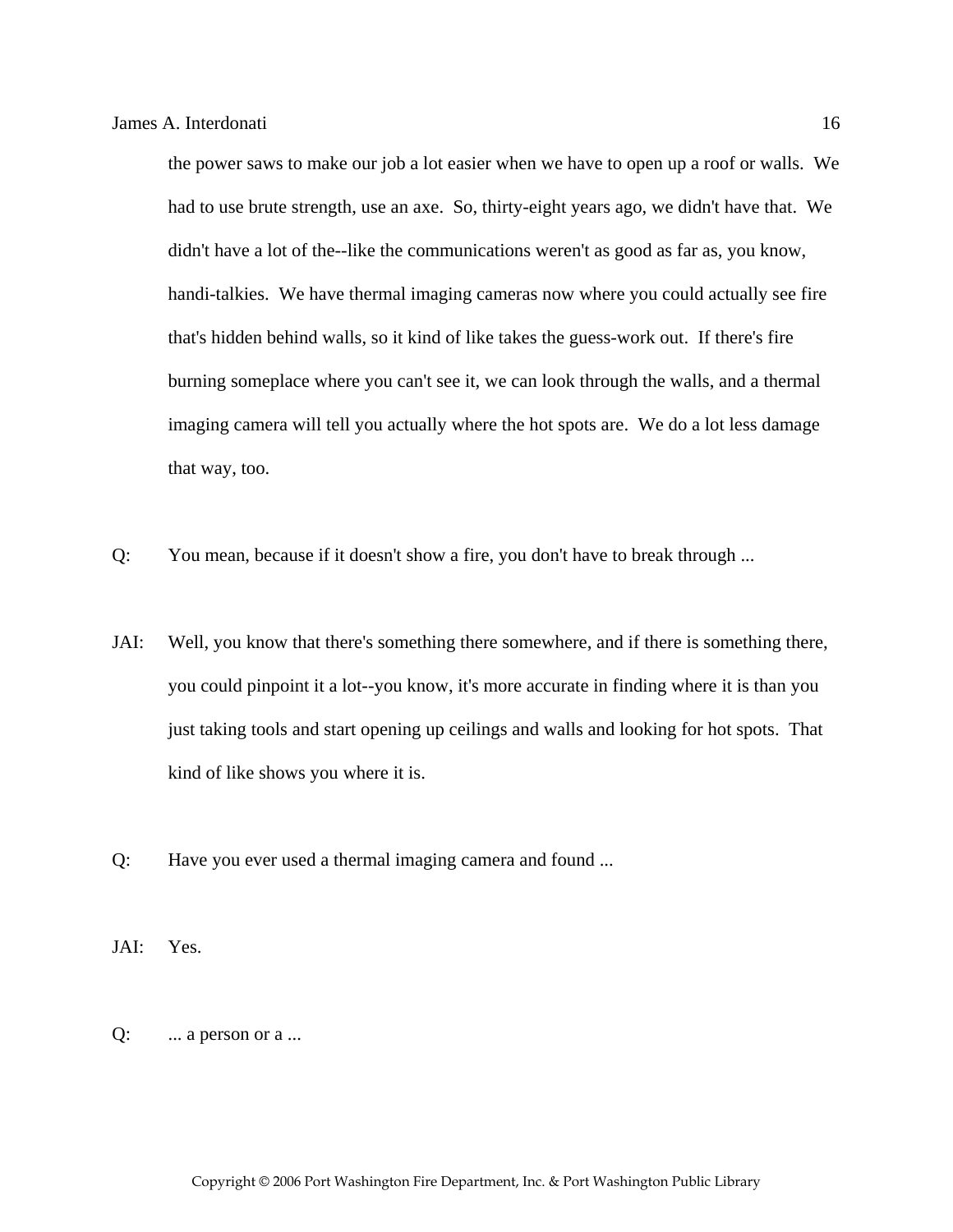JAI: No, not a person, no.

Q: ... victim or anything?

JAI: No, no. No, no. Just fire.

- Q: But would it show if there was?
- JAI: Yes. Oh yes, sure. Yes.
- Q: Going back to what you said about there being more regulations now for the Chief, what kinds of regulations?
- JAI: Well, there's more, as far as, in the old days, everybody could just run right in and look for a victim--do search and rescue. You can't do that anymore. There's certain criteria that, you know, you have to have a partner. Unless you really know that there's a victim in the house or an apartment, you have to have a number of people standing by ready to help firemen that go in there that might be hurt, get trapped. You know, there's a lot more regulation that goes on, but it's not unfettered like it used to be. So ...
- Q: And that's with the volunteer departments.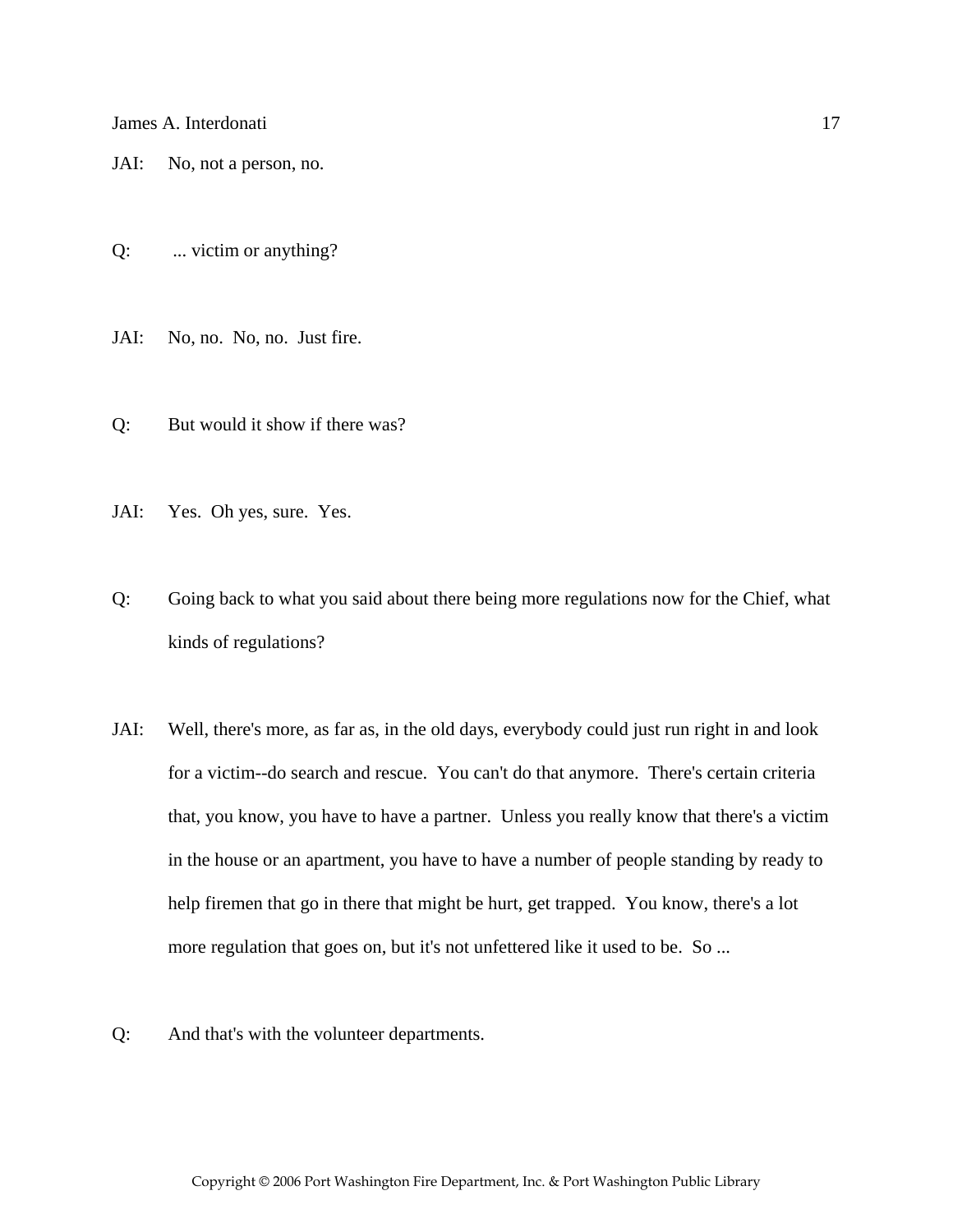- JAI: It's both. No, it's both. It's the whole service, yes. You just can't willy-nilly just run into a house and think there's somebody in there and start searching around for somebody. Unless you know that there's actually somebody in that house or apartment--a resident says, "My daughter's in there," or "my son ..." "My father's in the apartment." There's certain things that you have to do before you can go in like that now. Of course, there's ...
- JAI: There's training. When you're doing training, there's requirements. There's certain OSHA [Occupational Safety & Health Administration] and NFPA--National Fire Protection Association-- rules. It's a lot more--it's a lot more the Chief has to think about for projects and things. It's not only the fire department. There's a lot of, like I said before, there's a lot of federal regulation and state regulation.
- Q: Were you yourself ever involved in making a rescue?
- JAI: In the city, a couple of times I've pulled people out--unconscious people.
- Q: But not out here.
- JAI: No, not out here. No.
- Q: What kinds of programs in the department were you responsible for starting?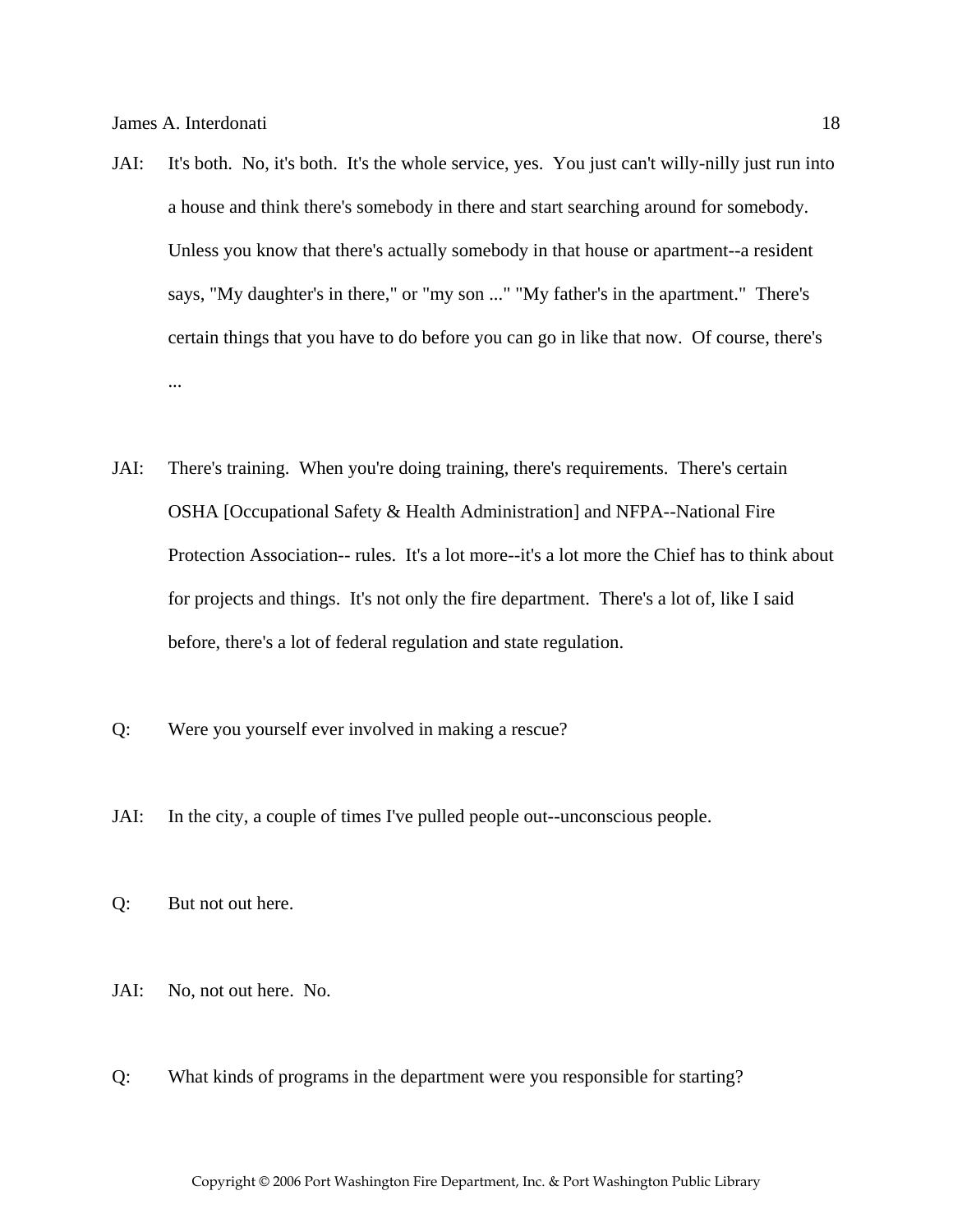- JAI: Well, on the company level, I was involved with a couple of truck committees, where if the company wanted to go out and purchase a piece of apparatus, a committee would be formed. People were picked, and you'd serve on the committee. I've been on maybe three or four committees in my career. Also, in the fire department, the police used to dispatch for us. And when we decided to go to another form of dispatching, I was on that--that was a department committee. I helped with that.
- Q: So, how are they dispatched now?
- JAI: Well, Nassau County has a Fire Communications Center where they--there's seventy-one fire departments in Nassau County. They don't dispatch for all of them, but they probably dispatch for most of them. Some departments have their own dispatcher. Some departments have other departments to dispatch for them. Which we looked into each way of doing it other than the way we had at that time, which really wasn't efficient. So, we decided to go with the county Fire Communications.
- Q: And I heard that there's something, a driving program that you worked on? Can you tell me about that?
- JAI: Oh, when I was--when I was Chief, I--I started EVOC [Emergency Vehicle Operation Corps], EVOC program, which would train people to drive emergency vehicles.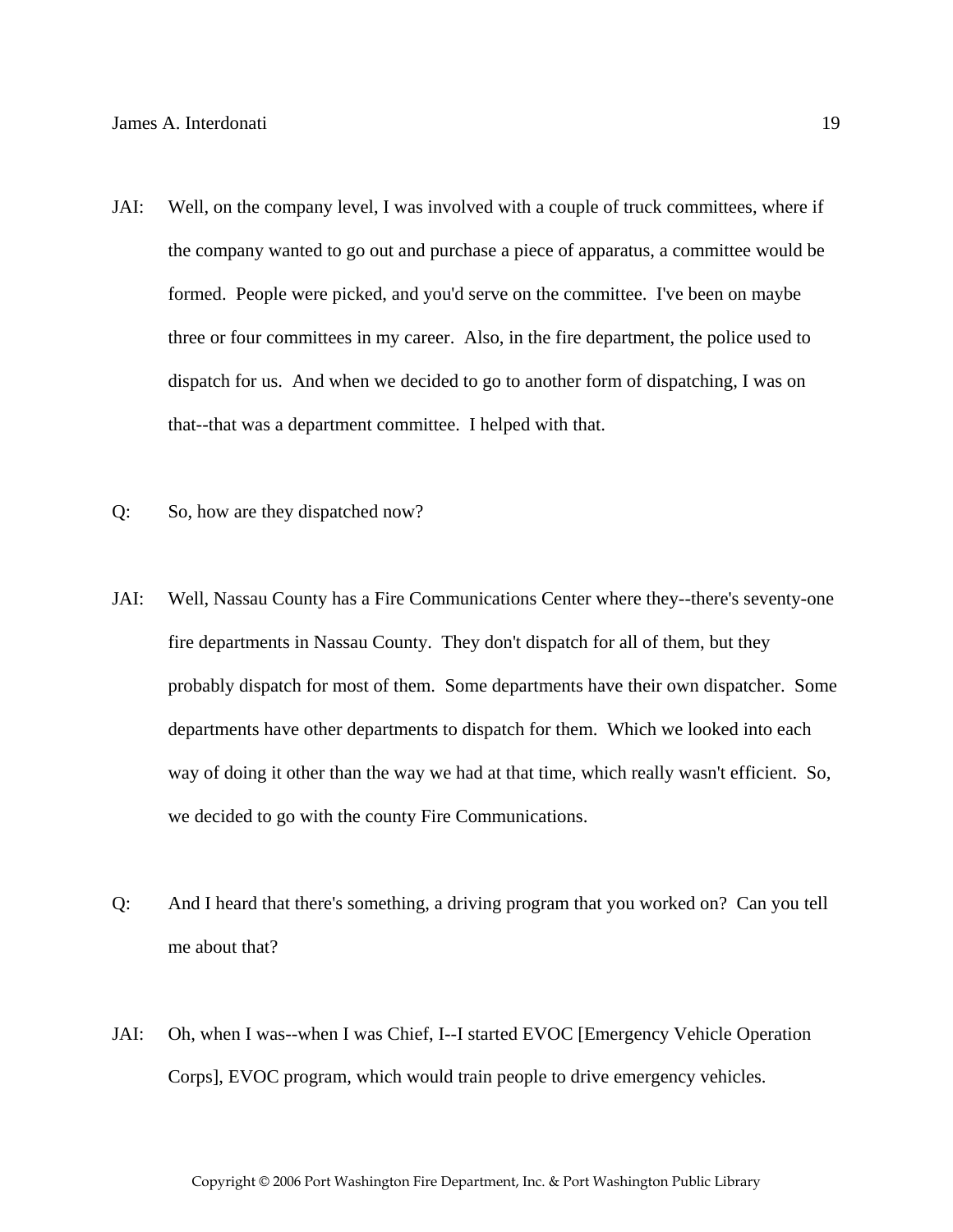Q: So that would include ...

JAI: And that's ...

Q: ... the trucks and ...

JAI: Ambulances.

Q: What made you decide to start that?

- JAI: I don't know. I just thought it was a good idea. It certainly wouldn't eliminate the liability in case somebody was involved in an accident, but it would show that the driver did have experience and had some training before he was allowed to go behind the wheel.
- Q: I imagine they're pretty hard to drive, and if you just ...
- JAI: Well, the big trucks. The ladder trucks are, yes. But we have smaller vehicles, too. But, and it's a lot different in an emergency situation when you're driving a vehicle like that. A lot of things you've got to worry about.
- Q: Like how? How is it different?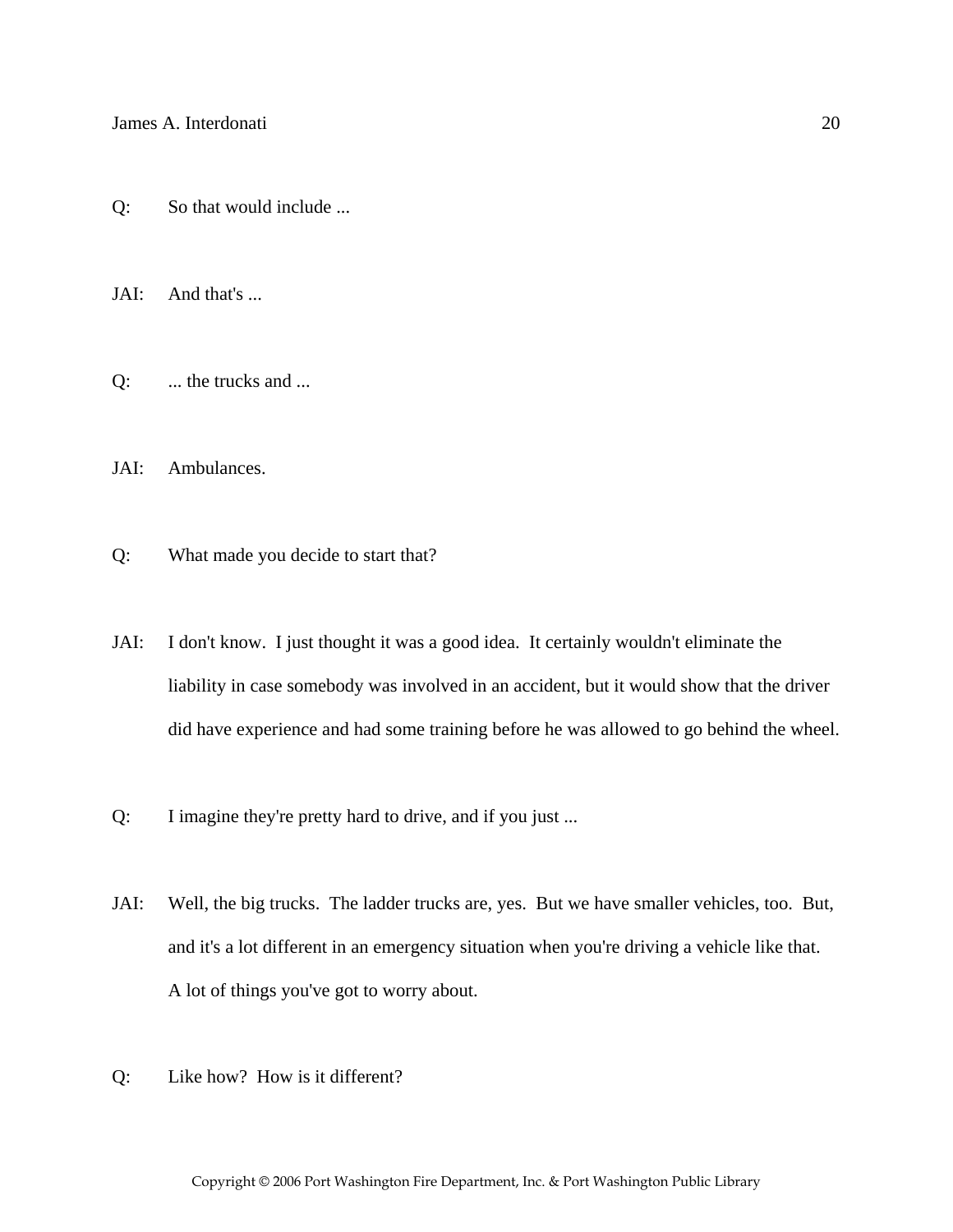- JAI: Well, you have the public that's driving, you have to worry about them. When you come to an intersection, do people hear the sirens and the air horns; are they going to stop. You have a pedestrian problem--joggers wearing Walkmen; they can't hear you.
- Q: So how do you allow for all of that?
- JAI: Well, they have rules about how fast you can drive on Main Street, and there's certain signals that are given if the fire really isn't serious, you just slow down. [INTERRUPTION] ... They have regulations for driving, you know, how fast you can go, where. You know, there's certain areas that you can't go over say thirty, thirty-five miles an hour--Main Street here.
- Q: And you also worked with the Explorers Program didn't you?
- JAI: Yes, the fire department had an Explorer Program years ago and it fizzled out. In my last year as Chief, I started the process up again. You know, I talked to people who--the Scout Council who ran the Explorer Program, had an interview with a couple of people. And when I went out, I was asked to co-chair a committee for the Explorer Program with another gentleman from Fire Medic company--Dick Borrelli. He's deceased now. And we had members from each company on the committee, and we worked--I think it took about six months to get the thing together. So, it's pretty successful. They have quite a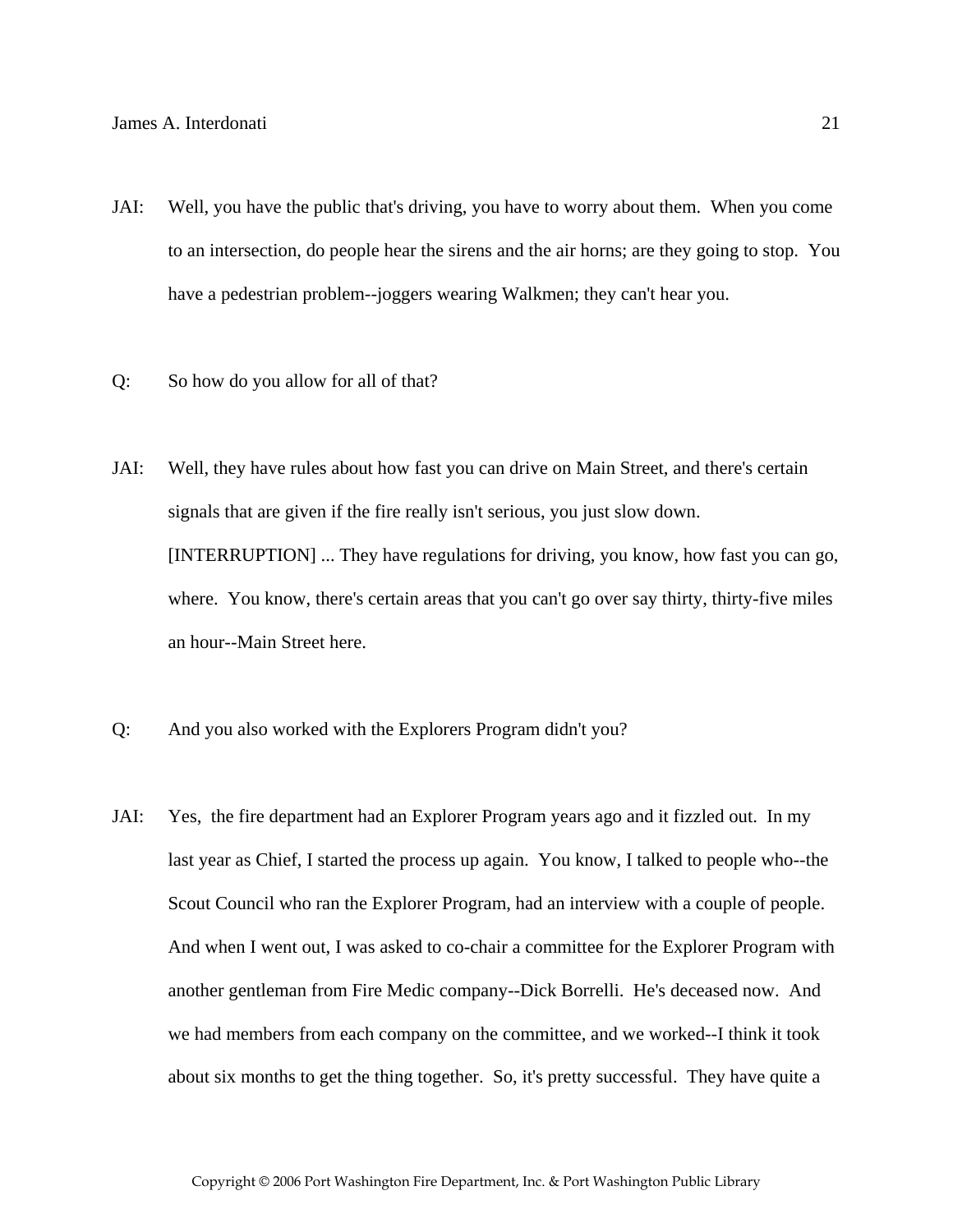few kids that decided to become members of the fire department, which is actually, the whole idea of it, to get people interested in the fire service. And we have a couple of gals also from there. So it's a pretty successful program.

- Q: Did you ever work directly with the kids?
- JAI: No, I didn't. No. No.
- Q: You set it up. Were there any problems in setting it up? Any obstacles you had to overcome?
- JAI: Well, everybody had, you know, on a committee you have different ideas. But we finally came to an agreement on how it was going to work. It worked fairly well. I don't have anything to do with it anymore. I was just in there to get the thing going.
- Q: What were the most challenging aspects of being Chief?
- JAI: Well, it's, you can't--you can't keep everybody happy. So, you just--well, you just- you've got to do what you think is right. You have to put up with the criticism and everything, but that just comes with the territory.
- Q: Can you think of any particular incidents or issues where that would, you know, that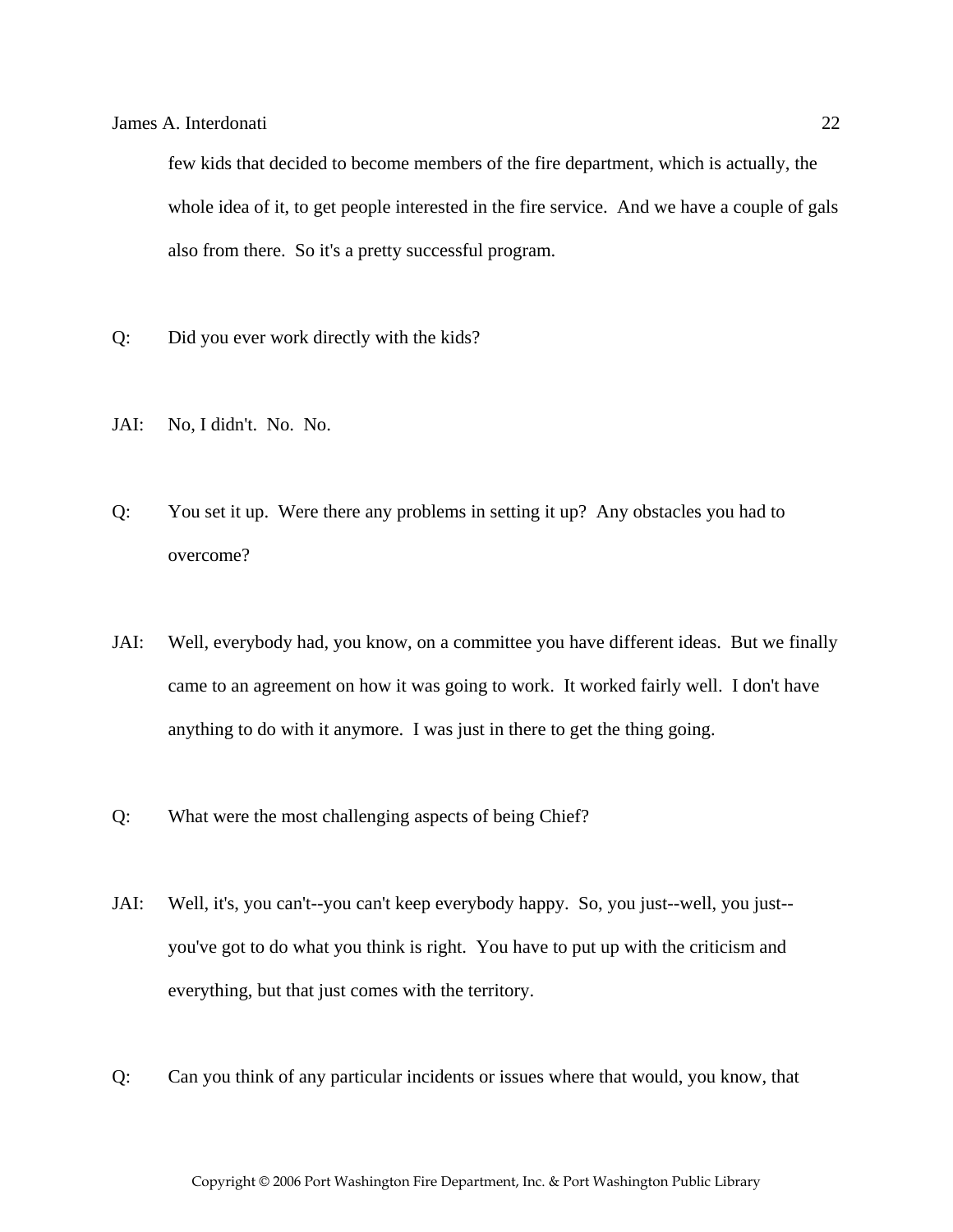came up?

- JAI: Yes. One of the issues was, when I was Chief, I directed that the apparatus had to come to a full stop at stop signs and red lights before proceeding. I just felt that it would eliminate a lot of intersection accidents. And a lot of people didn't like it, and they said, "Oh, you're going to endanger the people you're trying to save." I said, "No, that's not- that's not really accurate." So, for those couple of seconds--you know, you want to get there in one piece and be able to save the people. You get into an accident, you're not going to do anybody any good.
- Q: So that's still in effect.
- JAI: Oh, yes.
- Q: Yes.
- JAI: Yes, yes.
- Q: Do you remember any other controversial issues that came up when you were an officer?
- JAI: When I was an officer, or when I was Chief?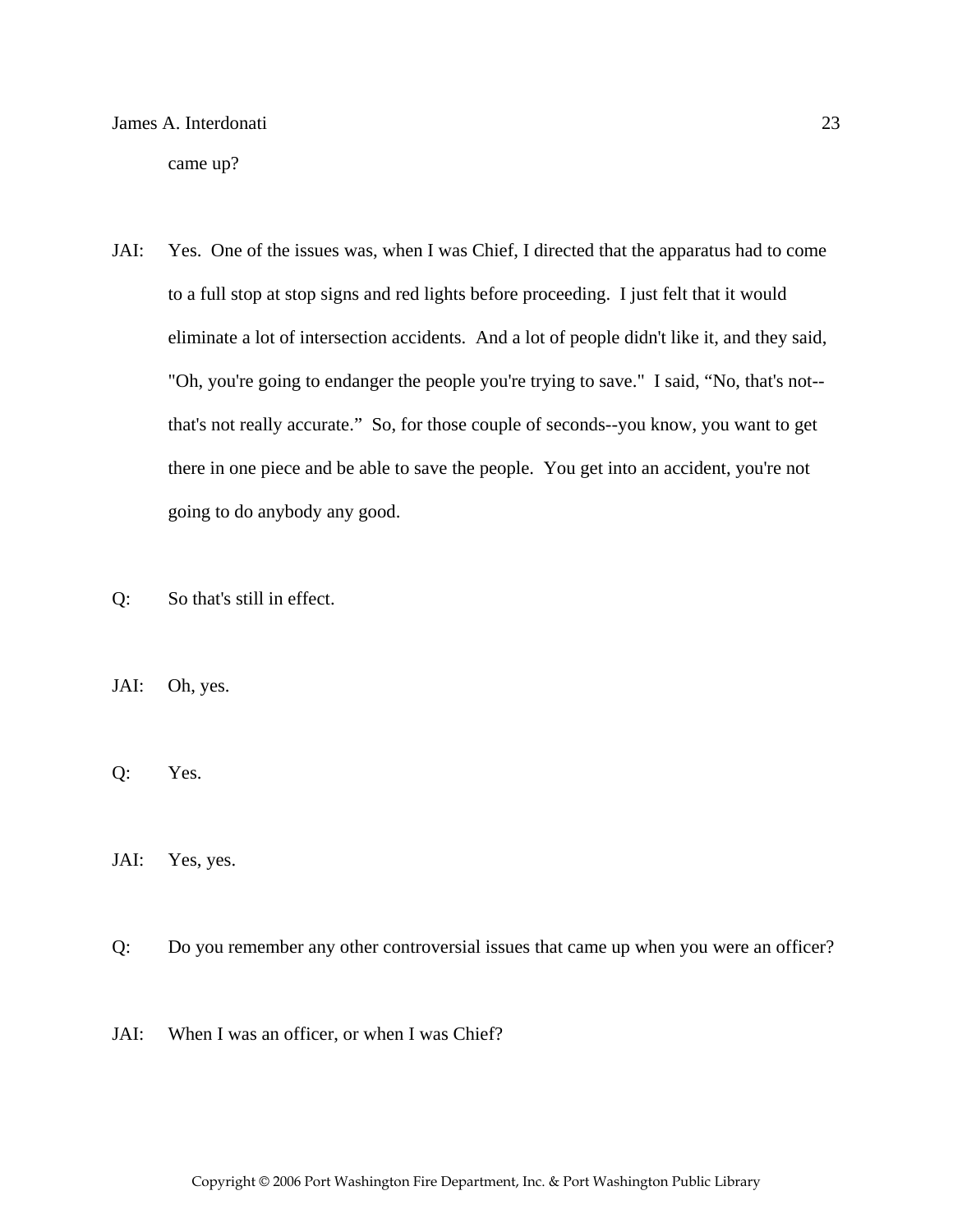- Q: Either way.
- JAI: No, not really.
- Q: So things went pretty smoothly for the most part?
- JAI: Yeah. Little bumps here and there. There isn't a Chief that ever has a real completely smooth road from the beginning to the end. It just doesn't happen that way.
- Q: Were you Chief when women joined the department?
- JAI: There was women before I became Chief.
- Q: But when you first came into the Department ...
- JAI: There was no women. No.
- Q: So, how do you feel their entry changed things?
- JAI: As long as they could do the job, you know, I don't care.
- Q: And they were--well, how about the rest of the--the rest of the force? Did they pretty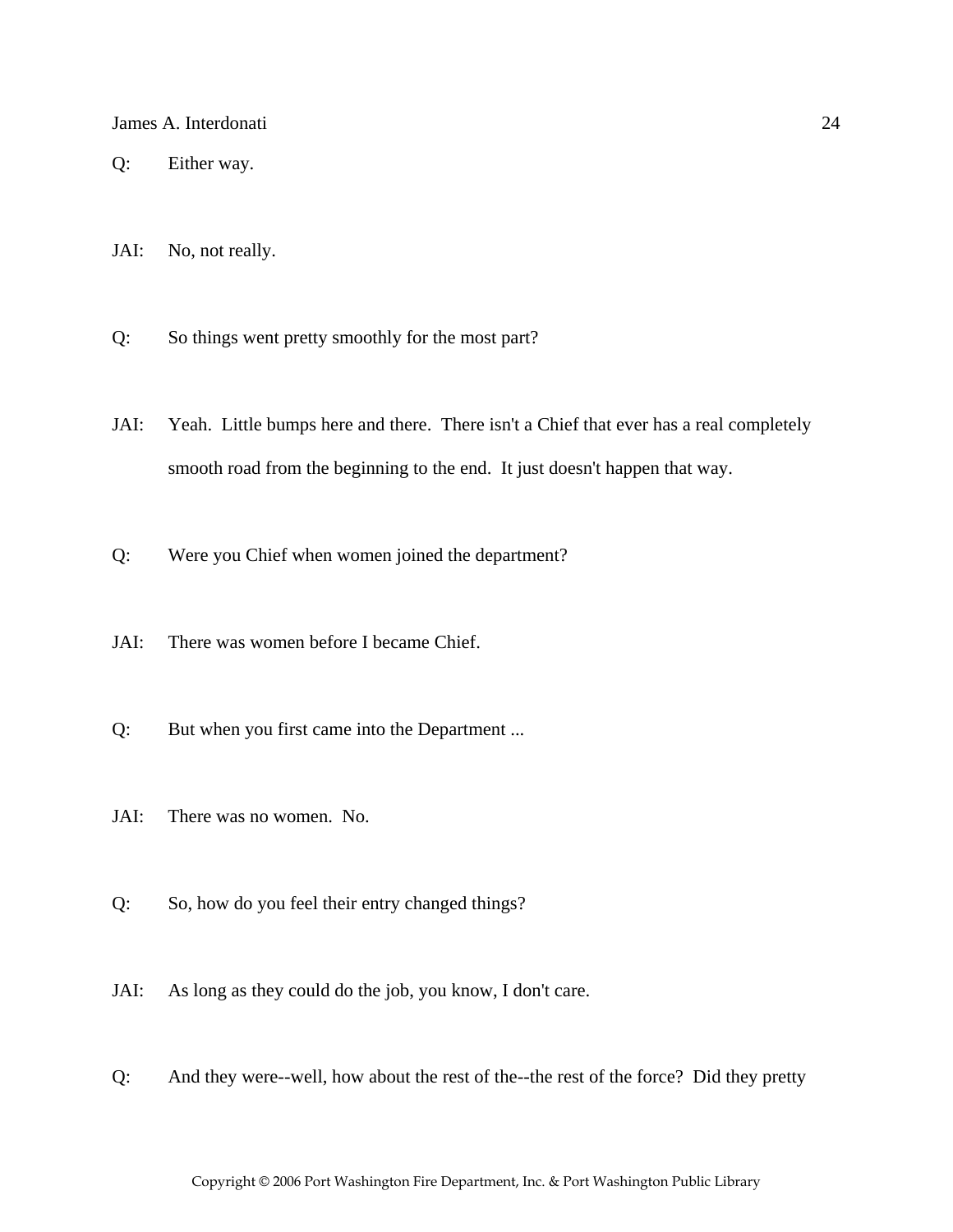much accept the entry of the women?

- JAI: Oh, there was moaning and groaning, but then they're accepted today.
- Q: Not like in New York City?
- JAI: New York City's a different situation. It's a lot different how-- a lot of the firefighters, their impression is they didn't get on the job the same way they did, as far as competing for the position, as far as the physical exam. That was challenged back in 1980, '81. And I got on the job in '82. And some of the women took the city to court because they felt that some of the--some of the--the test was broken down to certain things that you had to do in a certain amount of time. And they thought that it was not fair to women, because of their anatomy. So the test was thrown out. So, there is resentment as far as in the city, about women.
- Q: So, what do you think accounts for the fact that there isn't resentment here. I mean, here, too, applicants have to pass the physical exam, right?
- JAI: Well, but that's a medical. They don't have to--there's no physical agility test to get into this fire department. Just a medical. To becoming an interior structural firefighter. You pass that and you go to the schools, it's not a problem.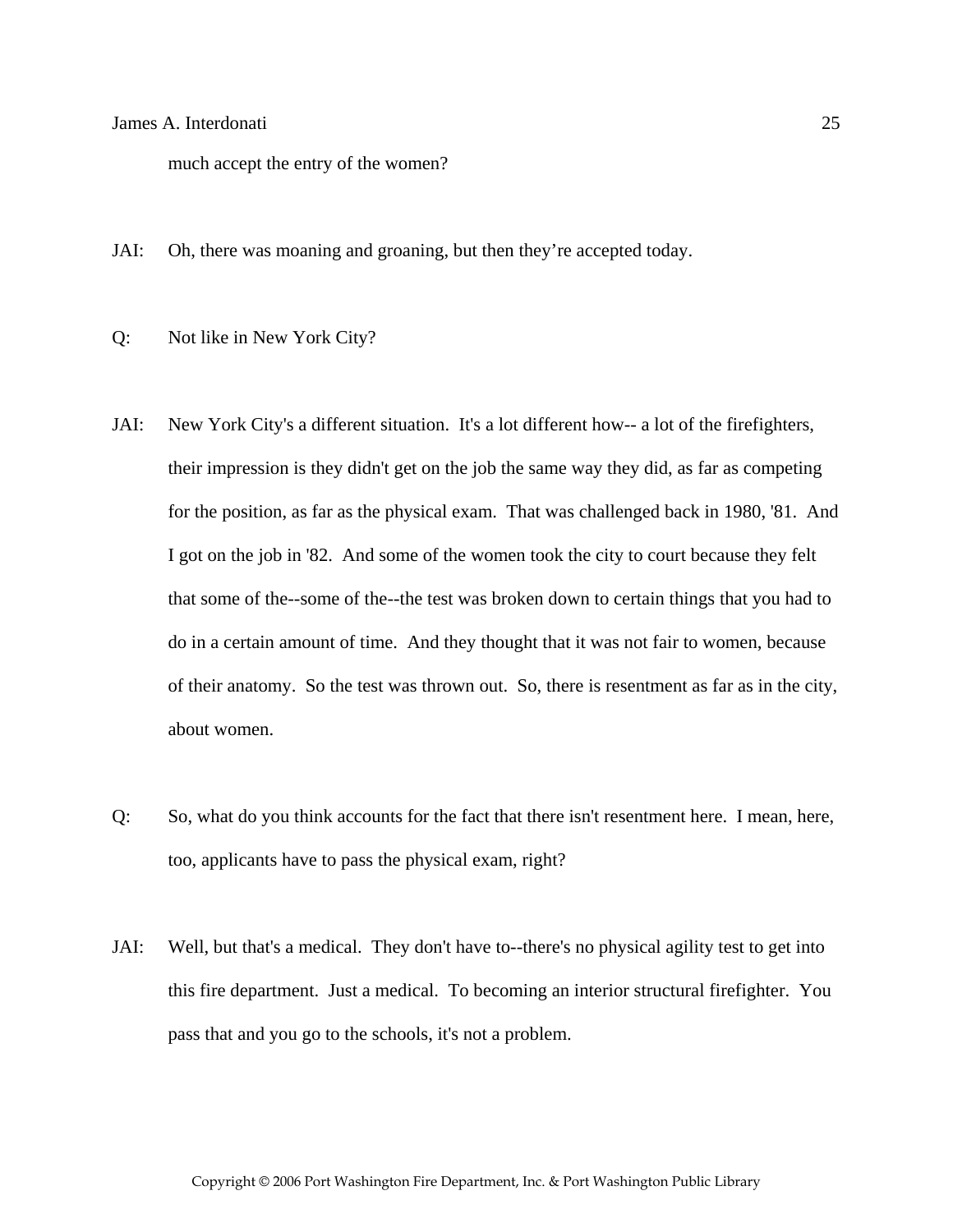- Q: And it hasn't been a problem?
- JAI: No, no, no. Not at all. No.
- Q: Well, what would you say makes a good firefighter?
- JAI: Well, you have to want to help someone. You want to be able to help people. You want to have that drive to help people. That's the whole--that's the whole thing. If you don't have it, there's no reason to be a firefighter. It's the whole basis of being a firefighter- helping somebody, in their time of, you know, emergency.
- Q: Now, talking about emergency, you were in the New York City Department--the Fire Department--when 9/11 happened?
- JAI: Yes.
- Q: Did you work down there?
- JAI: Yes, I did.
- Q: Can you tell me about that?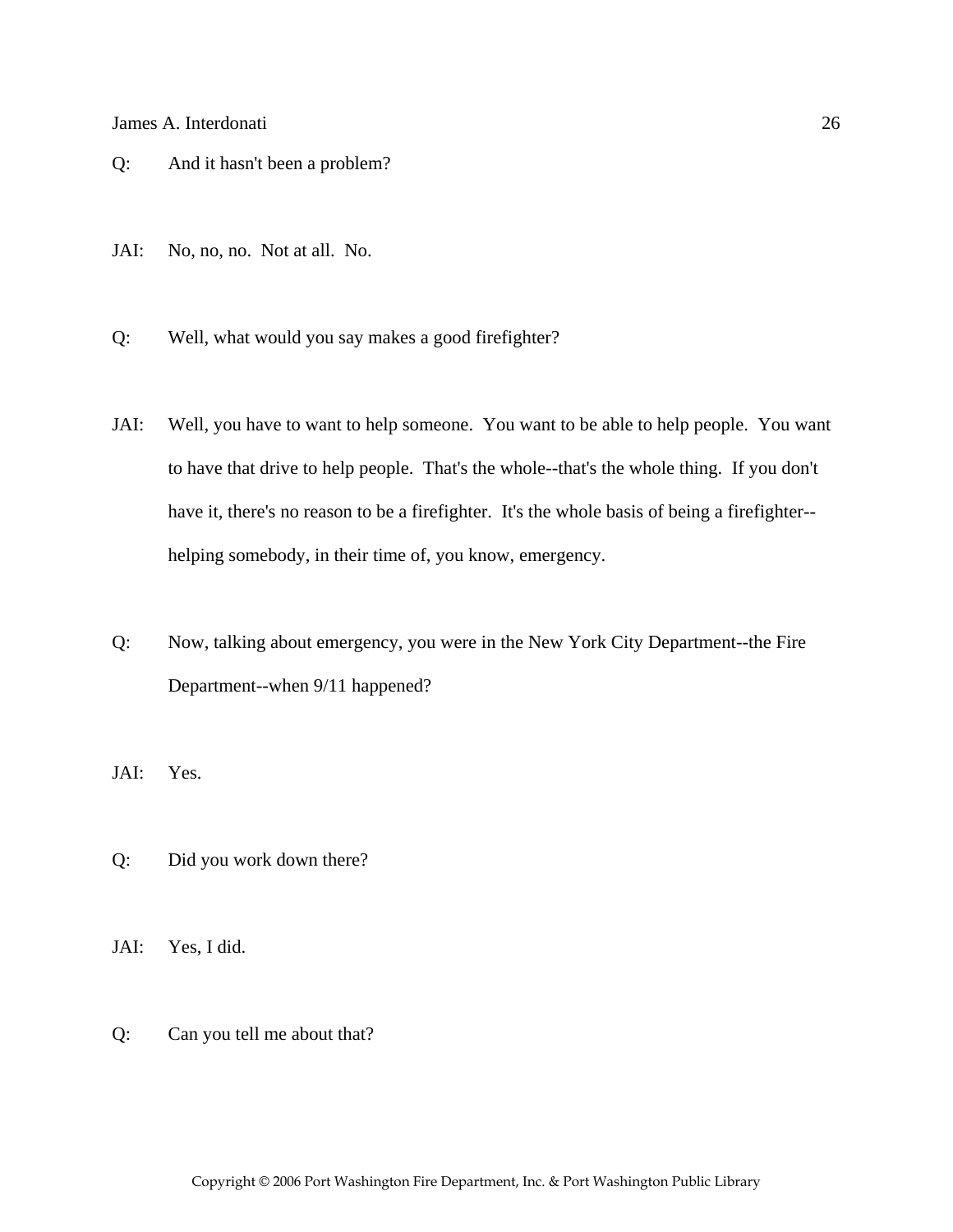- JAI: Well, I had worked that night, and I was in the kitchen of the firehouse the morning, and somebody yelled to turn the TV on, and the picture of the first tower was on fire. And it really looked bad. But nobody knew right off the bat what had happened. And then as we were sitting there another twenty minutes watching this, you could see the second plane on the TV screen come around and go into the South Tower. So they held- immediately, they held everybody over from the night shift, and I guess I got down there about eleven-thirty, twelve o'clock. Very surrealistic scene. It was terrible.
- Q: What did you see?
- JAI: Well, it was just the collapsed buildings, heavy smoke. Papers flying all over the place. Debri.
- Q: And what actually did you do?
- JAI: Well, the first few hours, they had us doing absolutely nothing. We sat there, and it was like four or five hundred firemen were just sitting there. Which one of--another thing that I was a little angry about, the guys that should've been in there right away were sitting and told to sit, but in the meantime, everybody and their uncle from every other fire department for the metropolitan area just walked past us with their tools and everything, and we had to sit there and wait till we were given the okay. So, it wasn't till the afternoon we were actually allowed to go down to the site and start looking for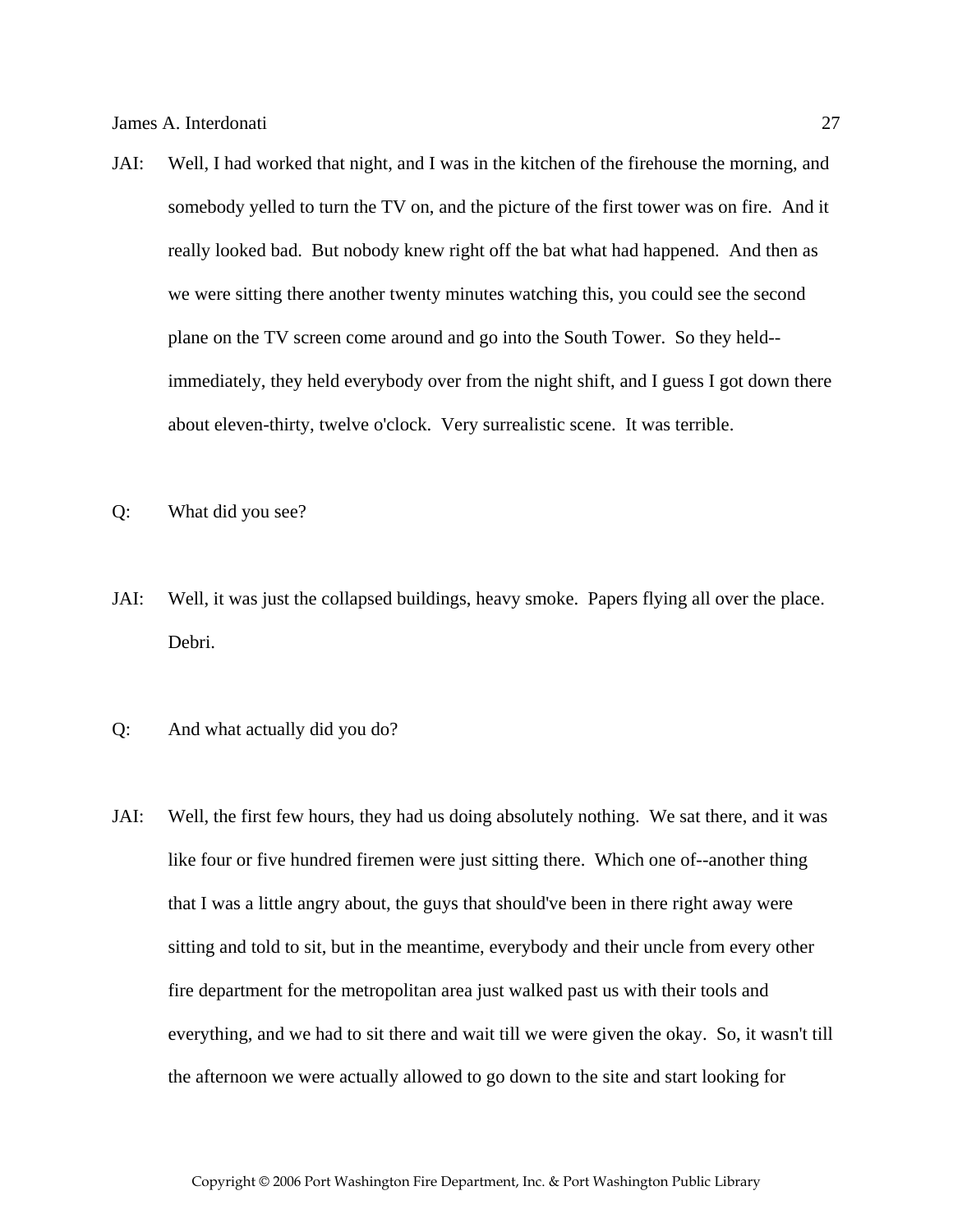people.

- Q: So, why do you think that ...
- JAI: I don't know. I have no idea.
- Q: Communication? I mean ...
- JAI: Poor planning. Or ...
- Q: ... have there been investigations into that since then?
- JAI: No. No. There was just so much confusion going on, and I guess they really didn't have enough control over the scene and who was allowed in. It was just like everybody was just--you know, I mean, and it wasn't just firemen. It was cops, civilians. And there was really no control. No control at all.
- Q: I've read, you know, and heard about some of the problems with the radio communications and ...
- JAI: It might have been. That's an ongoing thing as far as the firemen who were in the towers, you know, working that the radio communication was not--and it's really possible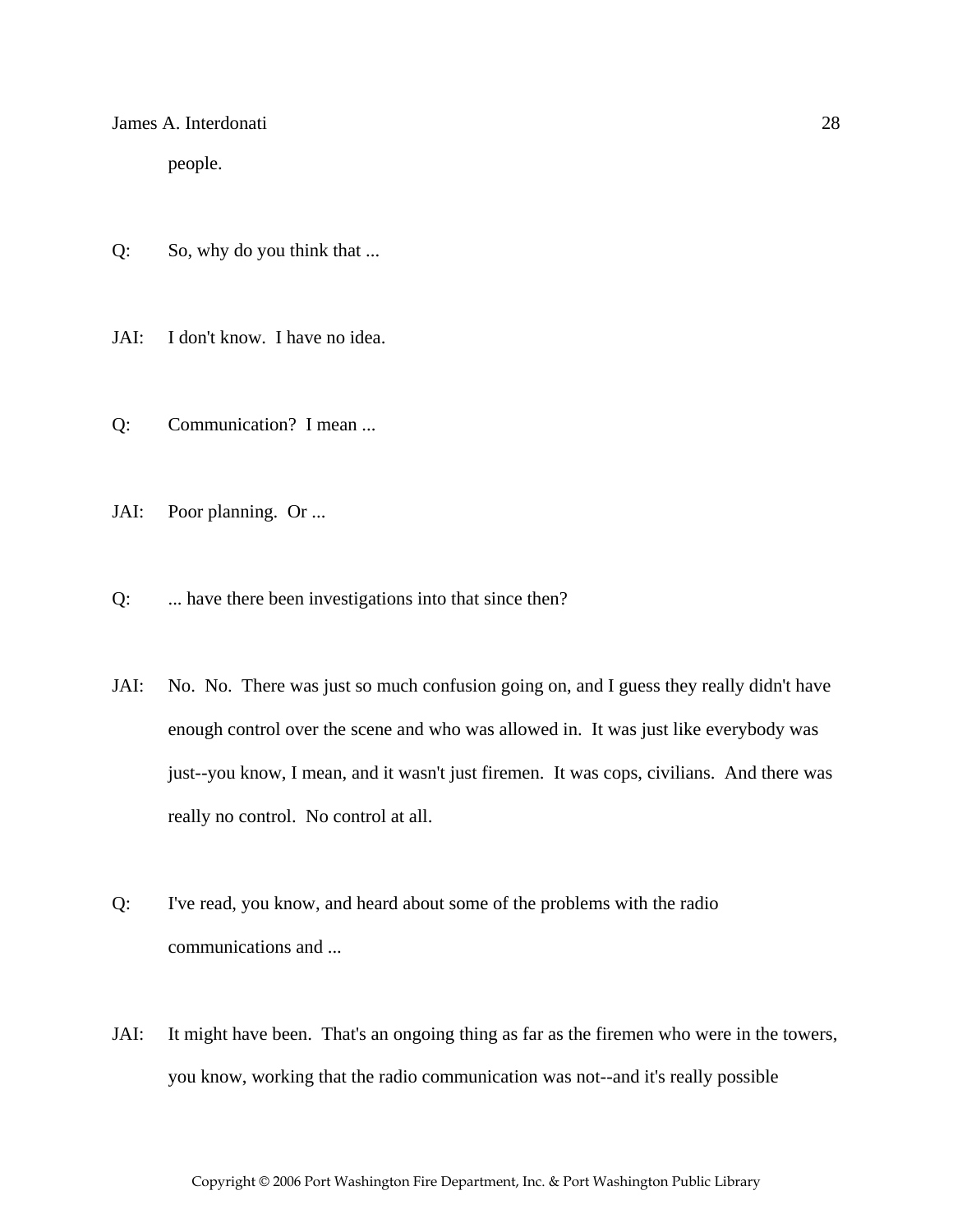because you have a lot of people talking on those radios and maybe due to the interference of the building themselves, it's very--it's possible. I can't say, you know.

- Q: How long were you down there?
- JAI: Well, the first night, I think I was down there till about one or two o'clock in the morning. And then I came back for two weeks on and off for two weeks.
- Q: And did you ever find any ...
- JAI: Remains?
- Q: Yes.
- JAI: You could smell it. You smelled the remains, but you'd see something, and really there wasn't anything left. There wasn't too much left.
- Q: So, what would you say the impact of being there was on you personally and also on our fire department out here.
- JAI: Oh, I think it's just that the tremendous loss of life of three hundred forty-three firemen and the three thousand civilians. It's just overwhelming. We just had the--in June we had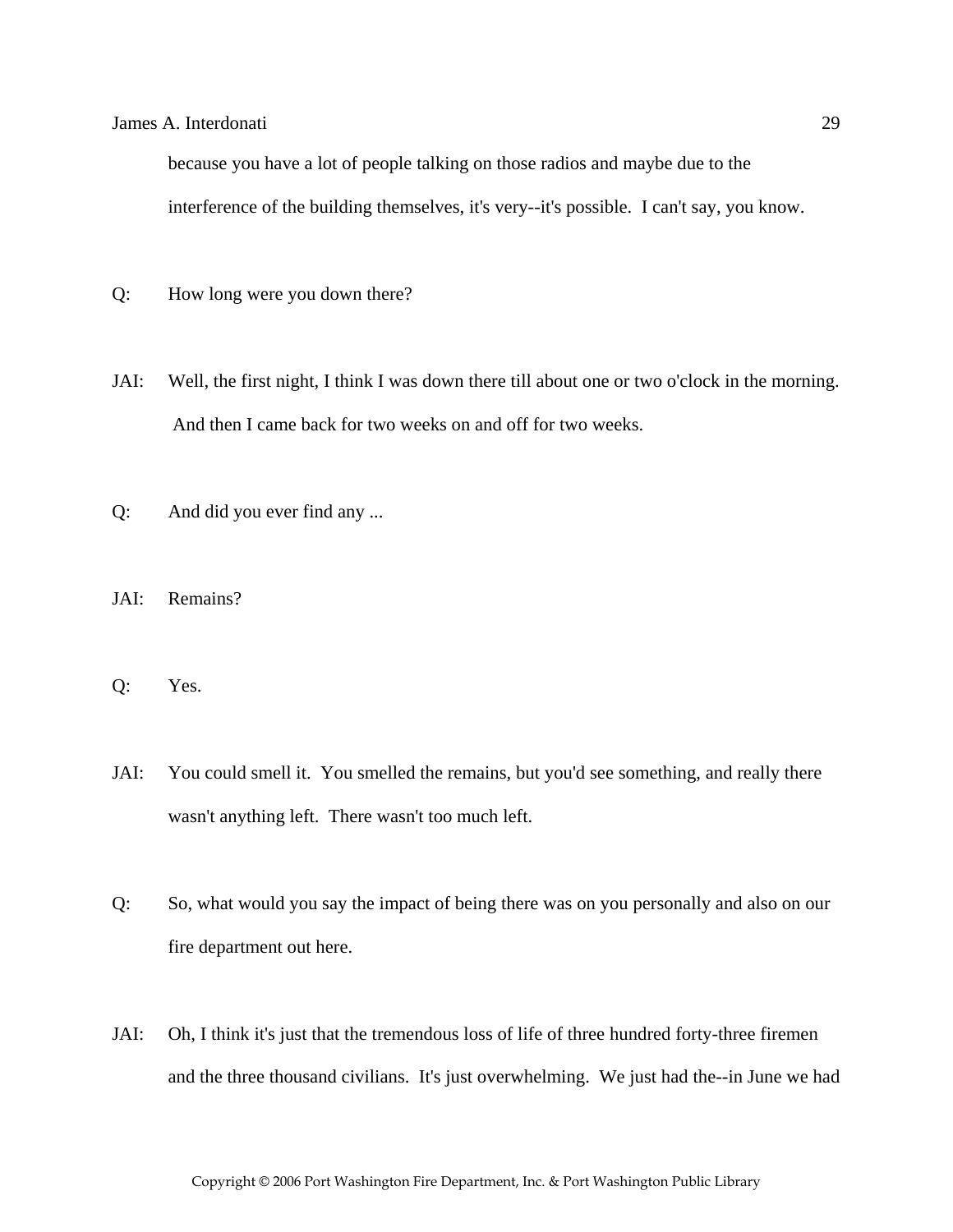the Father's Day fire and story where three firemen were killed. You know, one person- one fireman getting killed is terrible. The fire department's a family, so everybody feels it. But, on 9/11, now, you had three hundred and forty-three guys got killed, you know.

- Q: Did you know them ...
- JAI: Murdered, as far as I'm concerned, yes.
- Q: Yes. Did you know any of them?
- JAI: Oh, sure. Yes.
- Q: Any from your company?
- JAI: No, there were nobody from my company, but there was a fellow who just, in July, he was new in the fire department--new on the job. He was actually a paramedic in the fire department and then transferred to firefighting. And he was in our company for like a year. And he was just rotated out in July to the company where he was assigned, and then he was killed in that--he was killed that day.
- Q: But what do you think the impact was on our volunteer fire department here in Port Washington?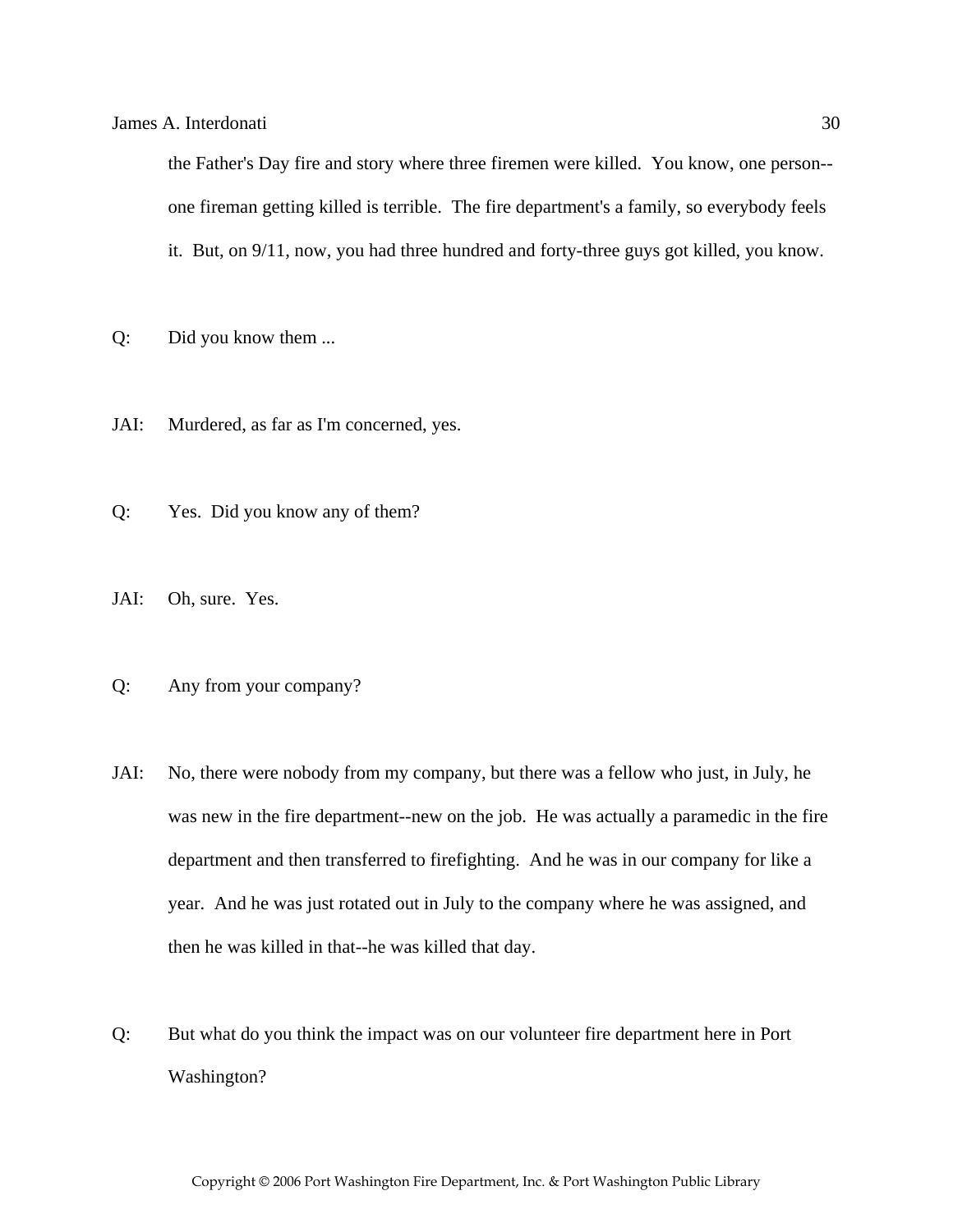- JAI: Well, again, the whole fire service is one big family. So it affected everybody.
- Q: In terms of actual procedures, did anything change or ...
- JAI: No, not really. Not too much procedure-wise, no. I don't think so.
- Q: At what point did you feel you had bonded with the other firefighters? Let's talk, you know, about the Port Washington department.
- JAI: Well, you know, it takes time, because they've got to get to know you; you have to get to know them. And then you get a relationship. If you're going to be a wise guy and you're not going to do what you're supposed to do, then guys are not going to--you know, they'll tolerate you, but they're not going to like you.
- Q: So, do the wise guys last in the department?
- JAI: Some do and some don't, you know.
- Q: Yes.
- JAI: Some skate their whole career, and some don't make it. They get dropped, or they resign.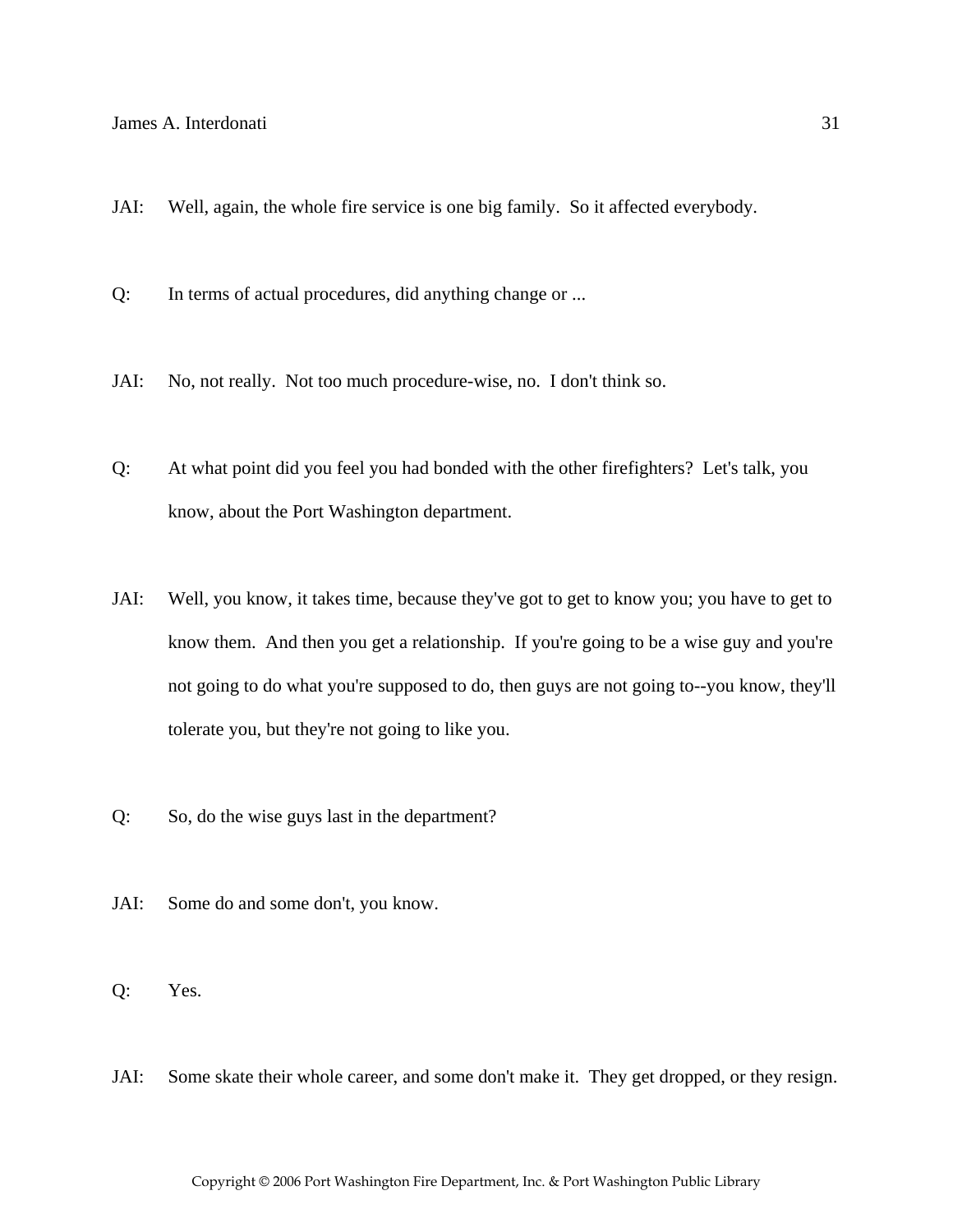- Q: But has the social aspect of being in the fire department out here been an important asset for you?
- JAI: Yes. Yes, some. No, it's not an important asset. I mean, I joined to be a fireman, not to, you know, picnics and the parties and stuff really didn't, you know..
- Q: But at the beginning?
- JAI: In the beginning, it didn't. That wasn't really--that's not what I joined for.
- Q: And we talked about the impact on your work life. What about on your family life, you know, in terms of ...
- JAI: When I wanted to join the volunteer fire department, my father was dead set against it. He didn't want me to.
- Q: Why?
- JAI: I don't know. He never told me, but he just didn't want me to do it. So, finally, he said okay. I joined.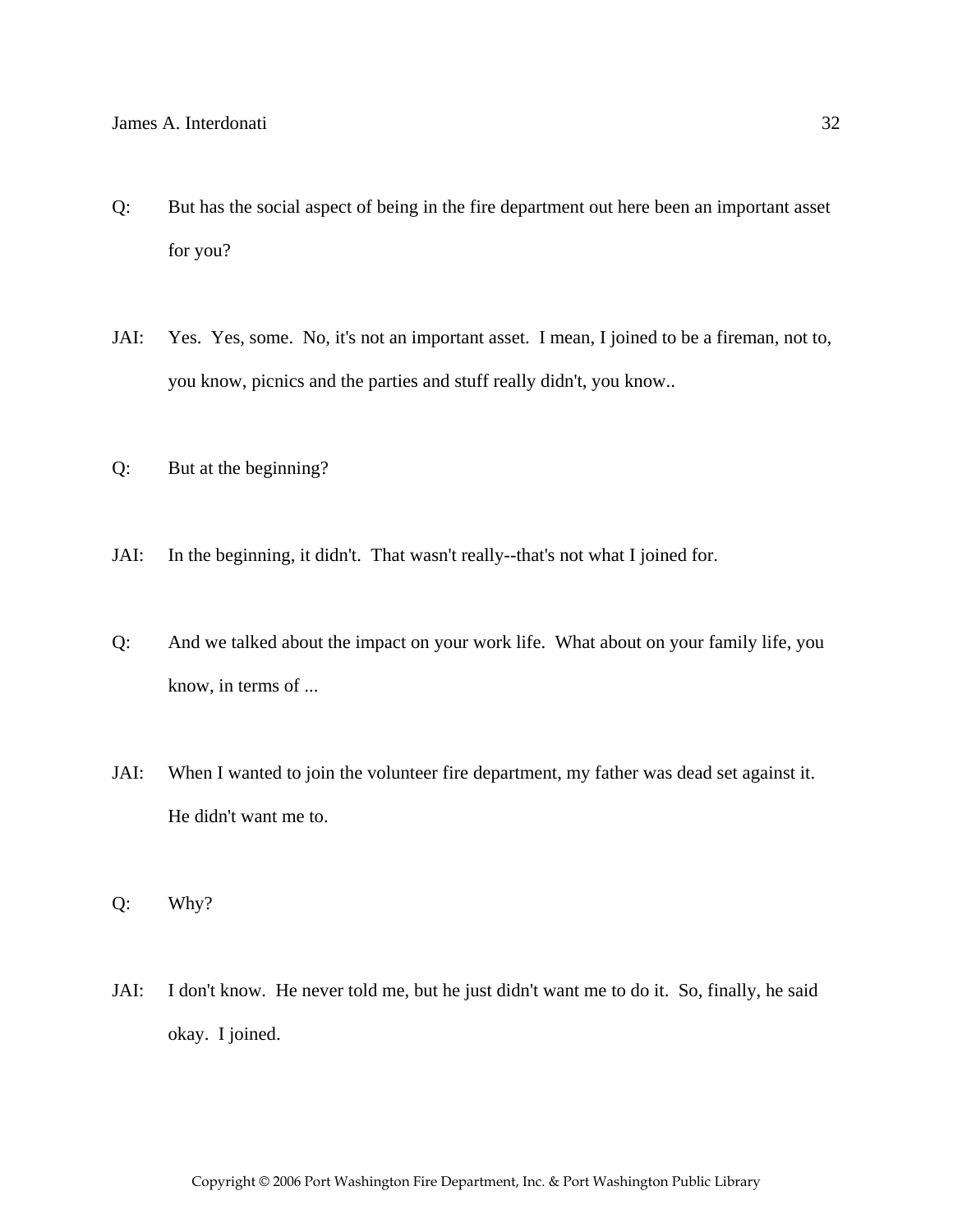- Q: Had anyone else in your family joined?
- JAI: No. Well, my two sons now belong. But I had an older sister and brother at the time. They were like already through college and married.
- Q: Excuse me. I'm going to have to turn the tape over. ... [END OF SIDE A; BEGIN SIDE B] ... So, your two sons are in the department?
- JAI: Uh huh. Oldest son is Steve and my youngest son is Daniel. And my older son joined in August of '01, and my younger son just joined, oh, let's see, he joined in August of '05.
- Q: And are they both in your company?
- JAI: Uh huh, yes. And just, there is a few--you have a--you know, like the companies do have one or two generations more in the fire company. Protection especially, they have them there. But my company--John Salerno, his two sons were in the fire company.
- Q: Now, how did ...
- JAI: So there's a few.
- Q: How does your wife feel about having ...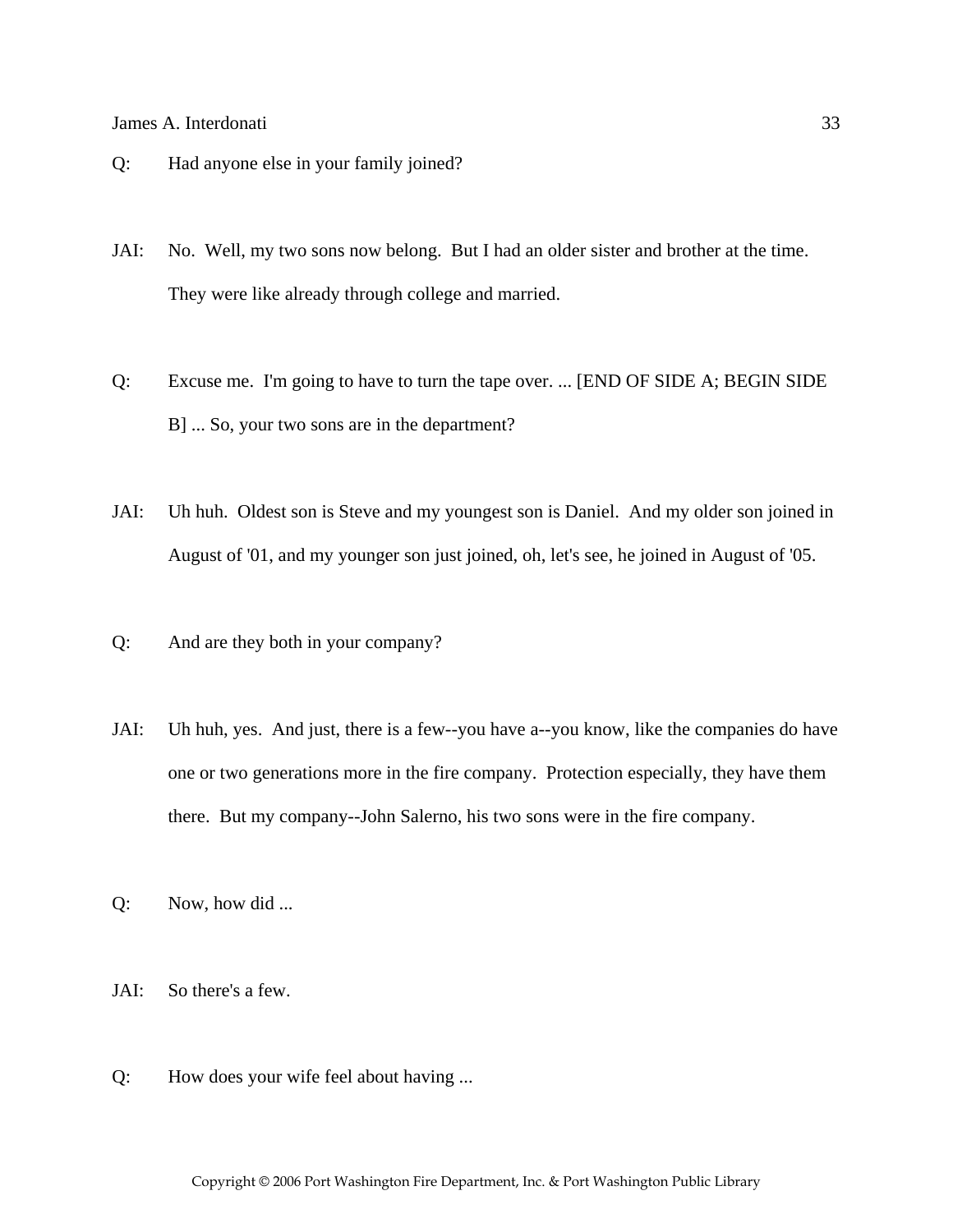- JAI: Well (laughs), when I was still working in the city and then doing this, she didn't see me that often (laughs). And, even though I'm not--I'm not President of the company anymore, I still go up there on Thursday nights, on work nights. There's other things that I'm involved in.
- Q: What things?
- JAI: Well, they have committees, like the By-law Committee, which I'm involved in in the company level and the department level. And, you know, just coming around, I do still spend some time up there.
- Q: What were your responsibilities as President?
- JAI: Well, the president basically ran the company meeting and he was there just to make sure that all the officers did what they were supposed to do, basically. That's the president's job.
- Q: And you also served as Fire Marshal.
- JAI: I was Fire Marshal for about three years before I became Second Assistant Chief.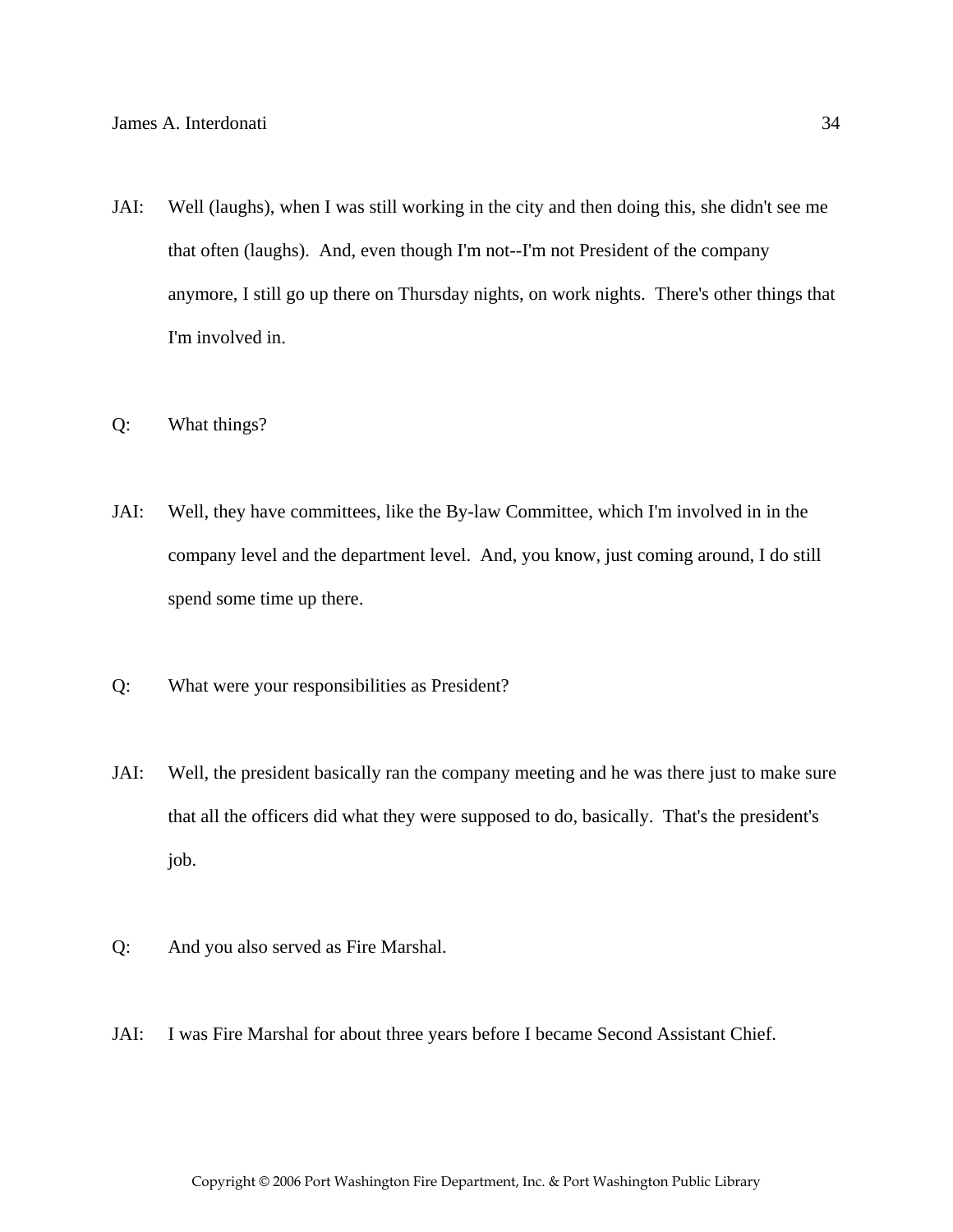- Q: Were you ever involved in any arson investigations?
- JAI: Well, really, the arson--anything that's actually involved in arson is handled by the County Fire Marshal. We do--the Fire Marshal here in Port Washington would request the County to come in, do an investigation, and does some fire inspections.
- Q: And did you do that ...
- JAI: Fire Prevention week, the fire ...
- Q: ... automatically or routinely with every fire or ...
- JAI: No, not every fire. No. If the fire was over a certain amount of damage, then the Fire Marshal would be--would be requested, whether or not the Fire Marshal here thought it was suspicious or not.
- Q: So, do you remember any particular fires that you thought might be suspicious?
- JAI: As Fire Marshal? Yeah, there were a couple. There were a couple.
- Q: Which ones?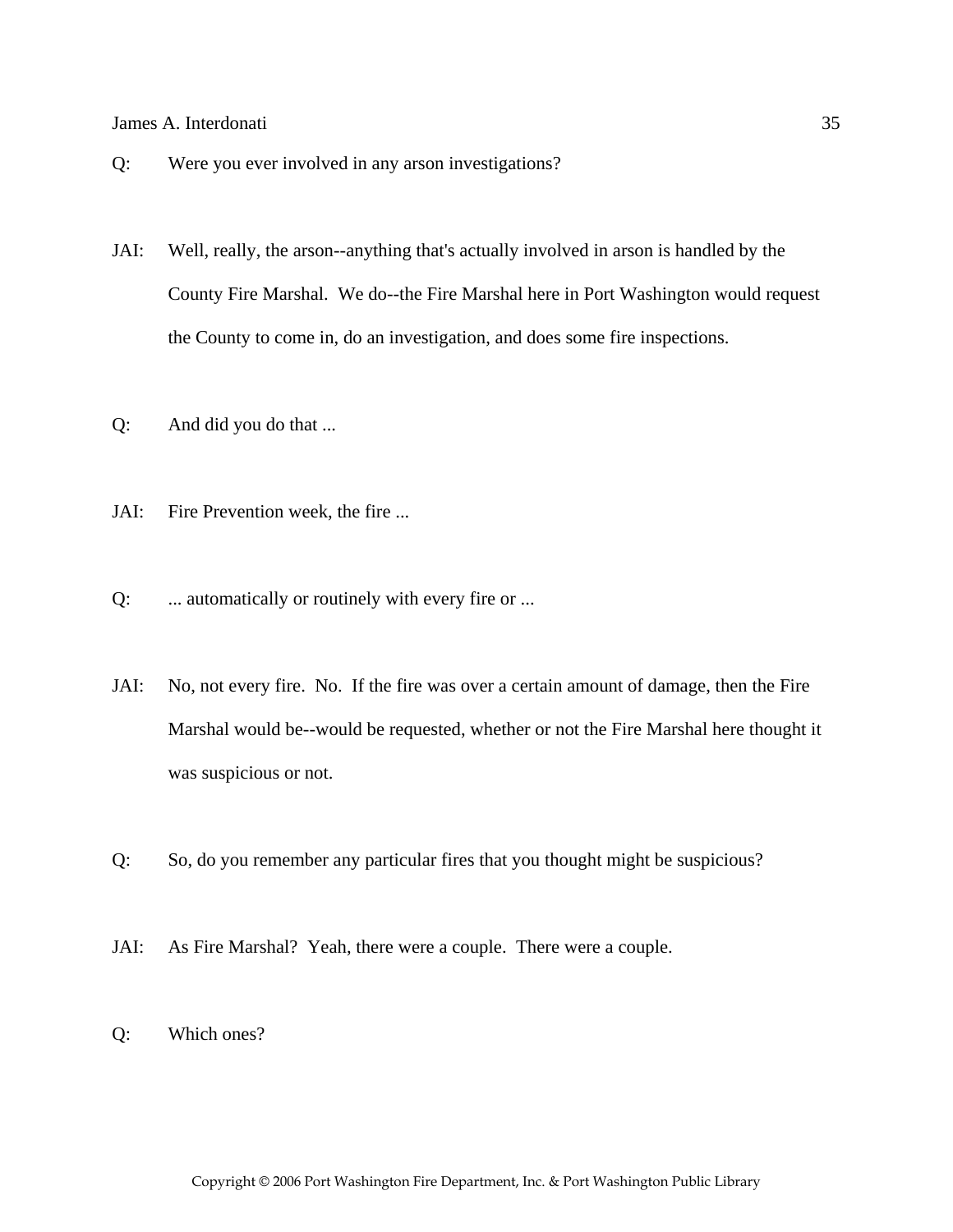JAI: There's so many fires. You know what? I'd rather not say, I think.

Q: Okay.

- JAI: Yes, just for legal--for legal reasons. I'm not going to say.
- Q: Okay. What were your other responsibilities as Fire Marshal?
- JAI: Fire Prevention Week was a big thing. You go around to the schools. A couple of guys would bring the trucks. They talk about fire prevention to all the younger members. They do a fire drill once a year at the schools. You know, like the Pride in Port, they set up a booth, bring the trucks down to the town dock. Do some fire inspections. That's it. And does the paperwork. The Fire Marshals, you know, do keep track of all the calls. You know, what they were. They're broken down. The state requires that you do an annual report.
- Q: So, there's a lot of paperwork?
- JAI: Yeah, there's some. But the computers now, they help a lot. So, it's not too bad.
- Q: What are you proudest of in your firefighting career?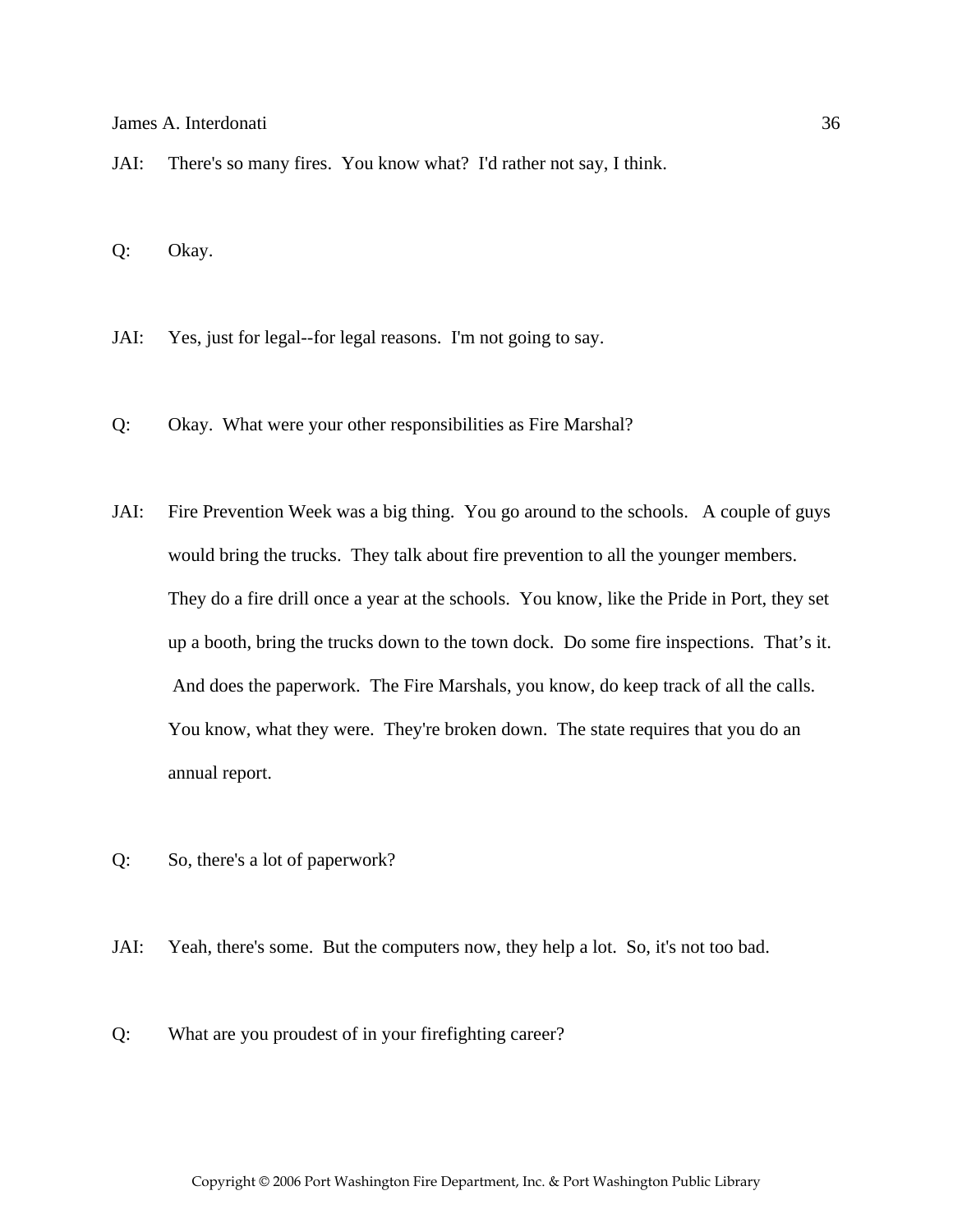- JAI: Well, the proudest is I made it to—I went to the top. I became Chief. That was probably my proudest moment.
- Q: Would you say that was your best day as a firefighter?
- JAI: As Chief--becoming Chief?
- Q: Yes, or ...
- JAI: Well, one of the days, one of the best (laughs).
- Q: What are some of the others?
- JAI: Oh, becoming Captain. I was actually sworn in as a firefighter in the city the same day that I was sworn in as Captain of Atlantics. So, that was a special day.
- Q: That's a big day. Was your family there for the swearing in?
- JAI: Yes. My mother-- and my brother was there also. So, it was pretty special.
- Q: And what would you say was your worst day?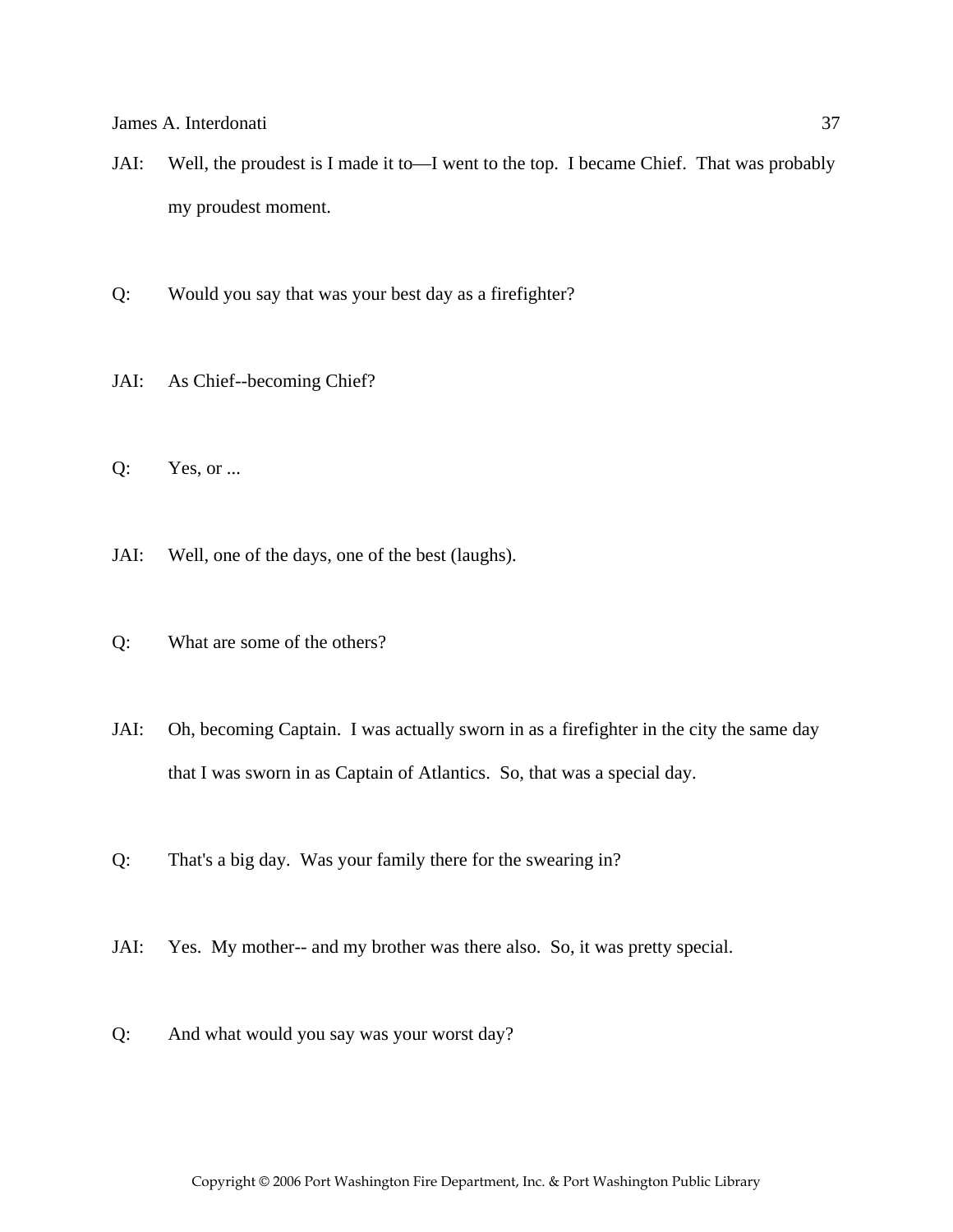- JAI: Probably the worst day was when Bobby Dayton was killed, and 9/11.
- Q: Did you work that fire when Bobby got killed?
- JAI: No. I went to work that day, that morning, in the firehouse. And I heard the call come [over. And I drove up Main Street and I saw that it was really burning pretty good. And I](http://www.pwfdhistory.com/trans/interdonatij_trans/pnews881201_pz_web.pdf)  said, this is not good. To myself, I said, this is not going to be a good fire. I went to work, and about maybe a half hour later, somebody, one of the guys says, "You know, there was a guy killed in Port Washington." So that hit me pretty hard.
- Q: You knew him.
- JAI: [Yes. And another good friend of mine died in a fire in his house on Pequot. And both](http://www.pwfdhistory.com/trans/interdonatij_trans/pnews921112_pz_web.jpg)  these guys were members of Flower Hill. Tony Sicinolfi. And he was a good friend of mine, and that hit me pretty hard, too.
- Q: Did it alarm your family? Did it make them feel that you shouldn't be as active?
- JAI: No, not really. You know, my wife never, she never said, "You know, maybe you ought to quit or, you know, scale back." No. No.
- Q: She was supportive.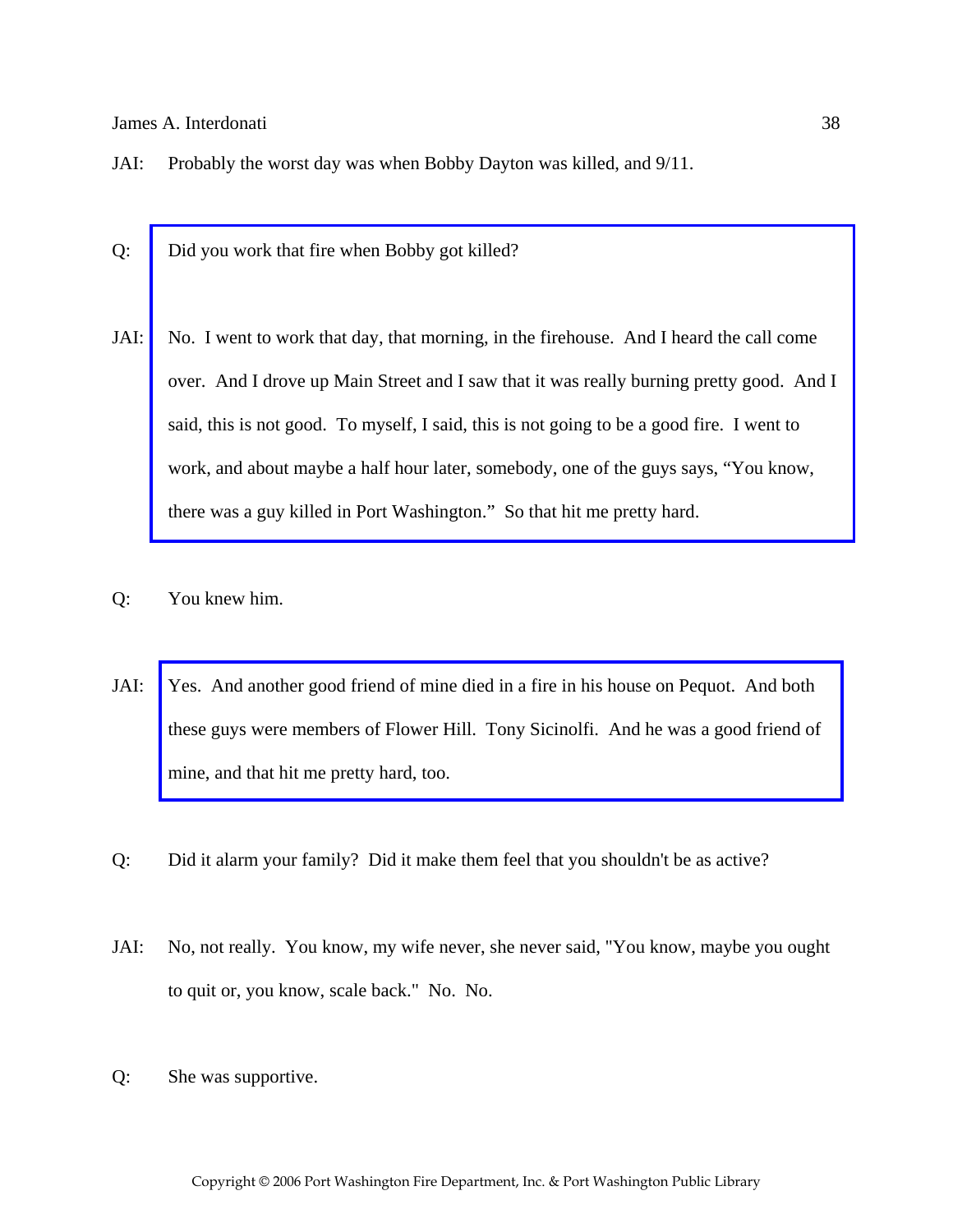JAI: Oh, yes.

Q: Yes.

- JAI: I mean, she was concerned when I went out the door every night. And, to this day, you know, "Be careful." You know, "Be careful." "Don't worry about it."
- Q: Do you still go out on calls?
- JAI: Sure. Oh, yes.
- Q: So, how do you set it up so that you're prepared to go out of the house on a moment's notice?
- JAI: Well, my keys are always in my truck, so it's just a matter of getting, you know--in the wintertime it's a little more difficult, because you've got to get dressed for it. In the summer, you're out -- shorts, sandals, and you're on your way.
- Q: So, in the winter, do you keep your clothes ...
- JAI: Yes. You try to keep everything close by and, you know, just jump into them, and wear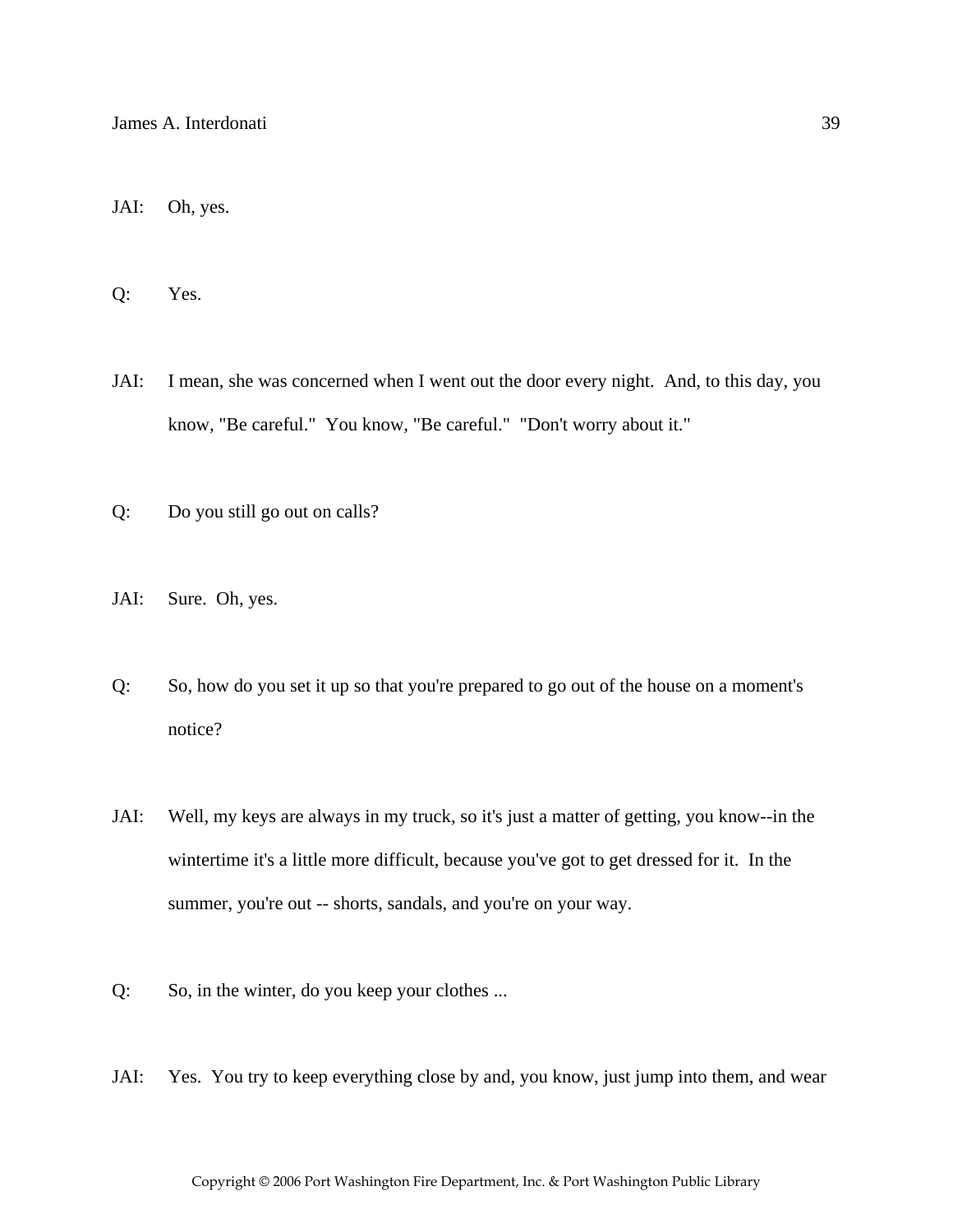an extra pair of sweat pants if it's really cold--you know, your bunker pants. I have two sets. I have one--I have a set in the firehouse here and the one up on Avenue A at our Annex, so I can respond to both like in the middle of the night. I would normally go to the Annex.

- Q: That's closer to your home?
- JAI: Yes, it's closer.
- Q: Okay. Let's see. Have you been active in any fire-related organizations?
- JAI: Yes. I belong to the North Shore Fire Council, which is an organization that's made up of departments from the Fifth and the Eighth Battalion. Now, a Battalion is-- in Nassau County, it's divided up into nine battalions. We're in the Eighth. This is the Eighth Battalion, okay. The Fifth Battalion is like Roslyn, Oyster Bay, Glenwood, Sea Cliff. So, the North Shore Fire Council consists of the fire departments from the Fifth and the Eighth Battalion. I was also President of that organization, too.
- Q: And what does that organization do?
- JAI: Oh, just, you know, we discuss problems facing the fire service, you know, locally. You know, how it affects us. And, I've been pretty active with that organization since 1980, I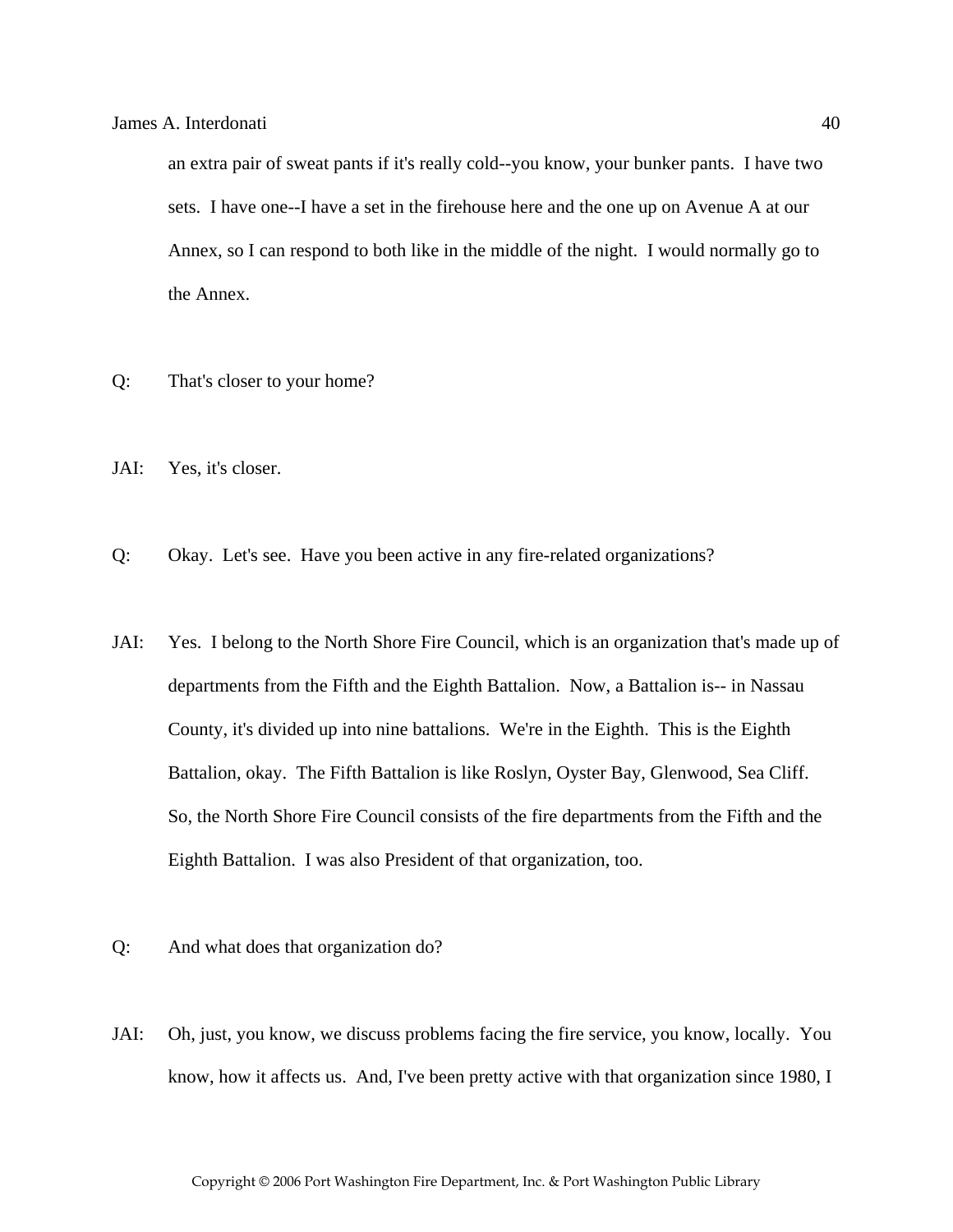think.

- Q: So, what kinds of problems have come up?
- JAI: Oh, just like the additional burden of certain types of equipment that you have to have, and the training and how that affects the fire department as far as getting the membership to go to all this extra training, and things like that.
- Q: And what about the increase in automatic alarms?
- JAI: Big problem. Big problem.
- Q: You know, how do you think this can be ...
- JAI: Enforcement by the county. They don't have the manpower. They don't, you know, whether the funds are there to hire more people. More marshals. More fire inspectors to do something about this problem.
- Q: What do you mean, enforcement?
- JAI: Because there's a county ordinance in a private dwelling. If the fire department responds to more than three in a ninety-day period, you are subject to a fine of, I think, it's five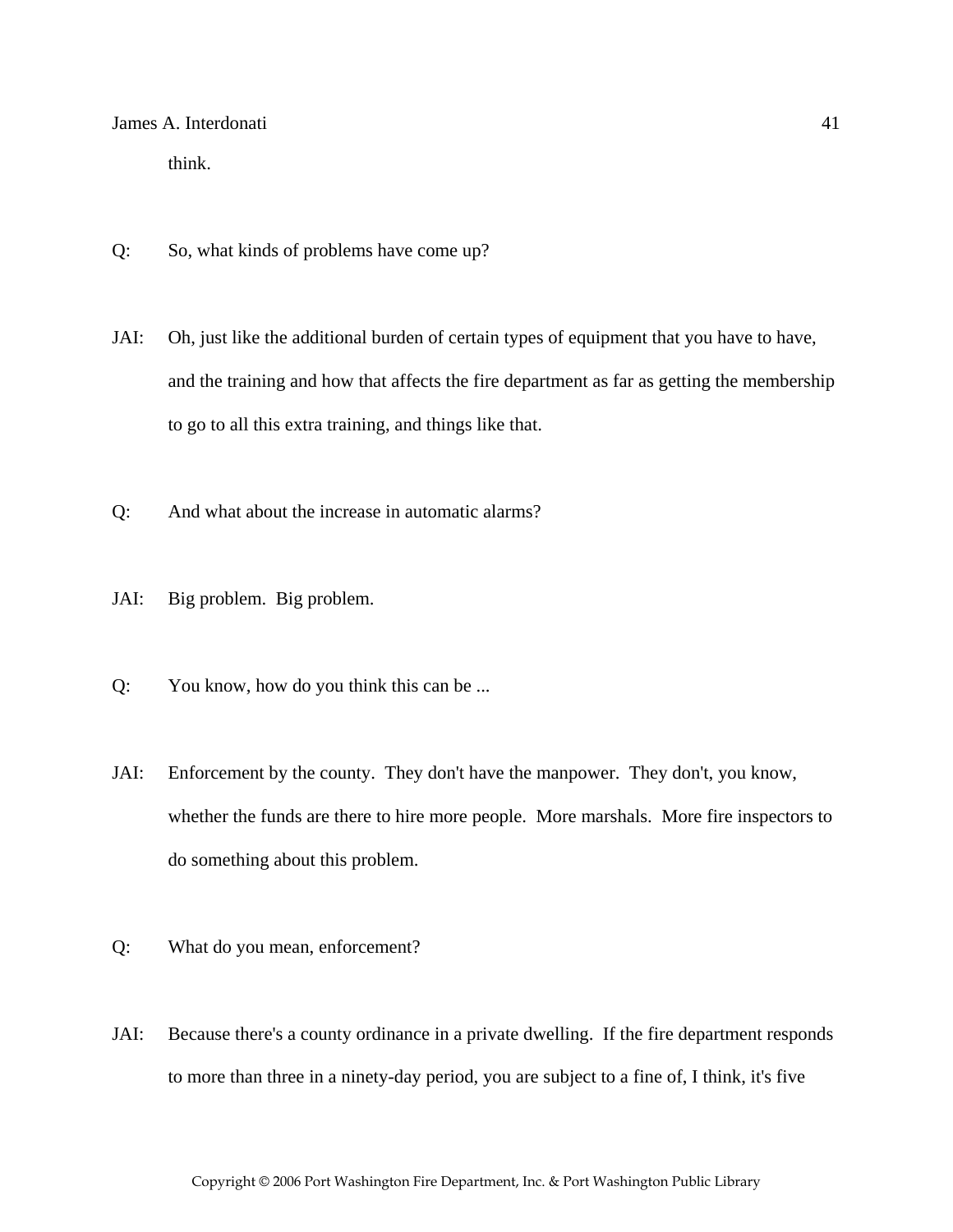hundred dollars. In a commercial building, it's five thousand dollars. But, it's not being enforced.

- Q: And there are a lot of false alarms being tripped?
- JAI: Yes. Now, I work part-time as a fire inspector in Hicksville.
- Q: Now, you do?
- JAI: Yes, uh huh. And they have their own dispatcher. So, what they do is, if a resident they get an alarm, you know, an alarm comes in from the alarm company, they will call back to the resident to find out what's going on. Now, if the resident says, "Well, yeah, the cooking set it off," or "the steam from the shower," then they're not going to send- they won't send the fire department. They check a mark and and that's it. If they don't know why the alarm went off, then or when they call they can't get any answer, then they send the fire department. And it cuts down on a lot of their false alarms. Here, we don't have that luxury of doing that, because the county just won't do it.
- Q: Because you don't have enough people? Is that it?
- JAI: They don't have enough people. There might even be a liability issue. But, you know, there's a liability when we go out the door for no reason. You're putting the public at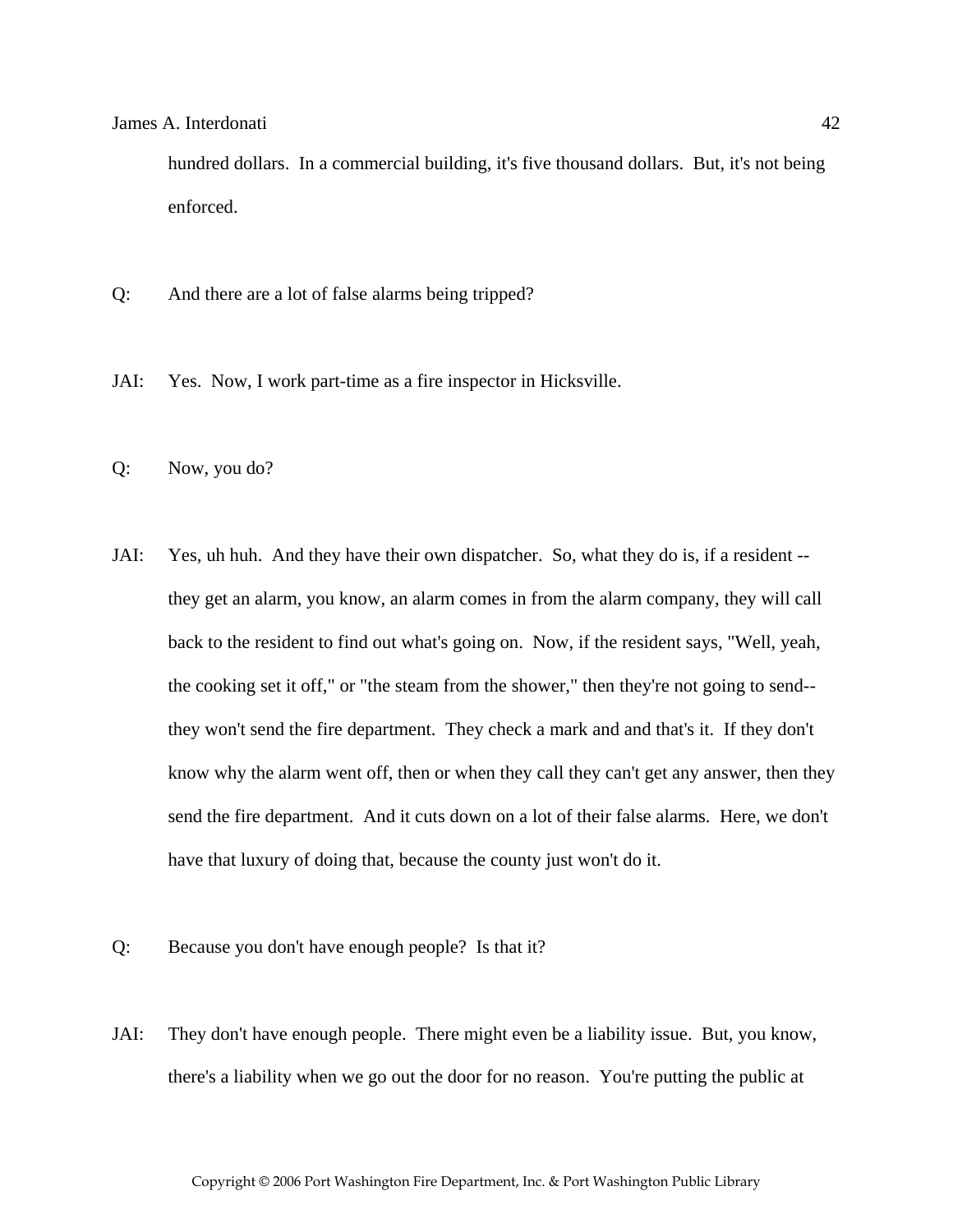risk. You're putting the people who ride on the apparatus at risk. It's a big problem, and a lot of guys just won't go. They'll roll over in the middle of the night--"I'm not going." Because it's the same one all the time. And I don't blame them. You can't blame them.

- Q: You mean, when the notice comes in to their radio, they'll know ...
- JAI: Yes. You here the same ...
- Q: ... where it is.
- JAI: Yes, well, you get the address. So you know, you know, I mean, I won't tell you what street it was on, but there's one up in Beacon Hill where they have gone, because they're doing construction in the house. So, they don't have the wherewithal to cover the smoke detectors with plastic bags. Or shut the system off until they leave. And they've gone up there a half dozen, dozen times.
- Q: It's a danger. And it's a tremendous waste of resources.
- JAI: Of course. The fuel that burns. The wear and tear. Which is minor compared to having an accident and killing somebody for one of these ridiculous automatic alarms. Now, I've been to automatic alarms where there was a fire. So, it's not a majority of them, but once in a while, you'll get a fire. And that, you know, I mean, the smoking being set off by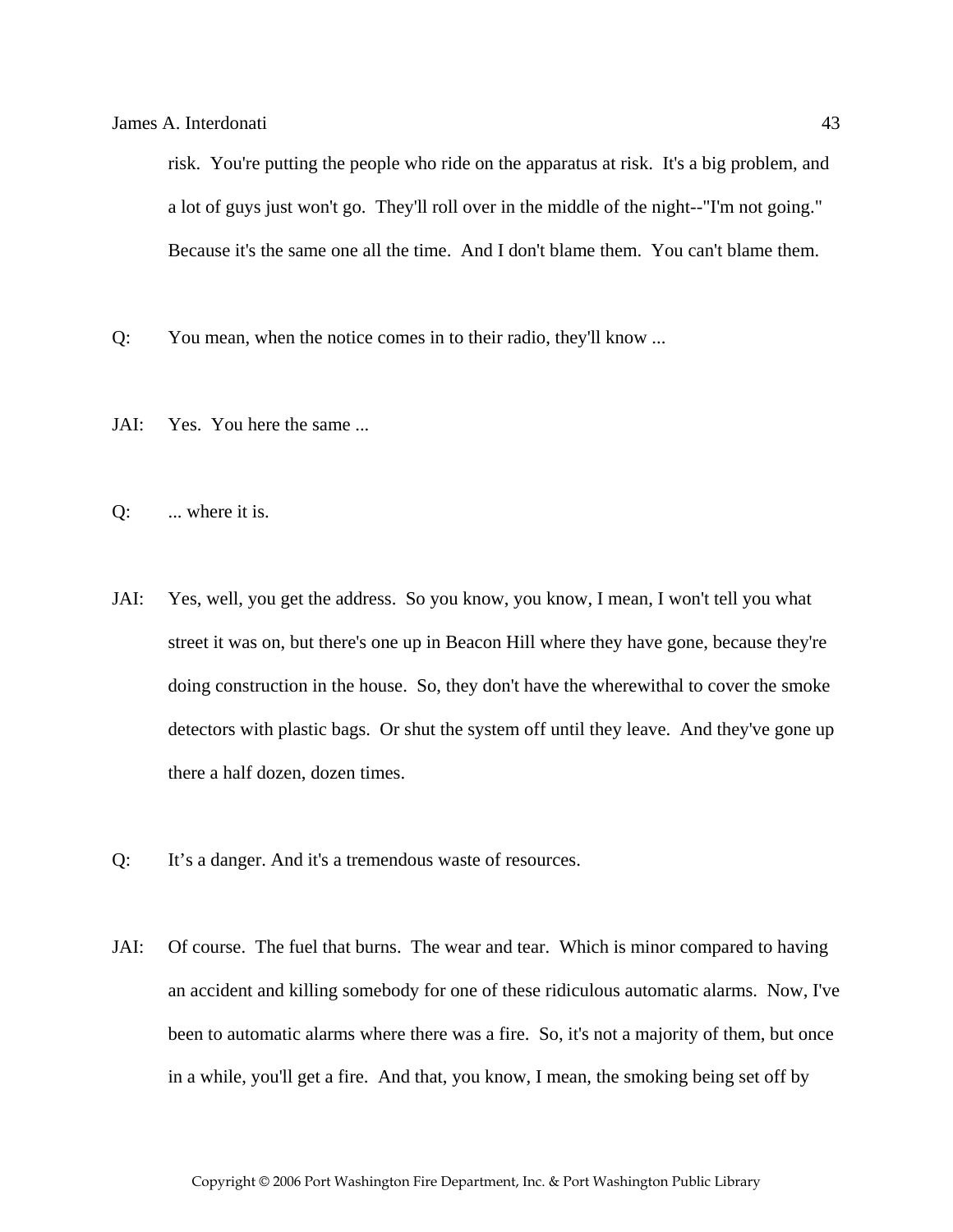cooking. Well, the smoke detector's doing what it's supposed to be doing. Even with steam from the shower. They're that sensitive that it will, when it's doing its job. But when they just go off for no reason, that's a problem.

- Q: Well, I was advised not to put a smoke detector in the kitchen ...
- JAI: No, because the cooking's going to set it off.
- Q: But to put it in the next room.
- JAI: Right. Or a boiler room. You don't want it in the area of your furnace. Especially if you have an oil burner, because you get that puff back, and you have a little smoke come out, and it'll set it off.
- Q: How would you say that-- the things that you learned or experienced as a firefighter have impacted you in your personal life or your professional life?
- JAI: Well, you learn how to deal with people. You know, you're dealing with the public, and you're dealing with--as Chief, I was dealing with three hundred individuals. So that gives you a little little help in that respect.
- Q: Can you think of any particular times when ...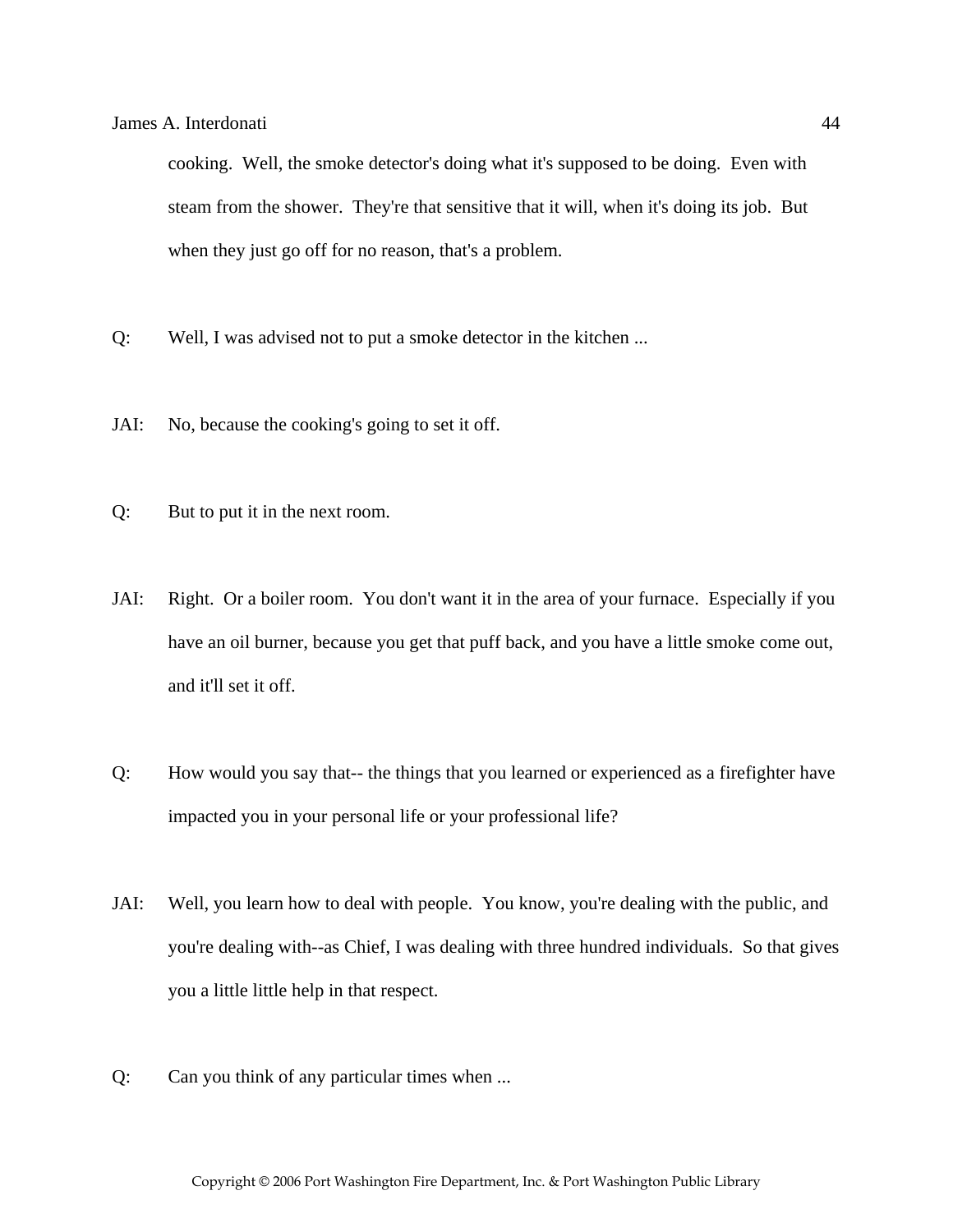- JAI: No, not really.
- Q: ... it was really a challenge?
- JAI: No. You know, I was--I had my little bumps, like every Chief does, but nothing really serious.
- Q: What about some of the humorous things that go on in the department? Do you remember any of the pranks that ...
- JAI: Oh, there's always pranks. There's always pranks. Always.
- Q: Yes. Like what kind?
- JAI: Especially in the city. Not as much out here.
- Q: Oh, yes?
- JAI: They don't like it too much out here. But the city there's always, always pranks. All the time. It's part of the fire--that was part of firehouse routine was the pranks.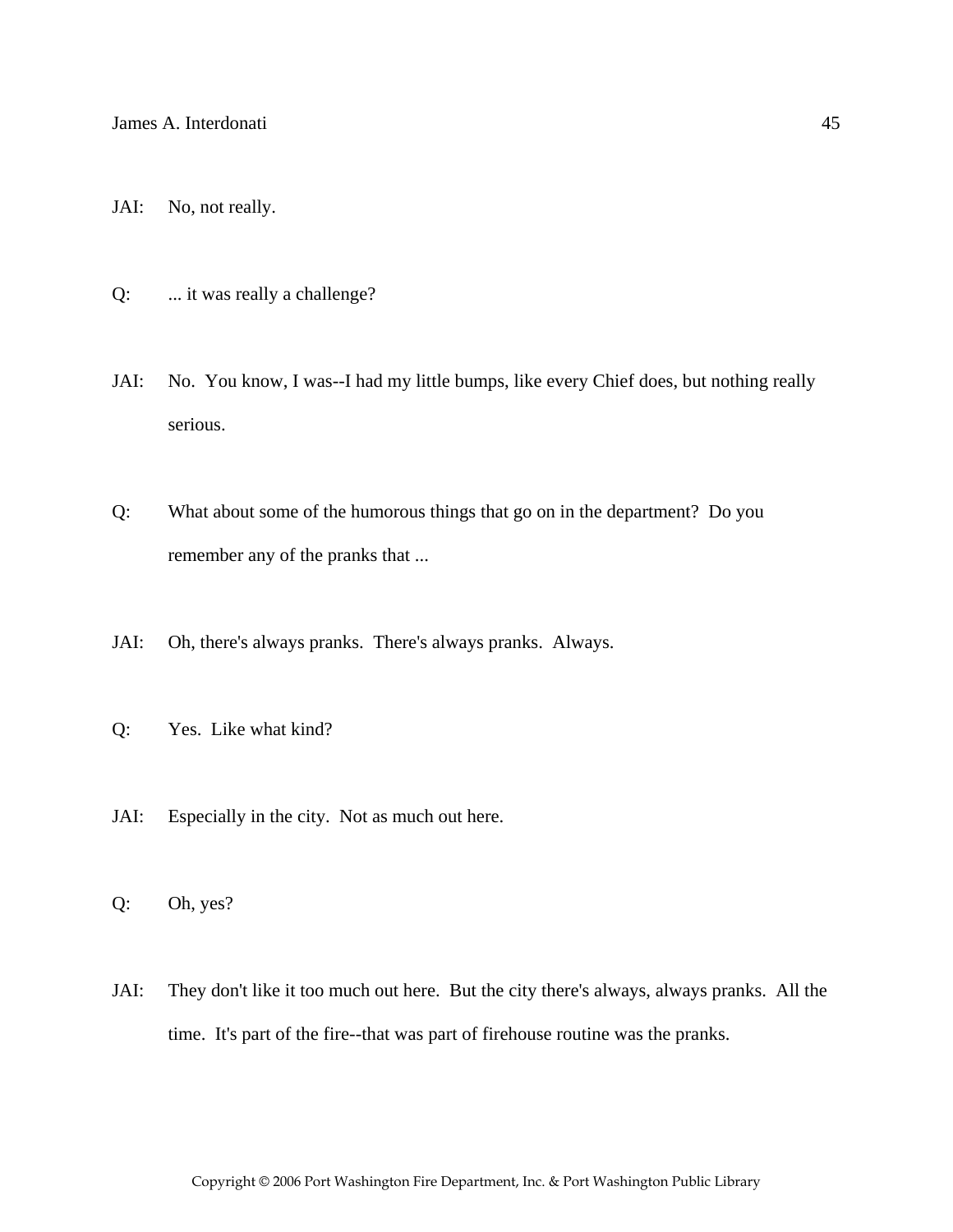- Q: Do you remember any specific ones?
- JAI: Oh, there's so many. In the summertime, it was the water. They had, in my firehouse, they had guys that were professional at it. You were going to get wet before you left the firehouse before your tour was over. So, they'd hide on you, and you'd go out the door; they'd be on the roof, and they'd dump a bucket of water on you. It was just, they'd set up traps. It was unbelievable. You know, it's like, remember the TV show, "McGiver"? No? Okay, well, it's something like that.
- Q: Now, why do you think there aren't so many pranks out here?
- JAI: Well, because, you know, the older guys don't--they're not into that. Yeah, there's not that many of them.
- Q: So, there are more older people in the force here in the department.
- JAI: Yes. There's a lot of oldtimers here. Not well received (laughs).
- Q: You also worked in the fire department in Washington, D.C., didn't you?
- JAI: Yes, I did.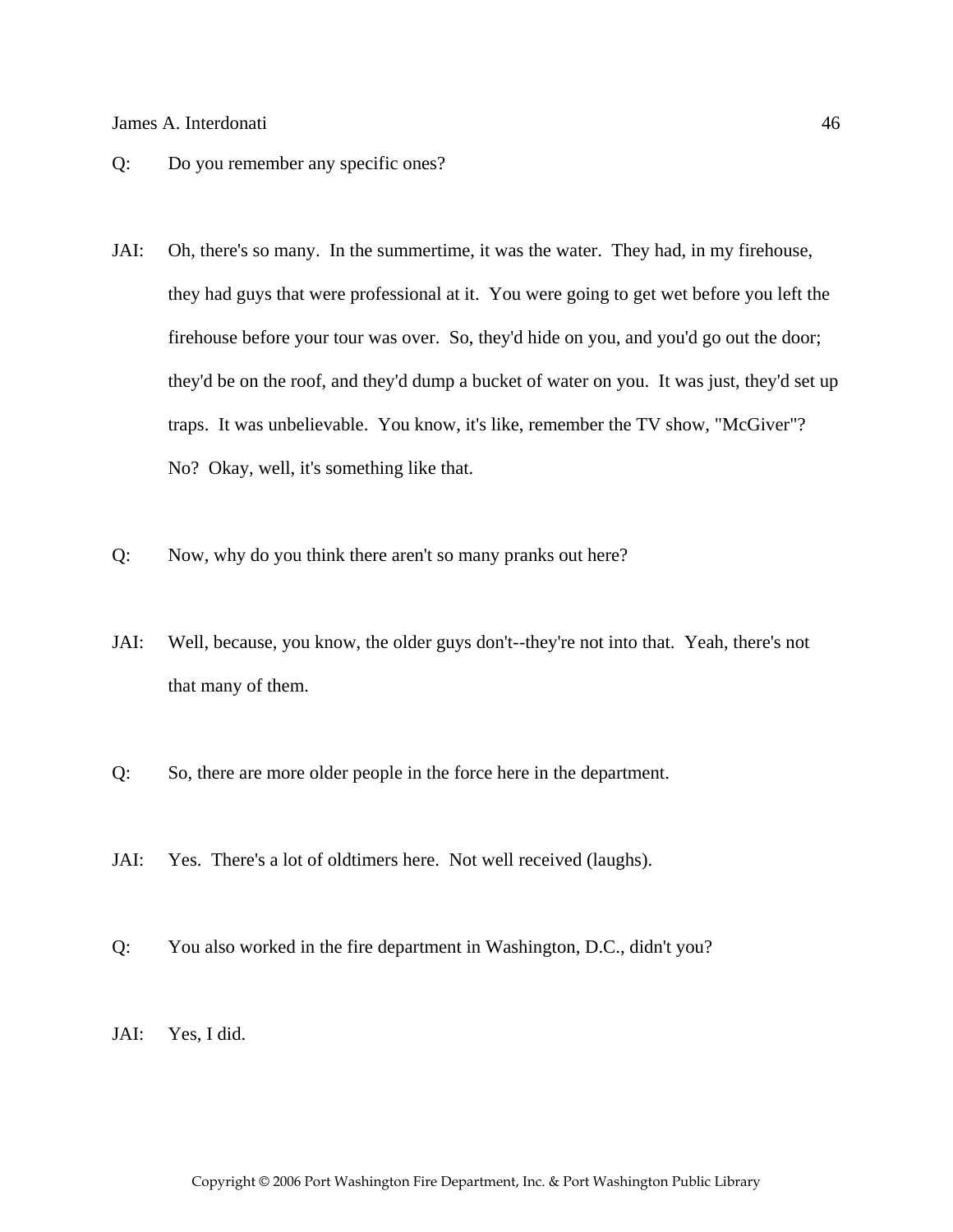- Q: Well, how did that compare ...
- JAI: Two and a half years.
- Q: ... with New York City?
- JAI: Well, the operation was just a lot different. Everything, it was a lot different.
- Q: In what way?
- JAI: Well, in the response and the actual fire ground operation was a lot different. I think I'd be too technical if I tried to explain it to you. It would be-- I could talk to another fireman about, but trying to explain it to you ...
- Q: (Laughs).
- JAI: Don't get me wrong. I'm not ...
- Q: No, it's not a problem.
- JAI: ... you know, it's just that it's--there's no other job like the Fire Department of the City of New York. Just no other.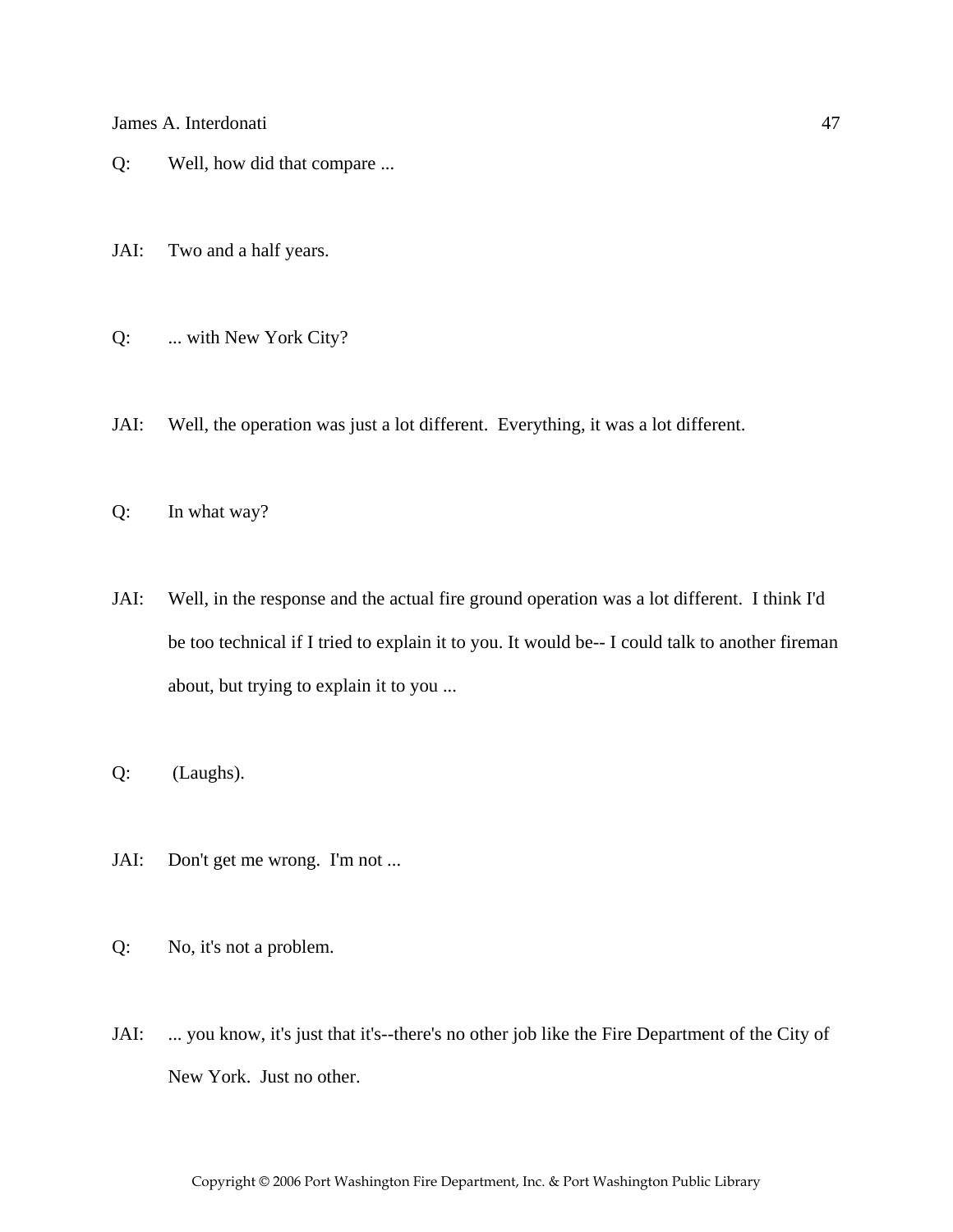- Q: Are you still in touch with the other firefighters?
- JAI: Oh, sure. Oh, yes, sure. I go to their functions every once in a while. Picnics and stuff like that. And some of us--there's a group of us that get together like and go out to dinner. You know, just the guys. Play cards with them every once in a while. We're still in touch, which is important, you know.
- Q: Yes, yes.
- JAI: But some guys have retired and walked out the door; you never hear from them again. I saw that a few times, but, for the most part, I try to stay in contact.
- Q: And how about with people out here—with the firefighters out here? Do you keep up a social relationship?
- JAI: Oh, sure.
- Q: And get together occasionally?
- JAI: Yes. Yes, we have all our company dinners, and we have a picnic and Memorial Day. And we've got a fishing trip coming up in June, which we have every year.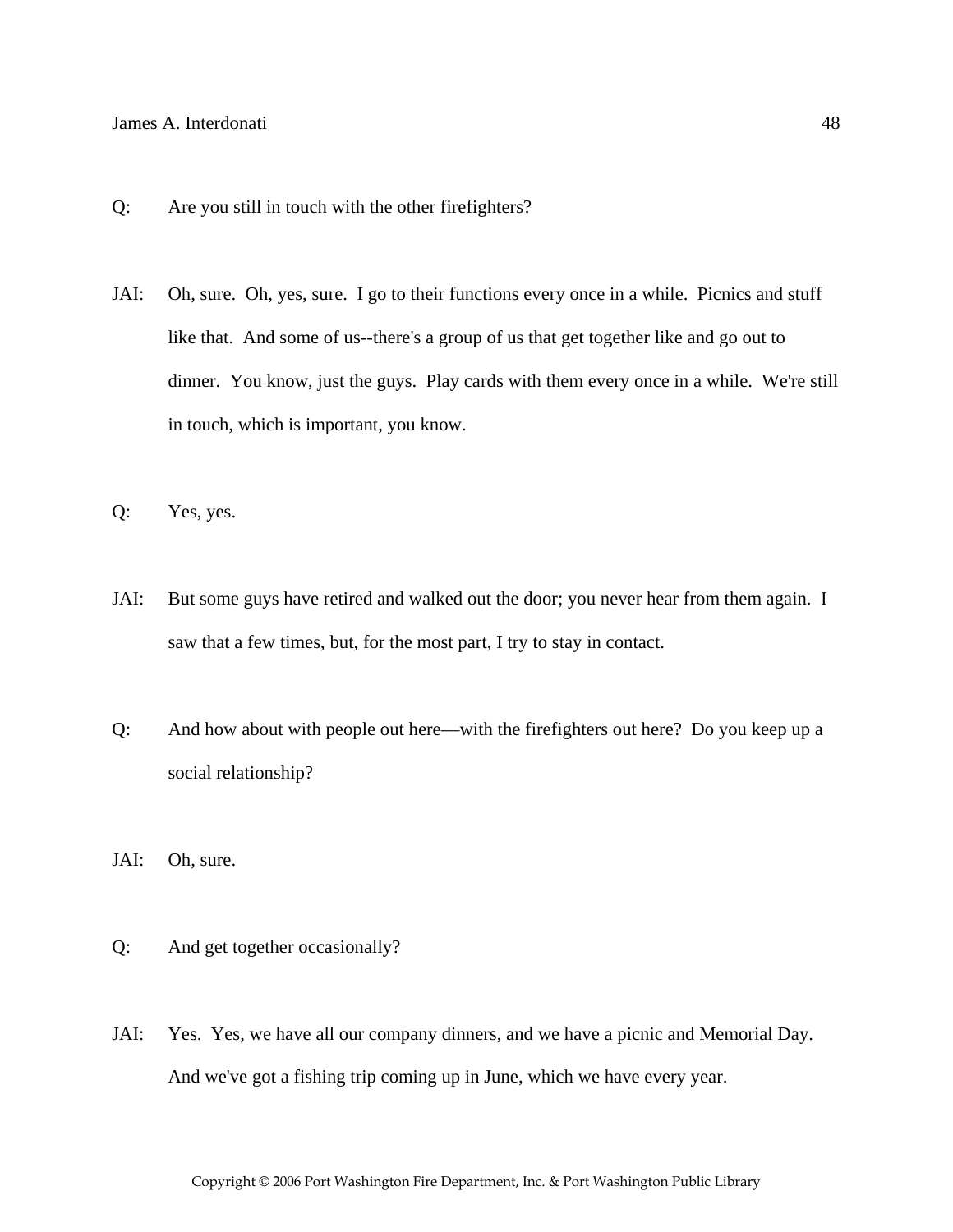- Q: Oh, yes? Every year? I haven't heard about that. Where do you go?
- JAI: We go out of Freeport.
- Q: And take a boat out?
- JAI: Yes, we take a boat out. Party boat. About thirty to forty guys go out.
- Q: What do you fish for?
- JAI: Flounder, basically.
- Q: And then you cook it?
- JAI: Yes. Well, they--the guy in the boat, the mate, they clean the fish for you and you take it home and then you eat it. Cook it, sure.
- Q: Have you ever done any cooking for Fire Department functions?
- JAI: Oh, yes. In the city, I cooked a lot. I was one of the cooks. And out here, I help. I help cook. But they've got some of the guys that do most of the cooking. I help occasionally.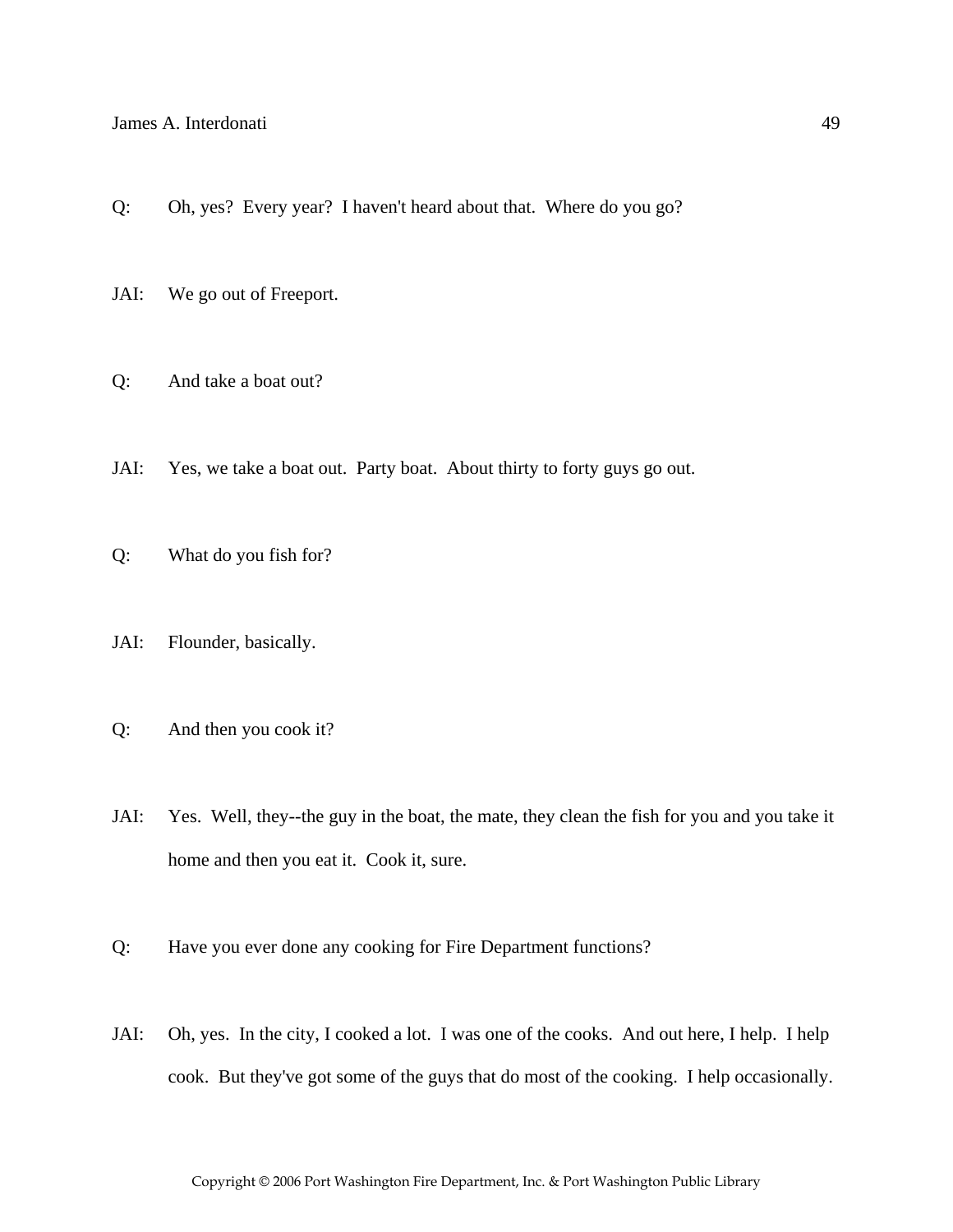- Q: Do you have any specialties?
- JAI: Do I have any specialties? No, not really. No.
- Q: Have you ever saved any object from a burning house, any possessions?
- JAI: Not, no. No.
- Q: Okay. What about the future of the Port Washington Fire Department? What do you think that is?
- JAI: The future. Well, the future is contingent on maintaining a volunteer force. It's very difficult for people to remain in this town, because of the high taxes. Middle class is being chased out of Port Washington. These kids, they go out, they go to college. And for the most part, they're not going to stay here in Port Washington. They're gone. They get their degree, then they go get work someplace in an area where they can afford to live. So, unless you're fortunate to live with Mom and Dad, or somebody gives you a house, which you still have to pay the taxes and the upkeep and everything else, like, you know, it's going to be difficult. It's going to get difficult.
- Q: I know it's already gotten difficult, and do you see it getting harder and harder over the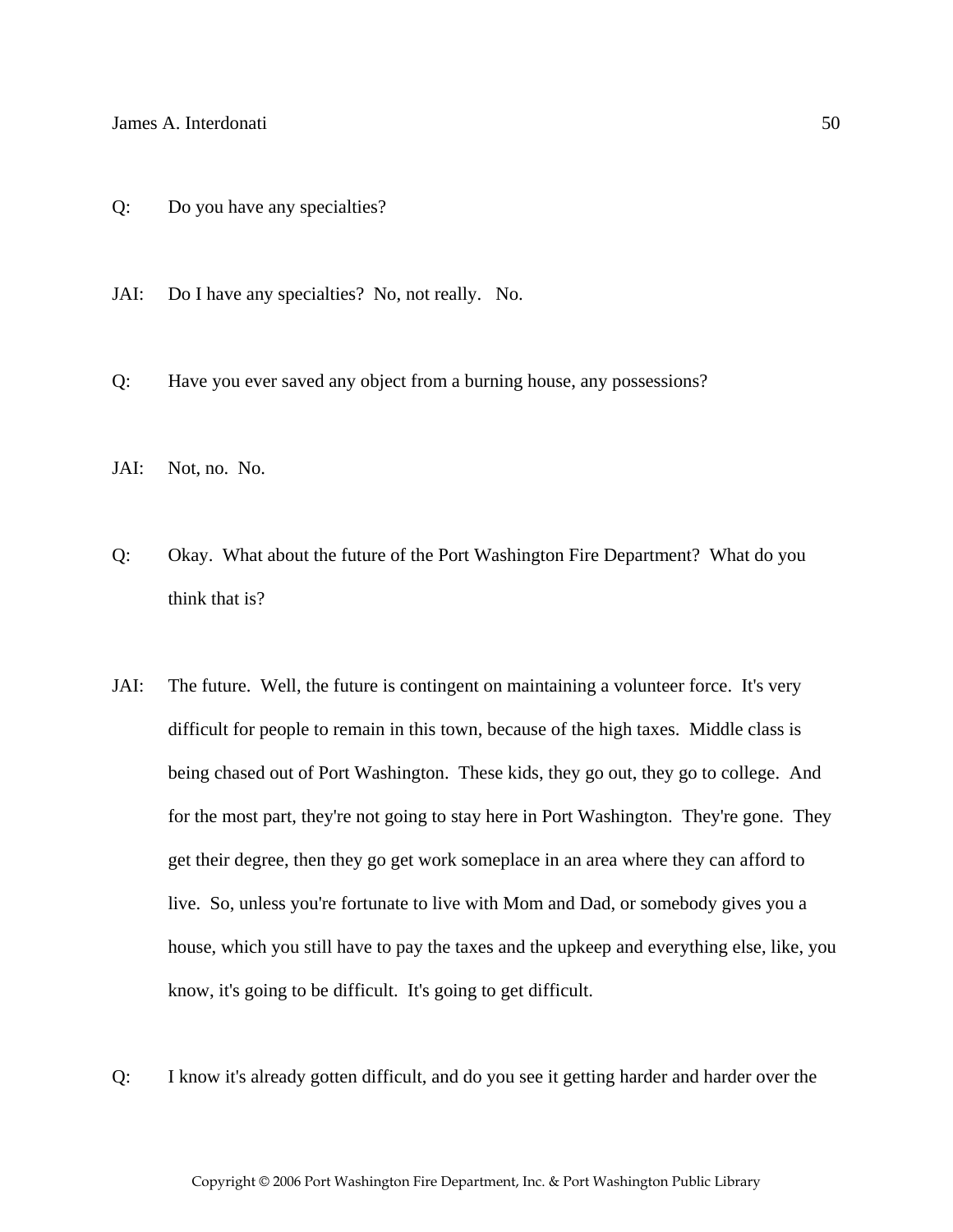years, or has it pretty much plateaued?

- JAI: Yes, definitely. Because we've had people that resigned from Atlantics that moved out of town because they couldn't afford to live here. I mean, I want to see it stay volunteer, but unless they do something about the taxes in this town, I can't see how any young person who wants to buy a house--or even rent, because the rents here are phenomenal--how're they going to stay?
- Q: So, you think ...
- JAI: And there's a lot of people from the fire department that have left for that reason.
- Q: So, you think eventually it's going to be all paid or ...
- JAI: I don't know. But I think--in my opinion, within maybe fifteen years, there's going to be some kind of a change. I don't know whether it's going to be to an all paid, or part paid, you know.
- Q: So what do ...
- JAI: It's hard to say. I can't--you know, it's hard to say. But there's going to be a change, but what it's going to be exactly, I can't tell you, but I think there's going to be a change.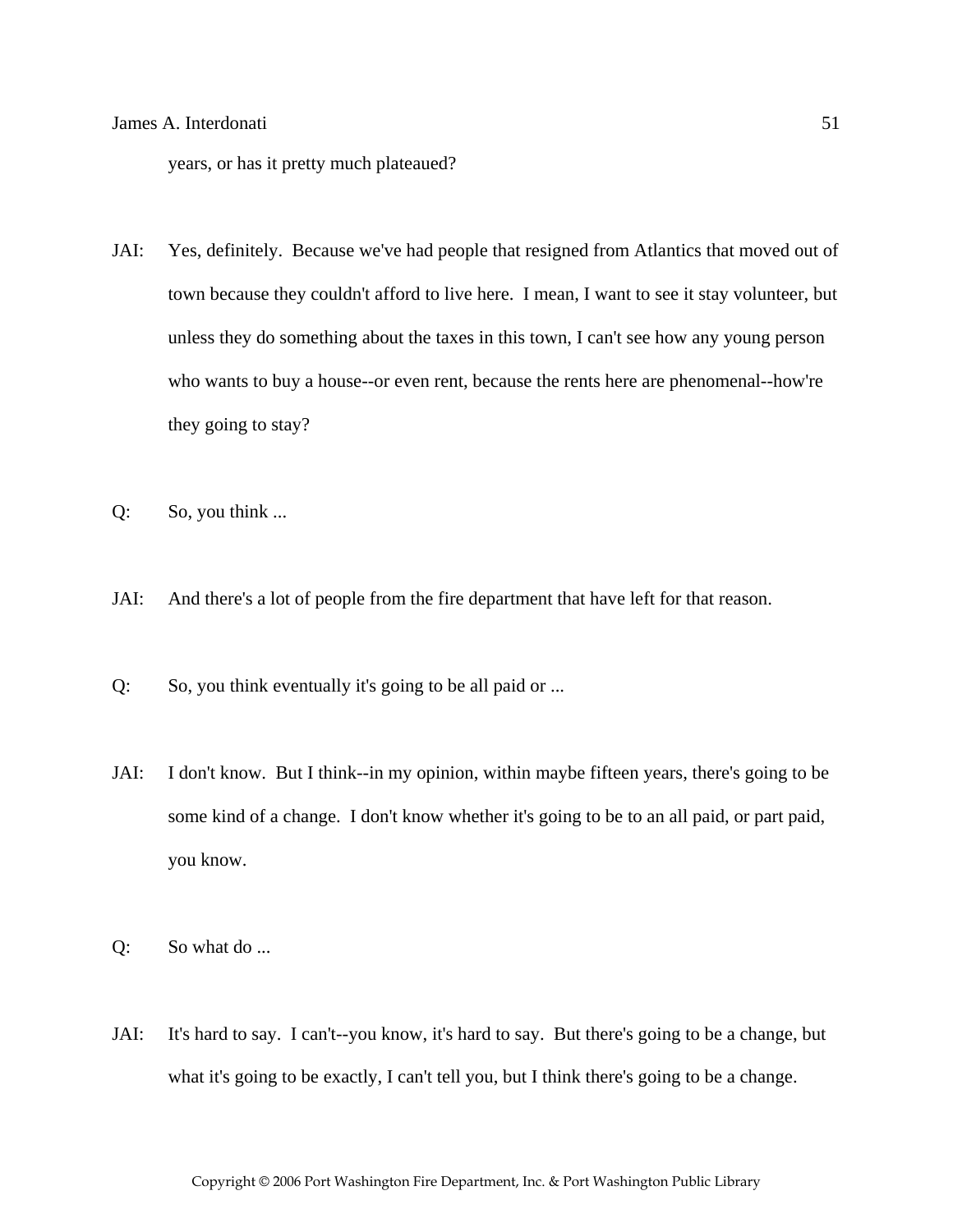- Q: What do you think the value of this project is? The oral history of the department?
- JAI: As far--you mean, as far as what?
- Q: Well, as far as having all the interviews from the firefighters.
- JAI: Well, it's good, because it's--it's good for the younger members of the department, where they can read, find out about the history of the department, the guys who made this department. And for the public, too. But the time and the effort that we've put into it.
- Q: How do you think the department is seen by the public?
- JAI: I've never read anything--you know, I guess the--the elected officials question some of the spending. But, I mean, from the general public, I think they love us (laughs). Never really read anything to the contrary from people-- from the people that live here in Port Washington.
- Q: How would you like to be remembered?
- JAI: Just somebody who had a desire to help their fellow man.